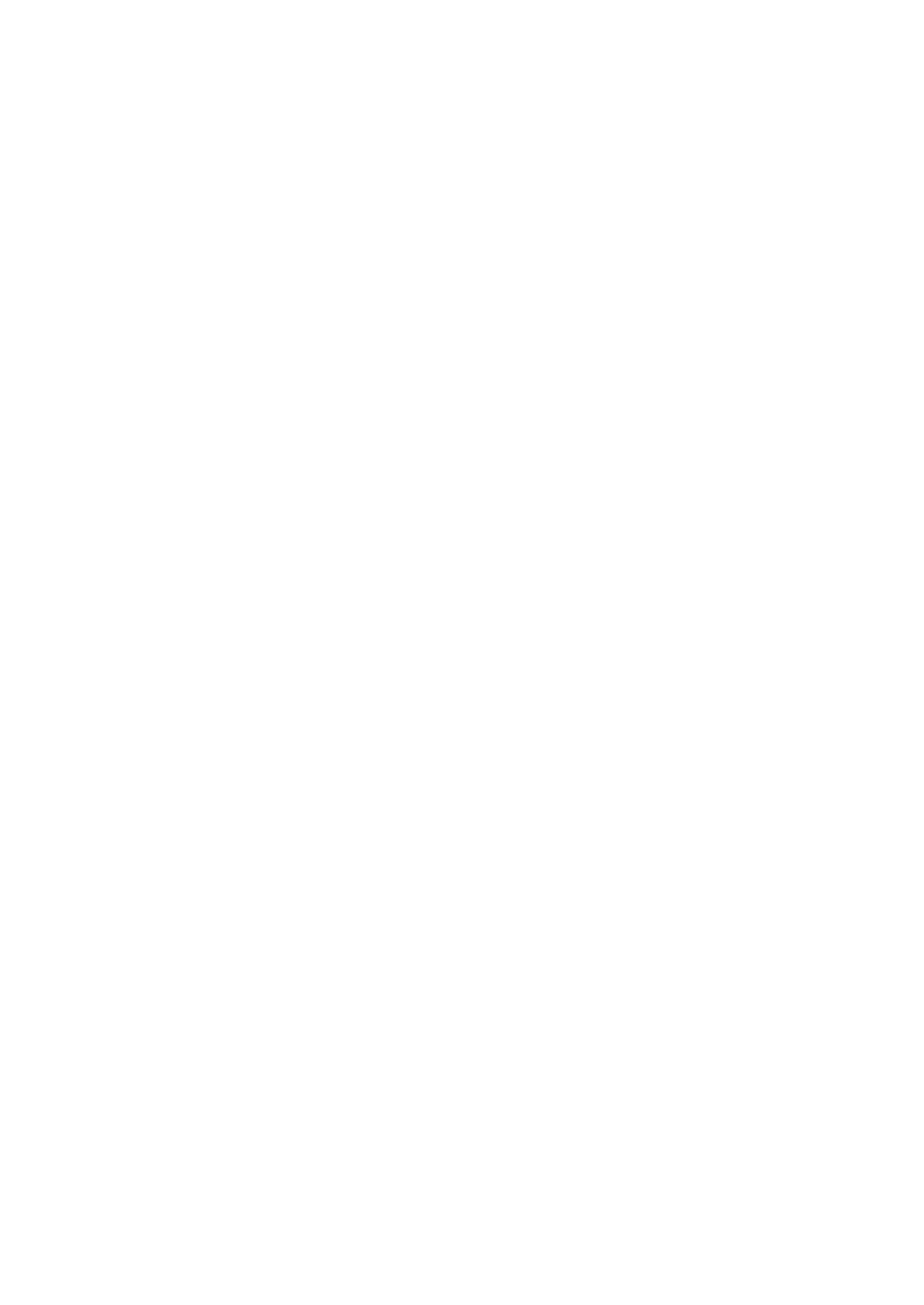# Argentina vs Holdouts. The Complete Saga (2005-2016)

Rosario Bustillo<sup>∗</sup> & Tomás A. Marinozzi<sup>†</sup>

University of CEMA

May 2022

#### Abstract

This paper provides a deep analysis into the legal dispute between Argentina and the holdouts as a consequence of the 2001 sovereign default. This paper highlights how the legal conflict helped uncover fundamental issues in the sovereign debt restructuring mechanism (SDRM). Questions regarding overarching injunctions, ambiguous interpretation of boilerplate clauses and the arguable judicial overreach of foreign court lead to necessary changes on standard clauses in sovereign debt contracts. A multidisciplinary approach combining aspects of law and economics was applied in order to fully appreciate the complexity of the subject, as well as the impact this particular case had on posterior sovereign debt contracts.

JEL Classification: F34, H63, G01, K00.

Key Words: Sovereign Debt Restructuring, Holdouts, Pari Passu.

<sup>∗</sup>Email: bustillo769@est.derecho.uba.ar

<sup>†</sup>Email: tomasmarinozzi1996@gmail.com

Opinions expressed in this publication are solely the responsibility of the authors and do not necessarily represent those of CEMA University. We would like to thank Gabriel Matarasso, Andrés de la Cruz and Lee C. Buchheit for their valuable comments on this paper. Lastly, special thanks to Sian Kelly for her constant support.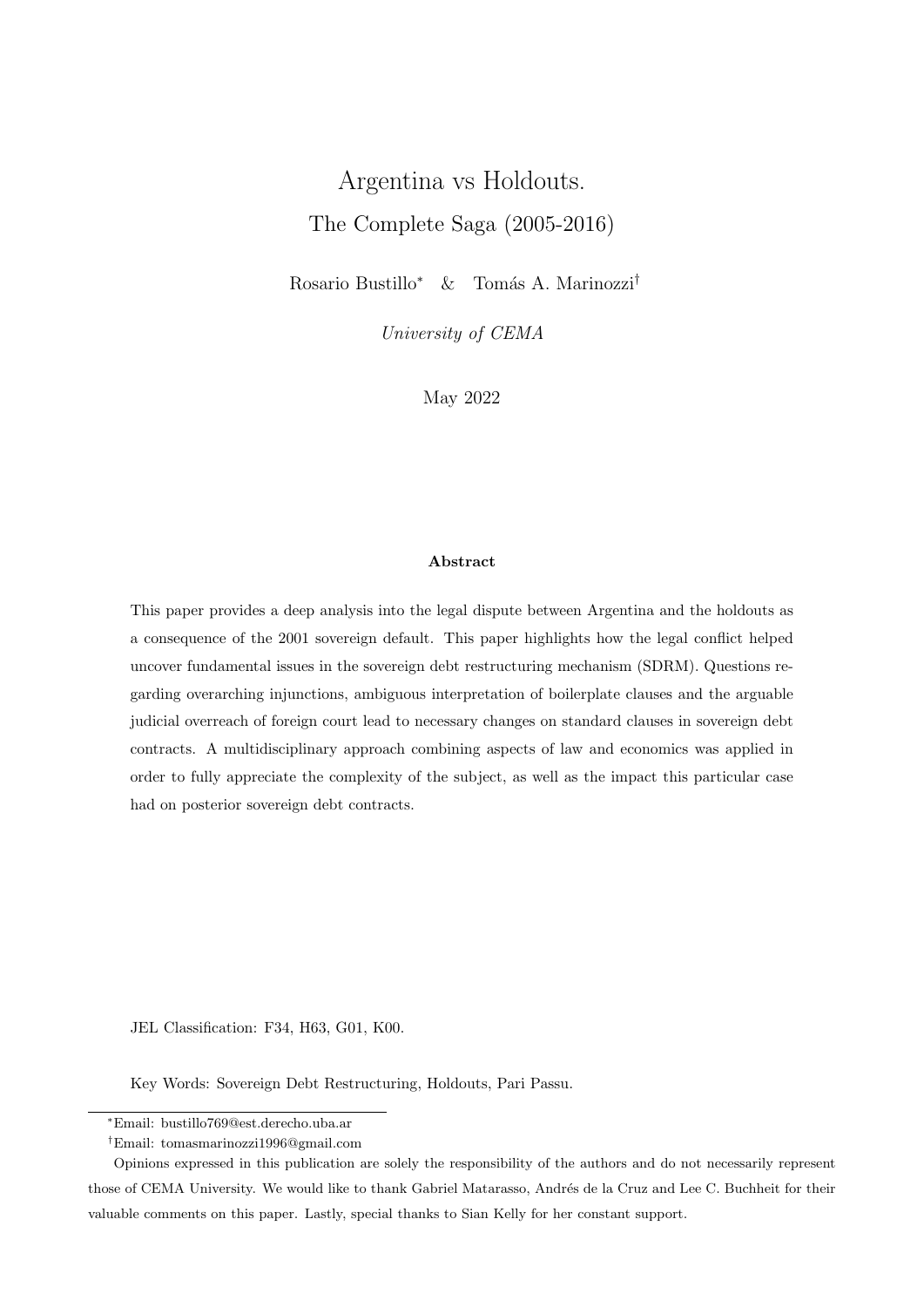|                         |                                                        | <b>Introduction</b>                                                                                          | $\boldsymbol{2}$ |  |  |  |
|-------------------------|--------------------------------------------------------|--------------------------------------------------------------------------------------------------------------|------------------|--|--|--|
| 1                       | <b>Framework</b>                                       |                                                                                                              |                  |  |  |  |
|                         | 1.1                                                    |                                                                                                              | 3                |  |  |  |
|                         | 1.2                                                    |                                                                                                              | $\overline{5}$   |  |  |  |
|                         | 1.3                                                    |                                                                                                              | 6                |  |  |  |
| $\overline{\mathbf{2}}$ | Enforceability of Judgments and Extraterritorial Reach |                                                                                                              |                  |  |  |  |
|                         | 2.1                                                    |                                                                                                              | 8                |  |  |  |
|                         | 2.2                                                    |                                                                                                              | 11               |  |  |  |
| $\bf{3}$                | Pari passu covenant and the overarching injunction     |                                                                                                              |                  |  |  |  |
|                         | 3.1                                                    | Summary judgment and the interpretation of the pari passu $\ldots \ldots \ldots \ldots \ldots$               | 13               |  |  |  |
|                         | 3.2                                                    |                                                                                                              | 16               |  |  |  |
|                         | 3.3                                                    | The overarching power of the injunction $\ldots \ldots \ldots \ldots \ldots \ldots \ldots \ldots$            | 19               |  |  |  |
| 4                       |                                                        | The International scope of the case                                                                          | 23               |  |  |  |
| $\bf{5}$                |                                                        | The beginning of the end                                                                                     | 26               |  |  |  |
|                         | 5.1                                                    |                                                                                                              | 26               |  |  |  |
|                         | 5.2                                                    | New government, new approach $\dots \dots \dots \dots \dots \dots \dots \dots \dots \dots \dots \dots \dots$ | 29               |  |  |  |
| 6                       | <b>Policy Measures</b>                                 |                                                                                                              |                  |  |  |  |
|                         | 6.1                                                    | Basic Principles on Sovereign Debt Restructuring Processes                                                   | 31               |  |  |  |
|                         | 6.2                                                    |                                                                                                              | 33               |  |  |  |
|                         | 6.3                                                    |                                                                                                              | 34               |  |  |  |
|                         | 6.4                                                    |                                                                                                              | 35               |  |  |  |
| $7^{\circ}$             |                                                        | <b>Conclusion</b>                                                                                            | 36               |  |  |  |
|                         |                                                        | <b>References</b>                                                                                            | 38               |  |  |  |
|                         | <b>Appendix</b>                                        |                                                                                                              |                  |  |  |  |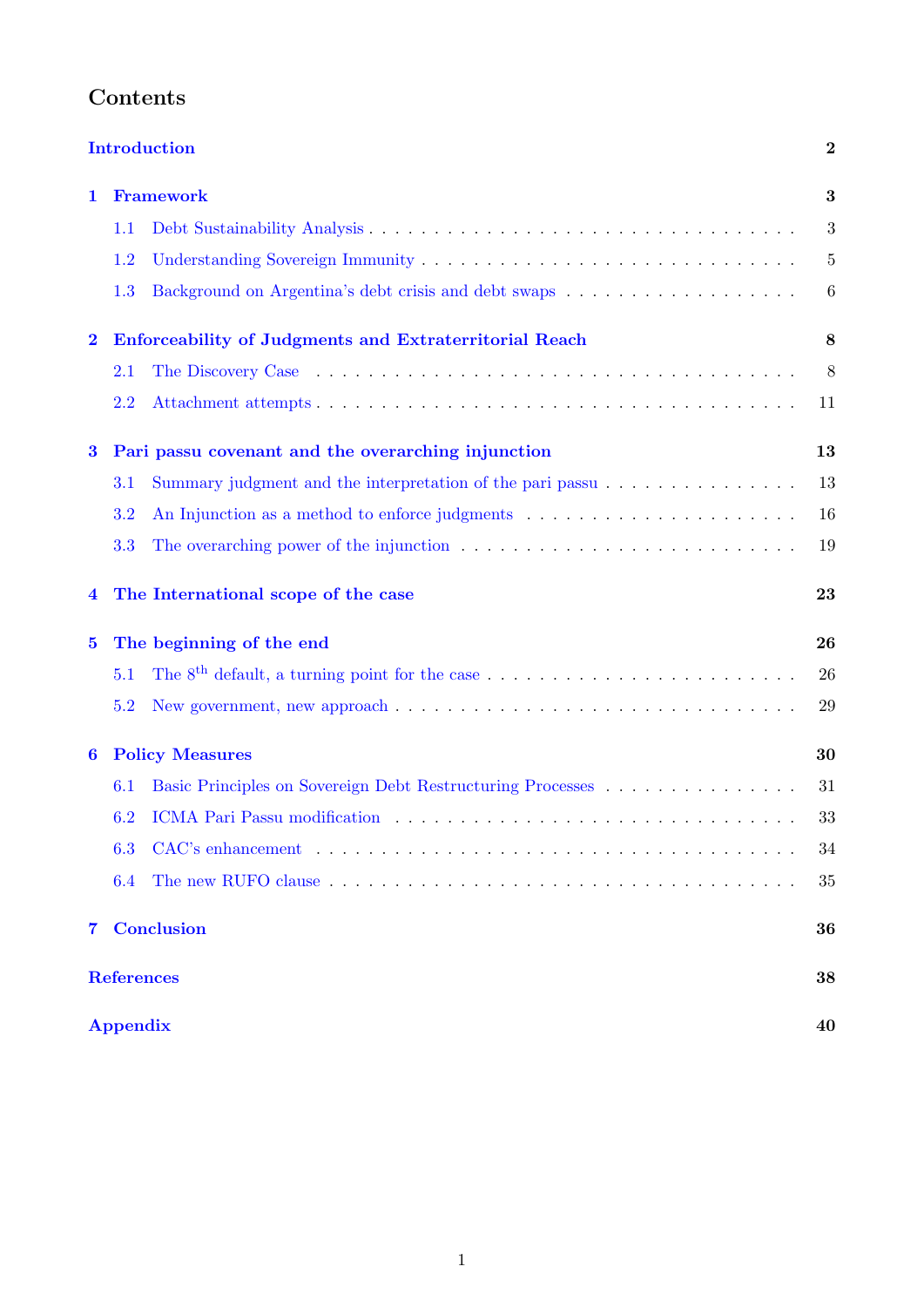### <span id="page-4-0"></span>Introduction

It is hard to pin-point exactly when public borrowing started. Whilst historians track informal debt contracted by ruling institutions to over two millennia ago, modern literature points to 1000-1400 A.D. as a time when borrowing agreements with States were conducted with regularity and debt contracts entered into by sovereigns were increasingly standardized [\(Stasavage,](#page-41-0) [2016\)](#page-41-0). Throughout time, sovereign debt has evolved with institutions and markets and, along with global integration, international debt became a clear source of financing for public states.

Sovereign debt has since reached the point that contracts may be issued in different maturities, currencies and even issued under foreign law. Nowadays, States are not the only ones that can get involved in the process; instead international financial organisations and international banks are the protagonists most of the time. History of sovereign debt has its fair share of set backs, including extensive episodes of sovereign defaults and posterior restructurings, which can sometimes lead to financial crisis. Clauses were introduced to protect creditors (pari passu, principal reinstatement clause, negative pledge, etc) as well as clauses designed to smooth out the restructuring process after a default (Collective action clauses, exit consents, etc).

Most of the structural changes in sovereign contracts, either adding new clauses or changing the existing boilerplate language, do not usually come from amicable discussion but rather after an event (mispayments) which triggers one of the parties to exploit aspects of the current boilerplate language to their advantage in a way that it was never intended to be. The case the Republic of Argentina vs NML is perhaps the most exemplary case in recent sovereign debt restructuring literature. Ambiguous interpretation of the law and arguable overreach of foreign courts not only caused this case to be the centre of the political landscape but also captured international attention to the extent that significant changes in the boilerplate language were effected.

The goal of this paper is to provide a deep multidisciplinary analysis of the "Argentina vs Holdouts Saga" (2005-2016) while presenting the facts and different interpretations of them in an orderly manner. To do this, the paper is structured in seven core sections. Section [1](#page-5-0) presents a framework for the reader to understand the basic components of this conflict. Including the nature of debt sustainability, a common understanding of the concept of sovereign immunity and a follow-up background on the Argentine restructure; section [2](#page-10-0) discusses the discovery case and several attachment attempts from the holdouts to the sovereign. Section [3](#page-15-0) discusses the pari passu covenant and the implication it had on the Argentine case, the "game changing" injunction ordered by judge Griesa and how that could have be interpreted as an overreach from the court. Section [4](#page-25-0) illustrates the international scope of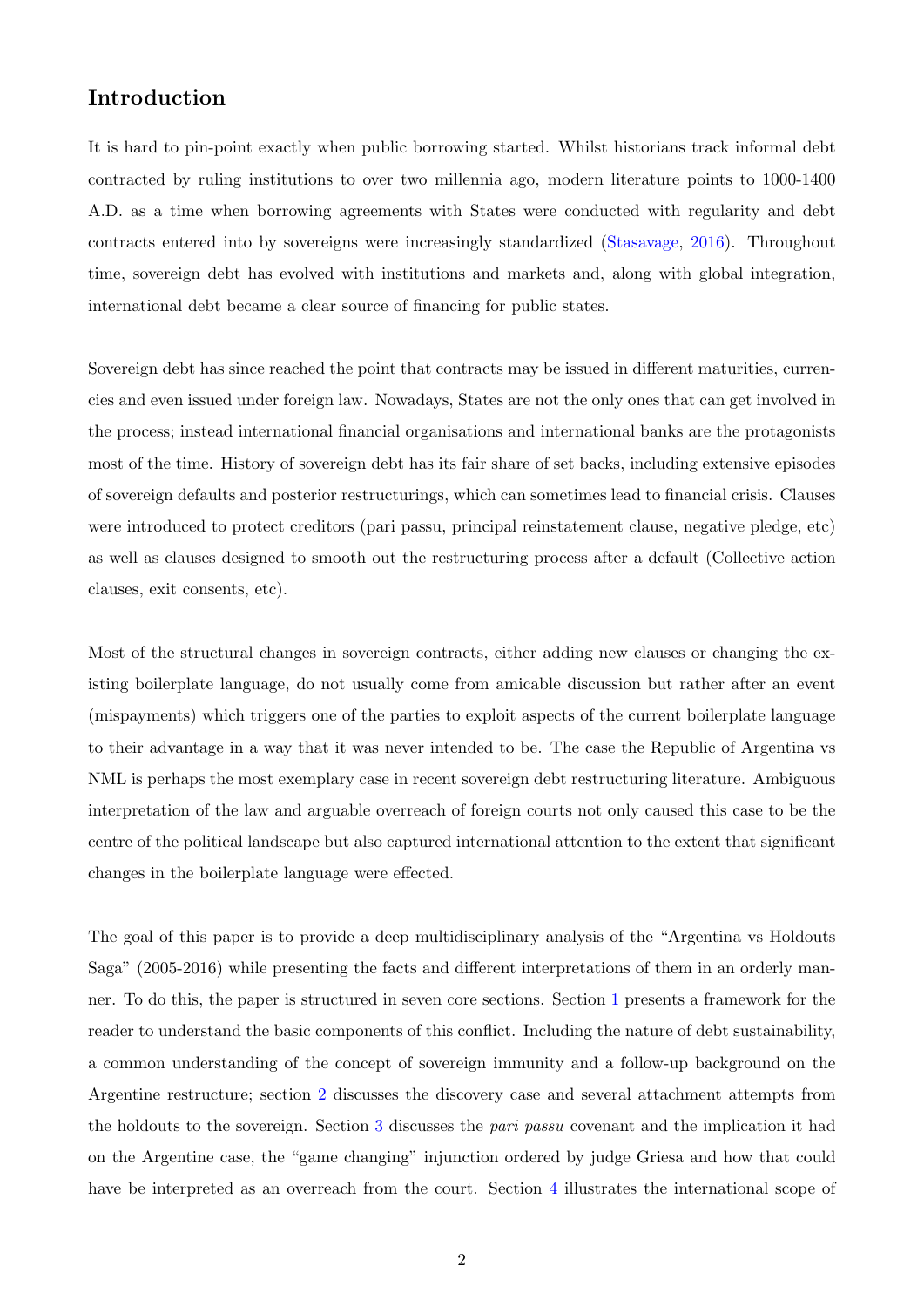the case, whilst section [5](#page-28-0) focuses on the  $8<sup>th</sup>$  sovereign default, the fall in negotiations and the end of saga amid the change in government. Section [6](#page-32-0) discusses the policy implications the case had on the financial system and on the evolution of the boilerplate language of sovereign contracts. Finally, section [7](#page-38-0) provides final remarks on the topic.

### <span id="page-5-0"></span>1 Framework

Naturally, the "holdout problem" emerges as a byproduct of the combination between the sovereign debt crisis and the current sovereign debt restructure mechanism. This section focuses on understanding three fundamental aspects, which together, build the preliminary framework for the entire paper. Firstly, it is important to understand debt sustainability as a concept. Unsustainable sovereign debt paths lead to defaults, while restructures aim to restore debt sustainability. Negotiations between bondholders and sovereigns are predominantly based on the minimum haircut required to restore sustainability. Secondly, most international bonds are issued under strong abiding laws, such as NY law or British Law. This means that missed payments or disagreements during the restructuring process might lead to litigations from bondholders in foreign courts. Therefore, this sections provides the reader with a basic understanding of the concept of sovereign immunity. Thirdly, in order to understand and contextualise Argentina's complete holdouts saga it is relevant to briefly understand what lead to those litigations.

#### <span id="page-5-1"></span>1.1 Debt Sustainability Analysis

The concepts of sustainability and liquidity are usually confused in sovereign debt restructures as they are not as easy to interpret in the context of sovereign debt (as opposed to corporate debt).

We will consider sustainability as the ability to fulfil the long-term debt path given the current debt position and market prices<sup>[1](#page-5-2)</sup>. On the other hand, liquidity refers to the ability of raising capital to meet the upcoming payment, through using own disposable income or a debt roll-over system (among other mechanisms of financing). Whilst these concepts might seem independent, liquidity and sustainability are intrinsically related; sustainability issues might evolve into liquidity issues and vice versa  $(Guzmán, 2018).$  $(Guzmán, 2018).$  $(Guzmán, 2018).$ 

Although there are institutions that provide debt sustainability analysis (DSA), the primary international institution being the IMF, they are far from perfect (Guzman  $\&$  Heymann, [2015\)](#page-40-2). DSA

<span id="page-5-2"></span><sup>&</sup>lt;sup>1</sup>One could interpret this as the government's ability to satisfy the transversality constraint, given an initial debt position and a predetermined fiscal path.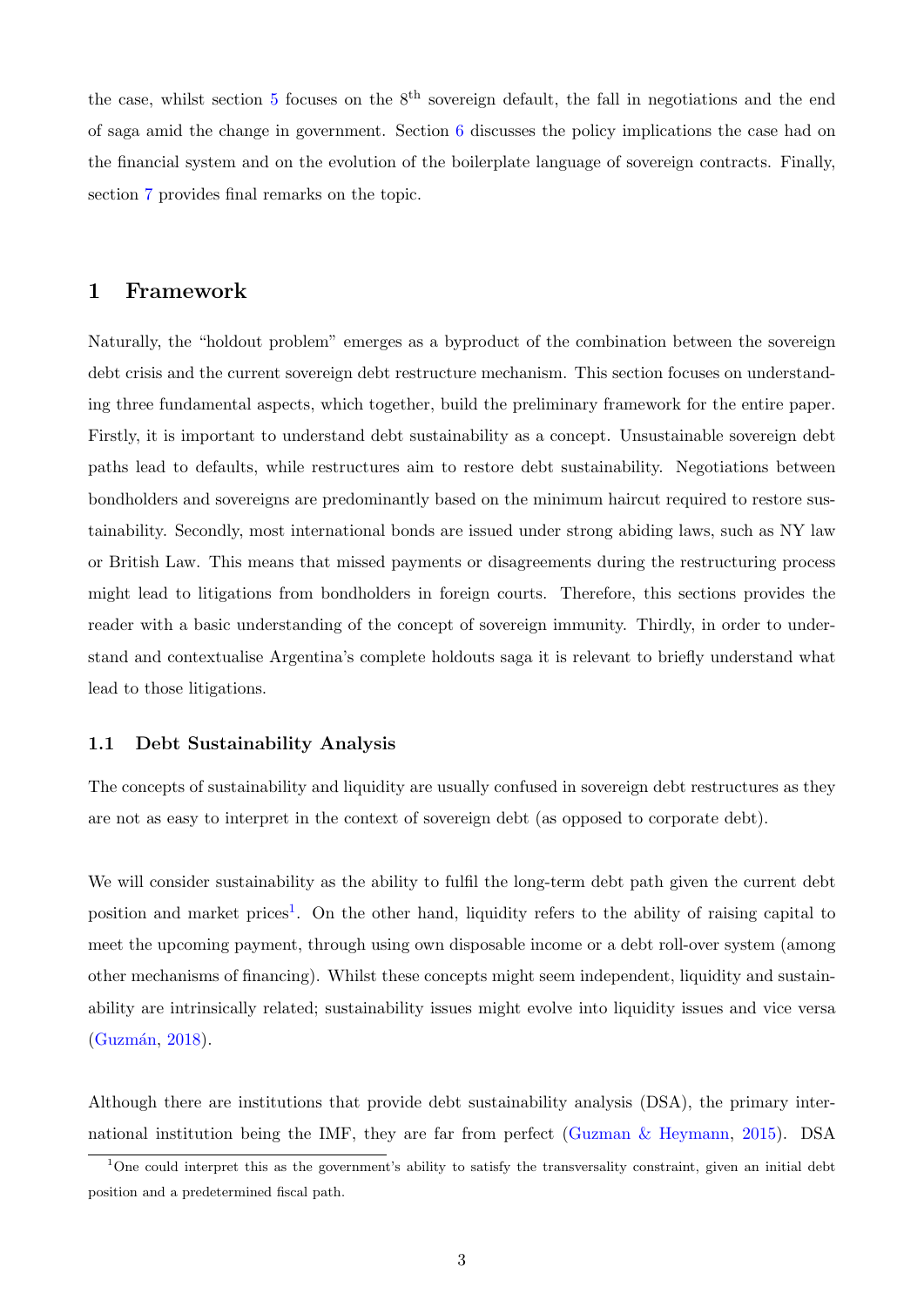requires many exogenous assumptions (international market conditions, terms of trade, productivity shocks, etc). It also requires some assumptions on a government's ability to create an adequate fiscal policy, as well as any political costs involved with austerity, the distinction between the willingness to service debt and the ability to do so. Therefore, the "capacity" or "likelihood" of covering payments might vary between the IMF, rating agencies, private researchers, governments and bondholders.

Another source of disagreement is often the *exit yield*. A government may suggest a lower exit yield than the one bondholders consider appropriate so that the haircut seems less than it actually is. Because exit yields are discussed before the issuing of new bonds, there is often room for uncertainty and interpretation. This is important because if sustainability is difficult to quantify and seen as a matter of interpretation then optimal debt relief becomes more of a conceptual solution rather than a practical one. This discussion is at the core of sovereign restructures and the main source of disagreement among sides.

Lastly, there may be a group of bondholders that might not accept the proposal presented by the sovereign. They are most likely to disagree with the size of the proposed haircut - or any type of haircut for that matter- and might opt to pursue judiciary actions. These types of bondholders are generally referred to as holdouts. Among them there are particular holdouts, often investment funds, who specialise in purchasing distressed or non-performing debt at a significantly cheaper rate, doing so with the purpose of collecting in full mostly through extensive as well as expensive litigation procedures. Holdouts of this kind are generally known as "vulture funds".

Unfortunately, there is no integral and comprehensive international procedure to ensure an appropriate automatic resolution to sovereign debt crises<sup>[2](#page-6-0)</sup>. In fact, what governs is a decentralised market-based approach of constant negotiations between debtors and creditors, under the international law by which the original bonds were issued. Often these mechanisms suffer from frictions and at the cost of the well-known problem "too little too late",

"restructurings are often not deep enough to provide the conditions for economic recovery,  $[\dots]$  impeding debtors in distress from escaping from recessions or depressions. Furthermore, if the debtor decides to play hardball and not to accept the terms demanded by the creditors, finalizing a restructuring can take a long time and, as the case of Argentina illustrates, be beset with legal challenges, especially from a small group of non-cooperative agents that have earned the epithet 'vulture funds'."

[\(Guzman, Ocampo, & Stiglitz,](#page-40-3) [2016\)](#page-40-3)

<span id="page-6-0"></span><sup>2</sup>An international bankruptcy code has not been created, even though the ICMA proposed several modifications to their members this are voluntary and not mandatory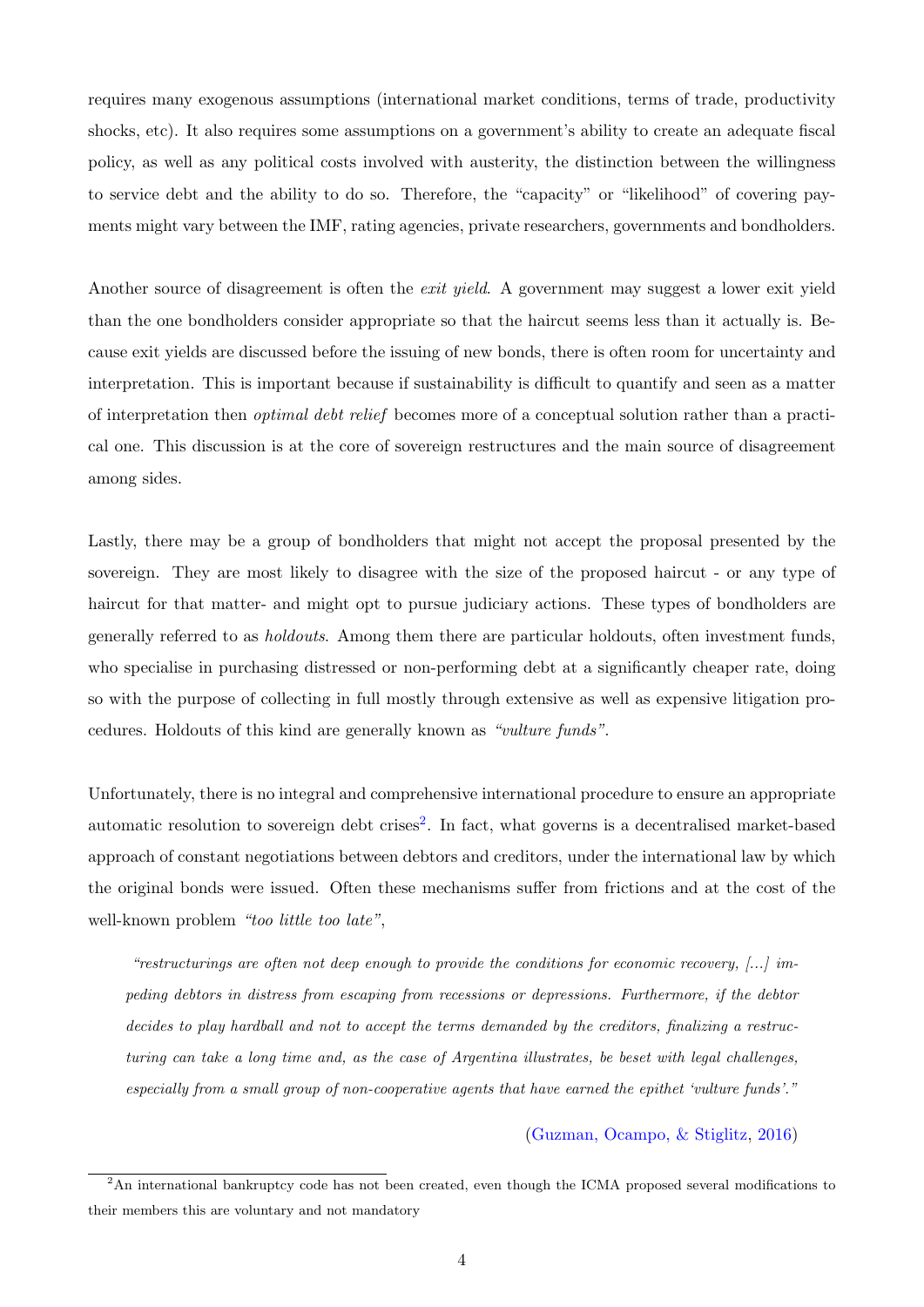This is not a minor issue. An "adequate" haircut may be defined as the minimum haircut that restores sustainability. However, because that figure incorporates the reinsertion in credit markets and fiscal adjustment, if the deal does not materialise in the near future macro-conditions might worsen (due to lack of financial support) creating more macro unbalances. Then, when the deal carries, the haircut agreed upon won't restore sustainability, guiding the economy into another unsustainable path. This also applies for below-"adequate" reliefs. Schröder  $(2014)$  show that higher debt relief is statistically, significantly and negatively related to the probability of serial restructurings. This is because the higher the debt relief the easier it is return to a sustainable path.

#### <span id="page-7-0"></span>1.2 Understanding Sovereign Immunity

Most international bonds are issued under strong abiding laws, such as NY law or British Law, which entails waiving sovereign immunity. But what does it mean to waive sovereign immunity?

In order to legitimise sovereignty from a legal doctrine one refers to the principle of sovereign immunity as the undisputed postulate of customary international law. Sovereign immunity shields countries from foreign jurisdictions whose acts outside the borders cause a direct effect on the sovereign, and in addition, protects the government from lawsuits by private citizens without its consent<sup>[3](#page-7-1)</sup>. Traditionally, sovereigns had absolute immunity from law suits and from having their assets seized to satisfy a judgment.

In 1976, the Foreign Sovereign Immunities Act (FSIA) was signed<sup>[4](#page-7-2)</sup>. This was perhaps the most important piece in international law, which was then followed by its British equivalent (the State Immunity Act) in 1978. In essence, the FSIA agreement acts as a means to prevent lawsuits against a foreign sovereign or its agencies, unless specific conditions are met. Conversely, one could argue that FSIA provides a statutory framework to undermine sovereign immunity. This view later became known as the modern era of "restrictive theory" of sovereign immunity. For instance, a presidential plane is protected by sovereign immunity and can't be seize by a foreign court. However, if the plane carries physical goods, with the sole intention of selling them to a third party, then the sovereign would gain the status of "commercial actor" and so the assets in the matter would be considered part of a commercial process, revoking immunity privileges, and therefore, subject to foreign court. In the context of sovereign debt, actions in international marketplaces such as the issuance of bonds under foreign law implies that the sovereign is waving its immunity privileges on those specific bonds and

<span id="page-7-1"></span><sup>&</sup>lt;sup>3</sup>In fact, some countries specifically enact law in a way that the State can not be put into trial unless there is a causal relationship between the event and the sovereign responsibility, such as the case for Argentina (see law 26.944)

<span id="page-7-2"></span><sup>4</sup>See Foreign Sovereign Immunities Act, Pub. L. 94-583, 90 Stat. 289l, 28 U.S.C. Sec. l330, l332(a), l39l(f) and l60l-l6ll.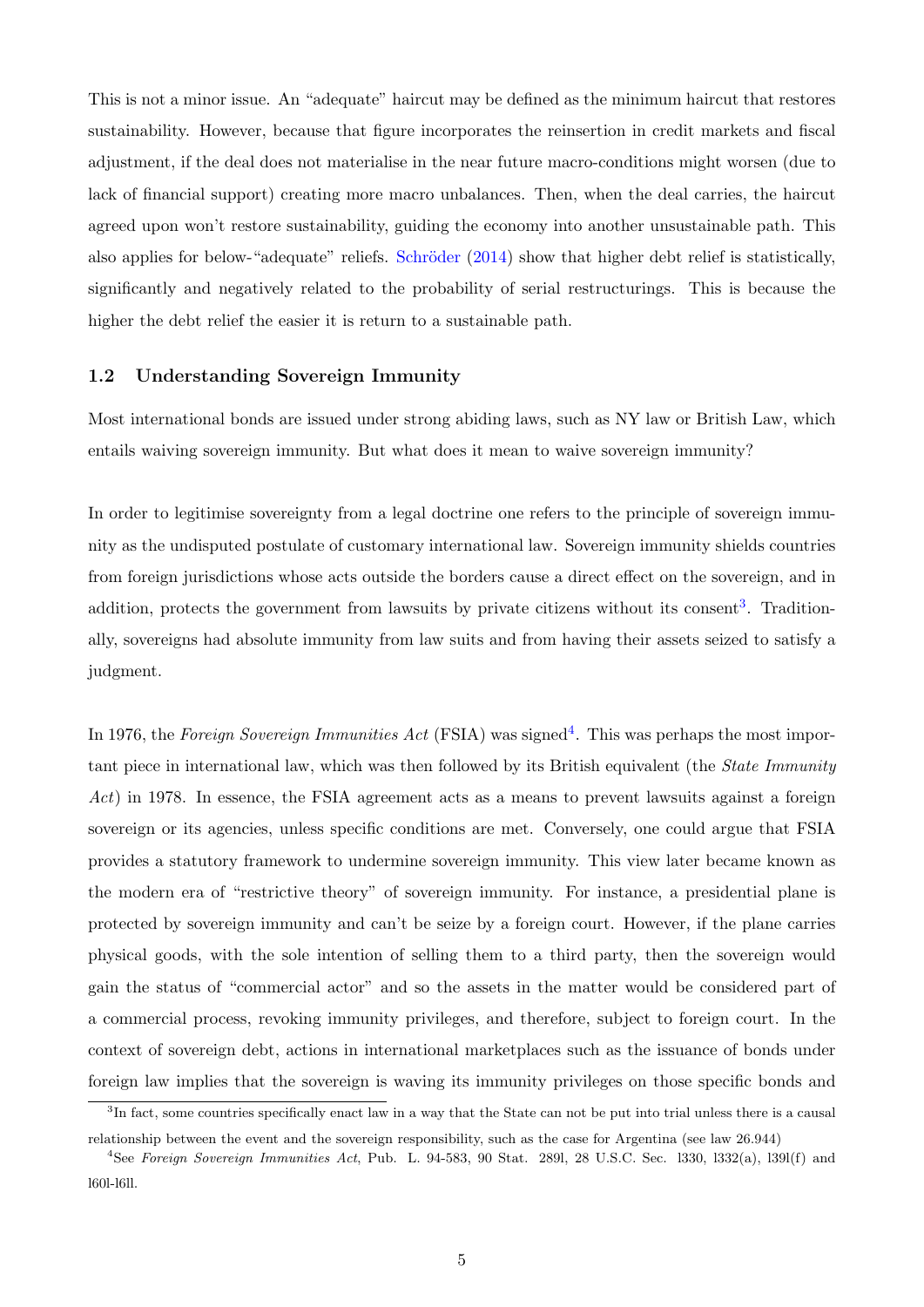may be judged under foreign jurisdiction if taken to court.

This means that plaintiffs in sovereign debt litigations face a dilemma. Even if they win a court judgment, the restrictive sovereign immunity limits the ability to seize sovereign assets in compensation for those -non-paying- bonds. A clear example is when the sovereign holds financial accounts in foreign banks, despite the court rules in favour of the plaintiffs, the accounts can only be seized if they are used for commercial purposes<sup>[5](#page-8-1)</sup>.

For instance, after the partial restructures, holdouts such as NML, EM and Aurelius Capital sued Argentina in U.S. courts for breaking its debt contracts and although all of them received favourable court judgments and acknowledgements from the court stipulating Argentina was in breach, the Republic refused to honour those judgments. Only thanks to the FSIA agreement was Argentina able to prevent the holdouts from seizing foreign assets.[6](#page-8-2)

#### <span id="page-8-0"></span>1.3 Background on Argentina's debt crisis and debt swaps

After the hyperinflation of the 80's, Argentina was in need of a strong macroeconomic program that would stop hyper -as well as chronic - inflation. The incoming administration -Menem's administrationopted for a hard currency peg system. The exchanged rate was fixed at 1 \$/U\$D (Arg. peso to U.S. dollar), while the Central Bank of the Republic of Argentina (BCRA) was required to back at least two-thirds of its monetary base with hard currency reserves. This effective mechanism to eradicate Argentina's inflation came to be known as "la convertibilidad". One point to take into consideration here is that, when monetary policy is as limited as it was during the 90's, fiscal policy had to be prudent to avoid macroeconomic inconsistencies. During the second half of the 90's fiscal deficit reemerged, in addition to external shocks<sup>[7](#page-8-3)</sup>. This raised concerns and inevitably lead to debt financing, mostly in foreign currency.

Starting in 1994, Argentina issued bonds under New York Law, as well as other foreign legislation, pursuant to a Fiscal Agency Agreement (FAA). After 10 years of Menemism, Fernando De La R´ua won

<span id="page-8-1"></span><sup>5</sup>See [Aurelius Capital Partner, LP v. Republic of Argentina, 584 F.3d 120, 131 \(2d Cir. 2009\).](https://www.leagle.com/decision/infco20091015077) In the case the judged affirmed " a sovereign's mere transfer to a governmental entity of legal control over an asset does not qualify the property as being 'used for a commercial activity'"

<span id="page-8-2"></span> $6$ [NML capital, Ltd. and EM Ltd vs BCRA, 652 F.3d 172, 197 \(2d Cir. 2011\)](https://www.courtlistener.com/pdf/2011/07/05/NML_Capital_Ltd._v._Banco_Central_de_la_Rep\unhbox \voidb@x \bgroup \let \unhbox \voidb@x \setbox \@tempboxa \hbox {u\global \mathchardef \accent@spacefactor \spacefactor }\let \begingroup \endgroup \relax \let \ignorespaces \relax \accent 19 u\egroup \spacefactor \accent@spacefactor blica_Argentina.pdf) (vacating attachment of reserves). [Aurelius Capital Partner, LP v. Republic of Argentina, 584 F.3d 120, 131 \(2d Cir. 2009\)](https://www.leagle.com/decision/infco20091015077) (rejecting plaintiffs' attempt to intercept assets that would be acquired by the Argentine social security system); [EM Ltd. v. Republic of Argentina,](https://casetext.com/case/em-ltd-v-republic-of-argentina-10) [473 F.3d 463, 472 \(2d Cir. 2007\)](https://casetext.com/case/em-ltd-v-republic-of-argentina-10) (affirming vacatur of attachment of central bank reserves to satisfy obligations owed to it). Argentinian courts refused to honor all the previous judgments.

<span id="page-8-3"></span><sup>&</sup>lt;sup>7</sup>1994 Mexican ("the tequila") debt crisis, 1995 currency crisis in Mercosur, 1997 the "Asian" crisis, 1998 Russia's default, 1999 Brazilian Real mega-devaluation.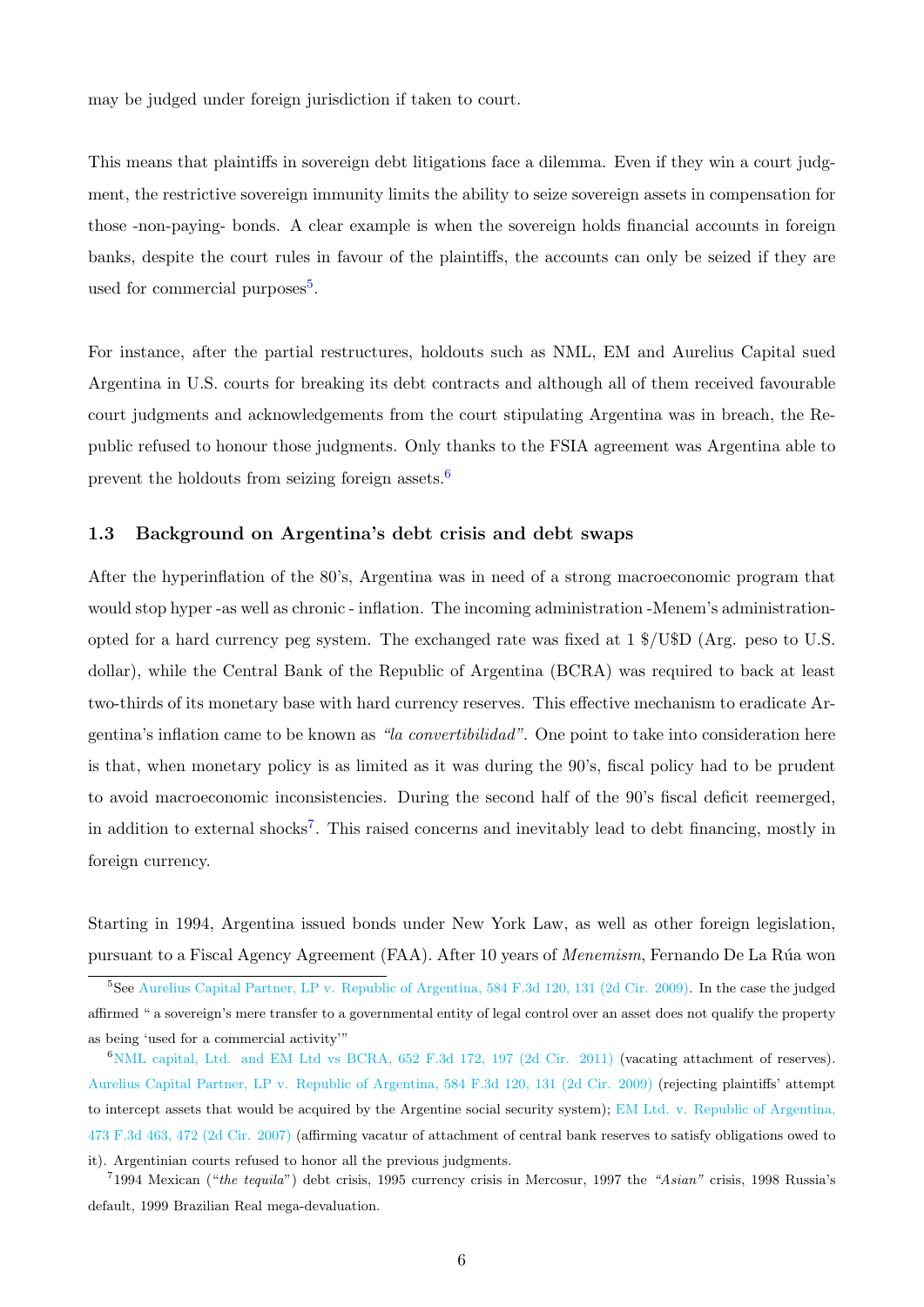the 1999 elections. By December of 2001, Argentina had an outstanding debt of U\$D 144 billion -72% in foreign currency- in addition to an extremely unstable debt-path, poor economic performance and a social and political climate that made De La Rúa resign. About a week later, the interim president Rodriguez Saá announced the suspension of international debt payments and subsequently declared a "temporary moratorium" on its external debt (IMF). The first scheduled payment was missed on January 2002 and days later the first law-suits against the Argentine government were filed in US courts. However, a ramp-up in litigation's started in September 2003 which coincided with informal presentations of the restructuring strategy known as the "Dubai guidelines" at the Annual Meeting of the Boards of Governors of the World Bank Group and the International Monetary Fund. With a 75% face value reduction and 90% haircut in net present value (NPV) the proposal met fierce resistance from creditors.

By the end of 2004, debt escalated to U\$D 191.30 billion. On January 14, 2005, Argentina presented an exchange proposal including U\$D 81.8 billion which involved swapping 152 bonds, including six different types of foreign currency and eight different types of legislation, for only eleven bonds<sup>[8](#page-9-0)</sup>. This was conceptually one of the most challenging sovereign debt swaps in history because of the complex debt structure. In the end, Argentina managed to restructure U\$D 62.3 billion<sup>[9](#page-9-1)</sup> (76.2%). In 2010, Argentina submitted a second exchange proposal, with almost identical conditions, to try to restructure the remaining 23.8%. The second exchange had a 65.6% adhesion, meaning that out of the U\$D 19.5 billion remaining, U\$D 12.8 billion were restructured<sup>[10](#page-9-2)</sup>. However, there was a 7.6% (U\$D 6.2 billion) of bondholders, holdouts, that did not accept the offer and some of them decided to go through with a litigation process in foreign (as well as domestic) courts.

There are three main aspects to consider<sup>[11](#page-9-3)</sup> of both exchanges:

- 1. None of the bonds issued under the FAA structure had collective action clauses (CAC's) which meant there was no way to force holdouts to restructure.
- 2. Along with the 2005 proposal, the Argentine congress sanctioned law  $26.017^{12}$  $26.017^{12}$  $26.017^{12}$ , better known as the "Padlock Law" which prohibited the Executive Power from reopening the exchange process and carrying out any type of transaction with respect to the bonds in default after the closing of the 2005 Exchange. This was an important stick at the time - explicit threat of nonpayment - since it meant that those who did not accept the offer were never going to be offered a second

<span id="page-9-0"></span><sup>&</sup>lt;sup>8</sup>The options for the new bonds involved four currencies as well as four types of legislation. See appendix 1 for more information on the structure of the old debt and the proposed new structure.

<span id="page-9-2"></span><span id="page-9-1"></span> $9$ See "liquidación final". June 10, 2010

<span id="page-9-3"></span> $10$ See "culminación del liquidación final". September 27, 2010

<span id="page-9-4"></span> $11$ All of these points will be explained in further details in the following sections.

 $12$ For the specifics of the law check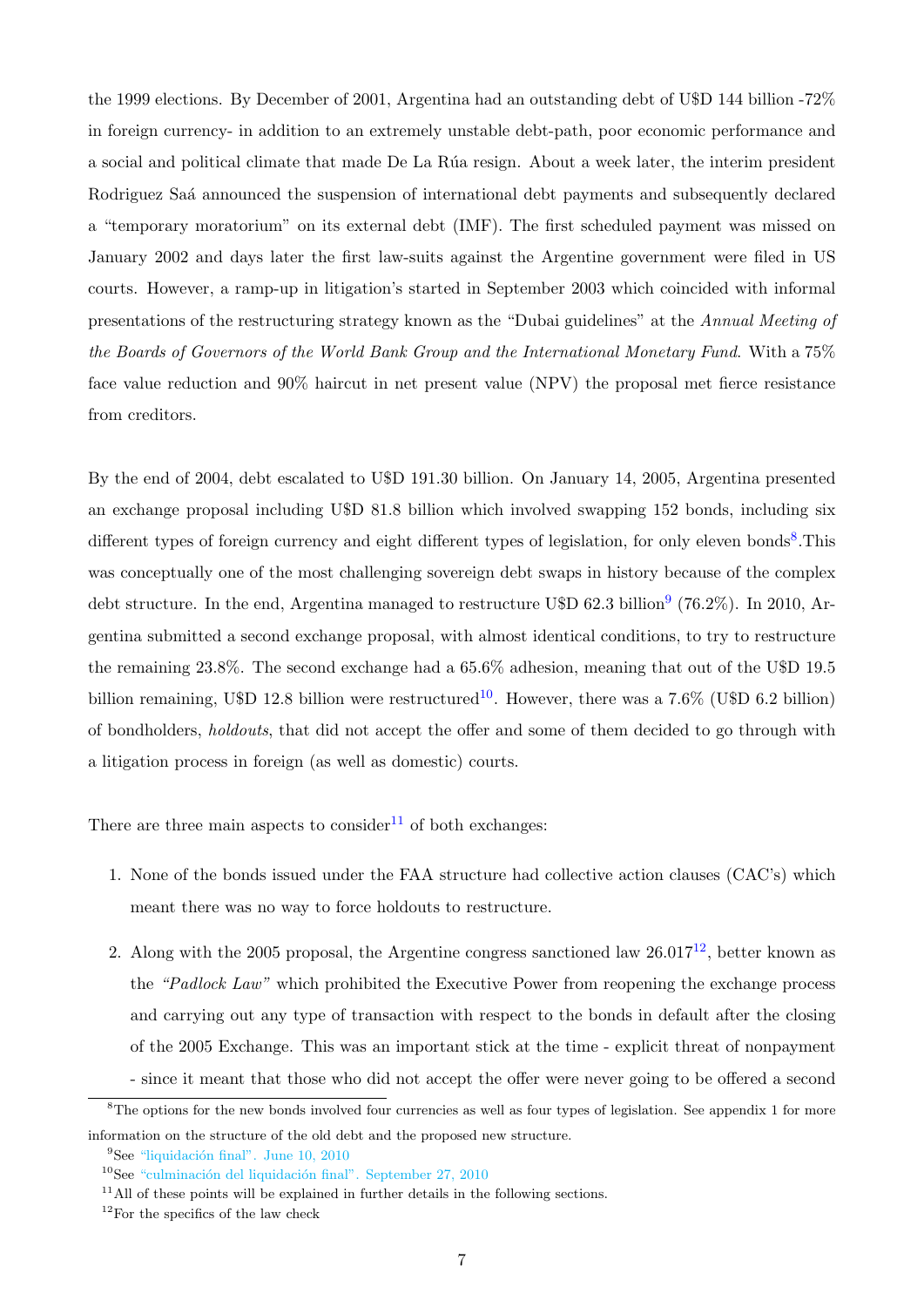chance (as long as the law was binding). For the 2010 swap to happen, the government enacted [law 26.017](http://servicios.infoleg.gob.ar/infolegInternet/anexos/160000-164999/161317/norma.htm) that temporarily suspended the Padlock Law.

- 3. New bonds had a "Rights upon future offers" clause  $(RUFO)^{13}$  $(RUFO)^{13}$  $(RUFO)^{13}$ . In contrast to the *Padlock* Law, this was a deal sweetener (a carrot) that meant that if Argentina ever offered a new deal, restructured bond holders would be offered the opportunity to participate in the new exchange if they felt the conditions were better than their original deal.
- 4. Throughout the years, Argentina kept making payments to restructured bonds but remained unwilling to pay holdout's bonds.

This background on Argentina's debt crisis and both swaps should be sufficient context for the reader to understand the subsequent narrative of the paper.

### <span id="page-10-0"></span>2 Enforceability of Judgments and Extraterritorial Reach

As presented in section [1.2,](#page-7-0) the difficulty of enforcing sovereign debt contracts could be considered the fundamental problem of sovereign debt. With this in mind, holdouts seek out payments in any possible way, even if that means seizing assets and liquidating them at low prices or holding them as guarantees until payment from sovereigns. However, sovereigns tend to have the majority of their assets located within their borders (protected by sovereign immunity) and most of the remaining assets are diversified all over the world which makes attachment complicated if you only have favourable judgments in one court. This leads to two questions: 1) How does a private plaintiff (such as NML) gather knowledge over the location of these - potentially attachable- assets? 2) Even if the information is available, by which mechanism may the court enforce payments on the sovereign?

#### <span id="page-10-1"></span>2.1 The Discovery Case

The first of the two questions in hand may be analysed by using what is known as the *discovery case* of NML vs The Republic of Argentina. NML experienced significant difficulty finding assets against which to enforce the several favourable judgments it obtained since  $2003<sup>14</sup>$  $2003<sup>14</sup>$  $2003<sup>14</sup>$ . From March to October 2010, with Judge Griesa's support, NML served subpoenas to non-party banks, specifically: Bank of America (U.S. bank), Bank for International Settlements<sup>[15](#page-10-4)</sup> (Swiss bank) and Banco de la Nación Argentina. NML was seeking to "locate Argentina's assets and accounts" and "learn how Argentina moves its assets through New York and around the world".

<span id="page-10-3"></span><span id="page-10-2"></span> $\frac{13}{13}$ This clause clause was valid until December 31, 2014.

<span id="page-10-4"></span><sup>&</sup>lt;sup>14</sup>The next subsection will focus on those attempts to attach sovereign property.

<sup>&</sup>lt;sup>15</sup>NML went so far as to sue the BIS in Switzerland, alleging that it improperly allowed Argentina's central bank to maintain up to 90 percent of its foreign reserves on deposit.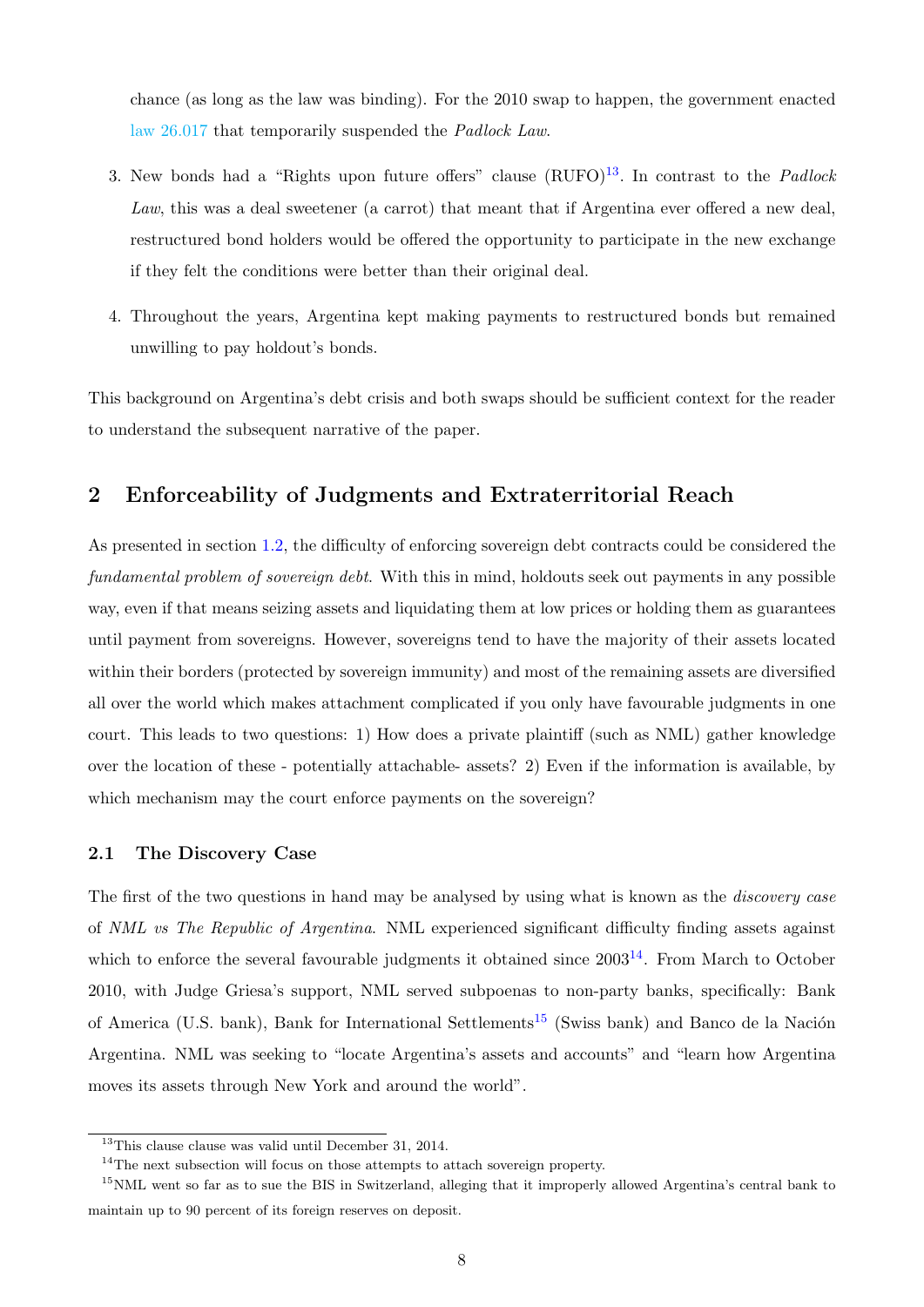The subpoenas in question attempted to search for comprehensive information relating to bank accounts maintained by Argentina anywhere in the world, as well as transaction histories and records of electronic funds transfers involving Argentina as a party, including opening and closing dates, current balances, and so on. Argentina moved to quash these subpoenas. Judge Griesa denied the motion to quash and granted NML's motion to compel. The judge's position was clear: "[the court] intended to serve as a clearinghouse for information [...] that might lead to attachments or executions anywhere in the world". Notice that in that same hearing, Argentina, Bank of America and Banco Nación all argue that the scope of the subpoenas was simply "too broad". There were references made, particularly to Rubin vs Islamic Republic, a case in which the plaintiff demanded that Iran turn over all documents, concerning all assets, of whatever nature and kind, that were located within the United States. To that claim, the Seventh Circuit ruled that, under the FSIA, plaintiffs could not request a general discovery, since "discovery should be ordered circumspectly and only to verify allegations of specific facts crucial to an immunity determination<sup> $n<sup>16</sup>$  $n<sup>16</sup>$  $n<sup>16</sup>$ . Carmine Boccuzzi, the lawyer representing</sup> the Republic, went even further to say that it was a "broad-based open-ended discovery mission [...] It is really a fishing expedition. And that is not proper." However, Griesa's response to the comment was a clear reflection of his position regarding this matter and his sentiment regarding Argentina's behaviour towards the court:

"Please don't talk about fishing expeditions. What do you expect these people  $|NML|$  to do? They have to engage in these manoeuvres because of your client's behavior (The Republic's). [...] And, of course, it is a lot of work. Of course, it involves trying to get information in a difficult way, but who is responsible for that? It is your client. This goes on year after year because of your client, and the difficulties are caused by your client."

NML Capital, Ltd. v. Republic of Argentina, No. 03-CV-2507 (August. 30, 2011)

After Griesa's comment, the result was almost predictable: any actions towards a motion to crush were out of the question,

"I am going to grant the order. I am overruling the objections to these subpoenas and I will enforce them. I want to see specific orders drafted, and I want to let the parties comment on the specific orders, but not continue objecting. The objections are overruled."

NML Capital, Ltd. v. Republic of Argentina, No. 03-CV-2507 (August. 30, 2011)

As expected, the district court approved the subpoenas "subject to the need for counsel to negotiate a more specifically drawn subpoena in each case and subject to a possible application to the Court

<span id="page-11-0"></span><sup>16</sup>See [Rubin v. Islamic Republic, 637 F.3d at 796-97.](https://casetext.com/case/rubin-v-the-islamic-republic-of-iran?__cf_chl_jschl_tk__=pmd_205d3cb2a96428d77693439a567917cba9da48fc-1629939783-0-gqNtZGzNAjijcnBszQfO)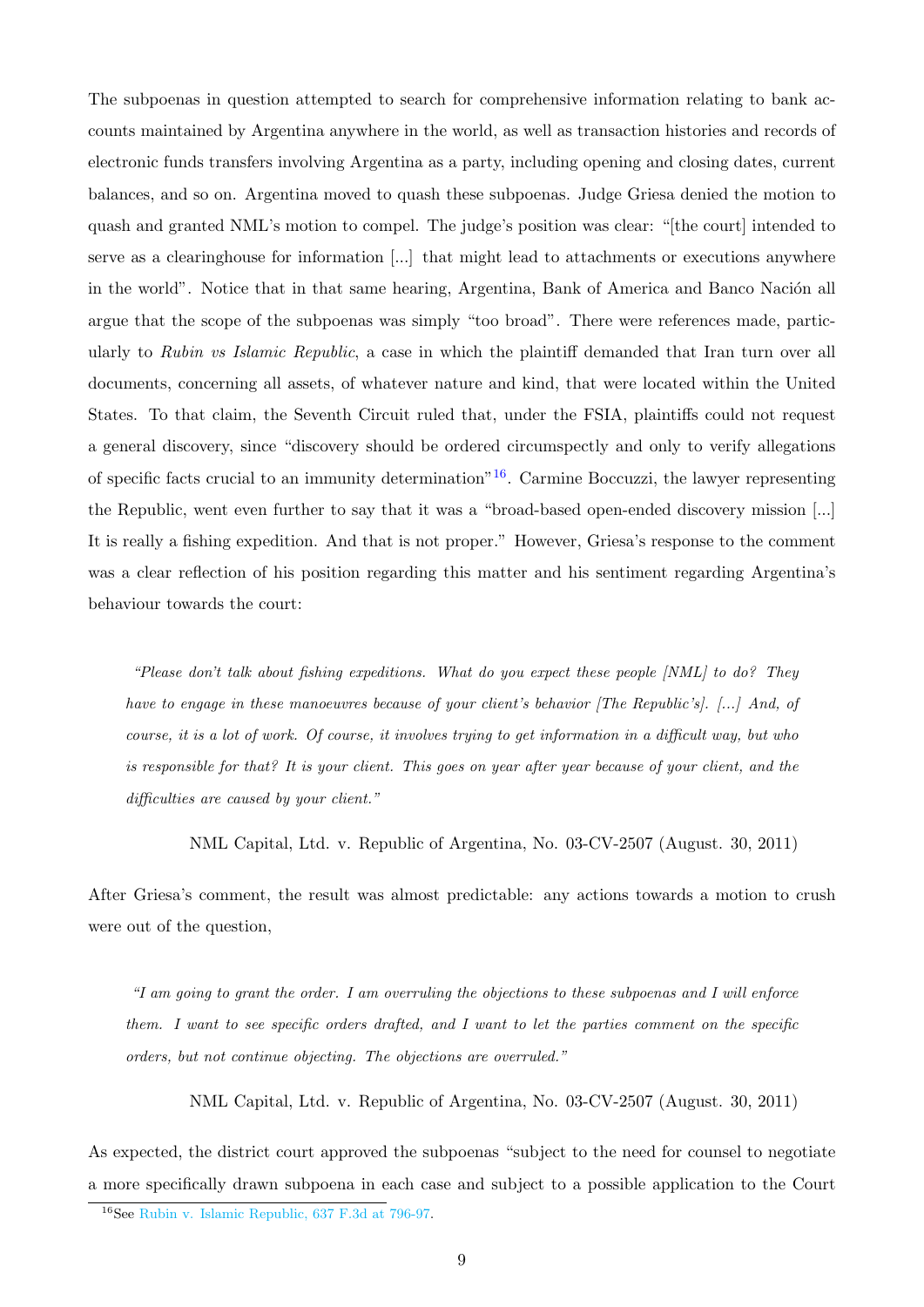on the specifics of the subpoenas". The Republic indeed appealed to the Second Circuit arguing that extraterritorial asset discovery infringed Sections 1602 et seq. of the FSIA.

The Second Circuit affirmed the district court's order<sup>[17](#page-12-0)</sup>, rejecting Argentina's argument that the FSIA prohibits discovery of immune assets. The first reason was the differentiation between gathering information and acting upon that information. The Second Circuit understood that "[t]he [FSIA]does not attempt to deal with questions of discovery" and insisted that "if and when NML moves past the discovery stage and attempts to execute against Argentina's property, Argentina will be protected by principles of sovereign immunity in this country or in others to the extent that immunity has not been waived." The Second Circuit also argued that the subpoenas were directed at third-party banks, protected by confidentiality agreements with NML, and third-parties are not entitled to claim sovereign immunity.[18](#page-12-1)

As a matter of last resort, January 7, 2013, Argentina filed a *writ of certiorari*  $19$  so that the Supreme Court would review the Second Circuit's judgment. The Supreme Court granted the petition on the following bases:

"The Court should grant certiorari because the Second Circuit's decision directly conflicts with decisions of other circuits, this Court's longstanding precedent, and the expressed interests and views of the United States Government, all of which oppose the Second Circuit's holding that the FSIA imposes no limit on a United States court's authority to order blanket post-judgment execution discovery on the assets of a foreign state used for any activity anywhere in the world."

Republic of Argentina, petition for wit of certiorari (January. 07, 2013)

After the Supreme Court granted Argentina's petition for certiorari, the U.S. government filed an amicus brief where the Deputy Solicitor General appeared at oral argument, in support of Argentina's position<sup>[20](#page-12-3)</sup>. The interest of the U.S. government on "the proper interpretation and application of the FSIA's provisions and in the treatment of foreign states in United States courts" such as in a case like this is evident, given that, an extraterritorial discovery may set a precedent for future sovereign debt crises or other similar borderline cases on matters of sovereign immunity. Even further, the U.S. was concerned that it could bring "reciprocal adverse treatment of the United States in foreign courts

<span id="page-12-1"></span><span id="page-12-0"></span><sup>&</sup>lt;sup>17</sup>NML Capital, Ltd. v. Republic of Argentina,  $696$  F.3 d $642$ (2 d Cir. 2012)

<span id="page-12-2"></span> $18$ This was particularly relevant for Banco Nación who claimed that this was a breach of FSIA terms.

<sup>&</sup>lt;sup>19</sup>A writ of certiorari is a primary means to petition the court for review, in this case to the Supreme Court. The Supreme Court is not under any obligation to hear these cases, and it usually only does so if the case could have national significance, might harmonise conflicting decisions in the federal Circuit courts, and/or could have presidential value. See more information at [Supreme Court Procedures - Writs of Certiorari \(uscourts.gov\).](https://www.uscourts.gov/about-federal-courts/educational-resources/about-educational-outreach/activity-resources/supreme-1)

<span id="page-12-3"></span><sup>20</sup>[Argentina v. NML Capital, Ltd., No. 12–842, 2014 BL 7274, U.S. Amicus Briefs \(10 January 2014\)](https://www.shearman.com/~/media/Files/Services/Argentine-Sovereign-Debt/2014/Arg4612842petamcuusaauthcheckdam.pdf)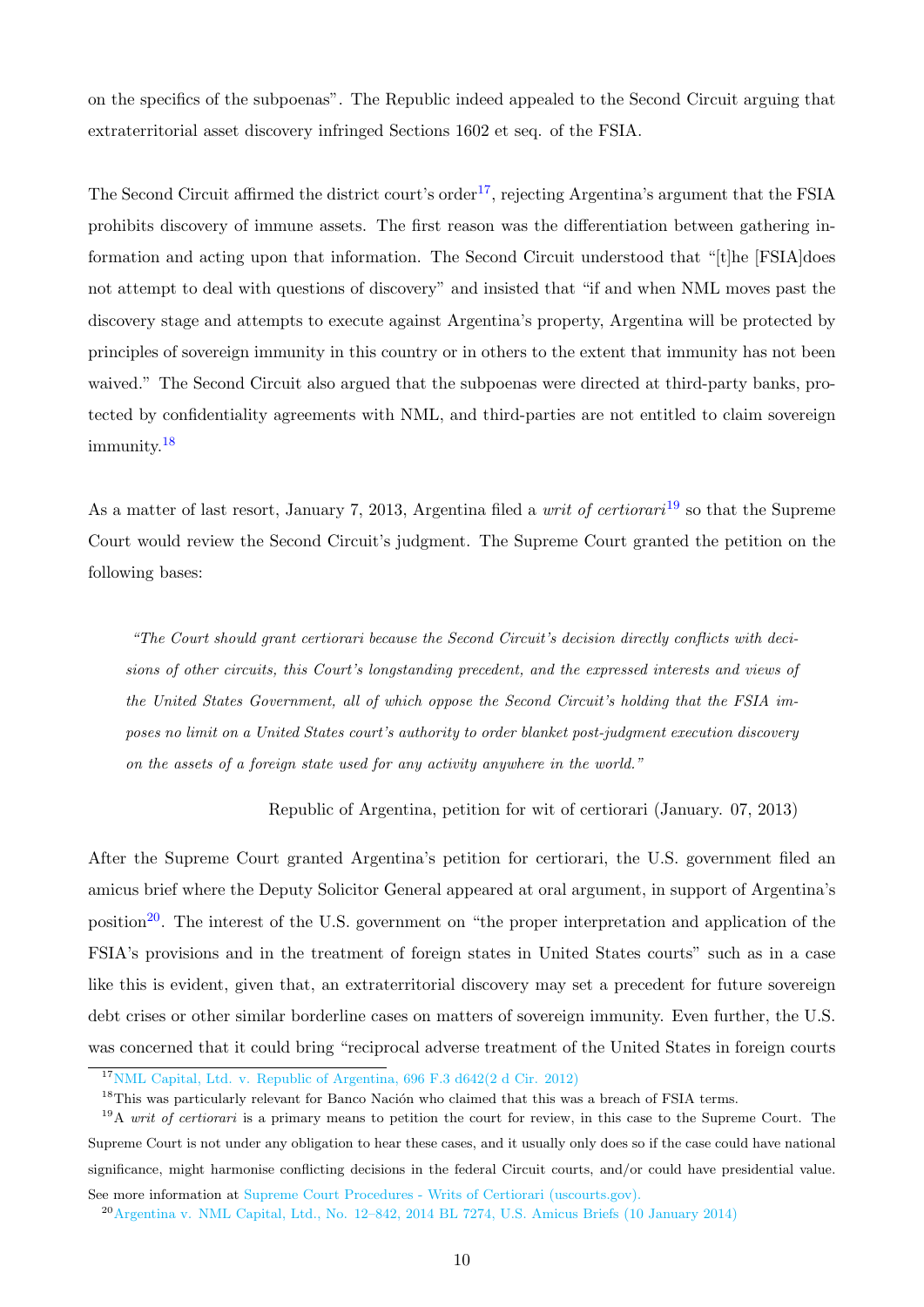[...] [and potentially] threaten harm to the United States' foreign relations more generally"  $2^1$ . Both governments, the Argentine and U.S., argued that the Discovery Order was overly broad and therefore the FSIA's execution provisions still protected Argentina's extraterritorial property from the Discovery Order regardless of any waiver and by no means this fell under the stipulated exception presented by the Seventh Circuit on the Rubin case. In addition to that, the U.S. expressed the disagreement with the Second Circuit, explaining that "the fact that the Discovery Order was directed at third parties does not eliminate international comity concerns".

On June 16, 2014, the Supreme Court ruled in favour of NML Capital on the issue of post-judgment discovery<sup>[22](#page-13-2)</sup>. As explained by [Cross](#page-40-4)  $(2015)$ , in contrast with the conventional baseline of international law, which presumes a foreign State to be immune from lawsuits unless a statutory exception are proven, in this case because Argentina waived its immunity to a U.S. court, the reverse applies, that is, "any sort of immunity defense made by a foreign sovereign in an American court must stand on the [FSIA]'s text."[23](#page-13-3) The Supreme Court also made it clear that "The Act has no third provision forbidding or limiting discovery in aid of execution of a foreign-sovereign judgment debtor's assets." The Supreme Court's decision put an end to the discovery case saga. However, the decision of upholding the broad extraterritorial scope of the Discovery Order raises separation of powers concerns. The boilerplate language is vague and the legislative history of the FSIA does not clearly address the extent towards international discovery. In the context of SDR, an interpretation as such would make restructuring processes extremely more complicated and ICSID arbitration an even more attractive option for holdout creditors [\(Ishikawa,](#page-40-5) [2015;](#page-40-5) [Cross,](#page-40-4) [2015\)](#page-40-4). On the other hand, [Simon and Crawford](#page-41-2) [\(2015a\)](#page-41-2) explains the unintended negative consequences if the supreme court were to have chosen the alternative option, for example, the deleterious effect on international commerce.

#### <span id="page-13-0"></span>2.2 Attachment attempts

Parallel to the discovery order, NML kept its attempts to enforce payment. NML's enforcement tactics included a series of failed execution attempts against The Republic's property and other related entities in the United States [\(Gelpern,](#page-40-6) [2012\)](#page-40-6). The list includes Argentina's central bank reserves de-posited in U.S. accounts<sup>[24](#page-13-4)</sup>, social security deposits based in the U.S.<sup>[25](#page-13-5)</sup>, a satellite jointly launched by Argentine space agency, NASA, and other nations' space agencies<sup>[26](#page-13-6)</sup>, attachments of diplomatic and military property in Washington, D.C., and Maryland<sup>[27](#page-13-7)</sup>.

<span id="page-13-1"></span> $^{21}$ *Ibid.* 

<span id="page-13-3"></span><span id="page-13-2"></span><sup>&</sup>lt;sup>22</sup>Argentina v. NML Capital, Ltd., No.  $12 - 842,2014$  BL 573 (16 June 2014)

<span id="page-13-4"></span> $^{23}$ *Idem.* 

<span id="page-13-5"></span><sup>&</sup>lt;sup>24</sup>NML Capital, Ltd. v. Banco Central De La República Argentina,  $652$  F.3d  $172$ ,  $196 - 97$  (2d Cir. 2011).

<span id="page-13-6"></span><sup>&</sup>lt;sup>25</sup>Aurelius Capital Partners, LPv. Republic of Argentina, 584 F.3d 120, 124, 130 – 31 (2 (d) Cir. 2009).

<span id="page-13-7"></span> $^{26}$ NML Capital, Ltd. v. Spaceport Sys. Int'l, L.P., 788 F. Supp. 2d 1111,1127 (C.D. Cal. 2011).

 $^{27}$ NML Capital, Ltd v. Republic of Argentina, Ltd, No. 04-00197 (CKK), U.S. Dist. Lexis 47027 (Aug. 3, 2005).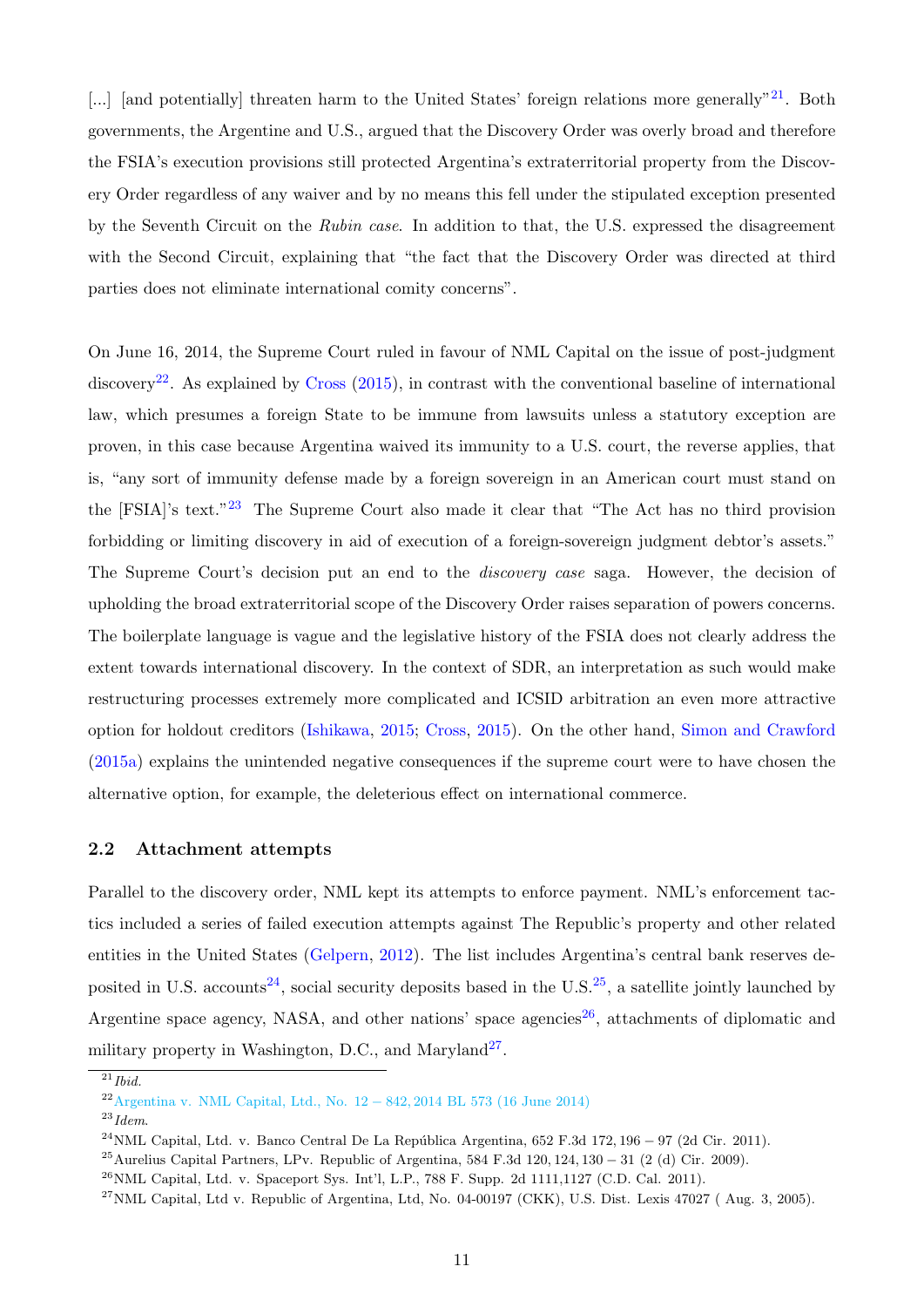Without stopping there, NML also pursued unsuccessful efforts to enforce its United States judgments outside the United States, ranging from an attempt to attach taxes owed to the Republic in France<sup>[28](#page-14-0)</sup>, to attempts to attach diplomatic bank accounts in France<sup>[29](#page-14-1)</sup> and Belgium.<sup>[30](#page-14-2)</sup> They even tried to embargo a presidential airplane which at the time was stopping in  $\text{Germany}^{31}$  $\text{Germany}^{31}$  $\text{Germany}^{31}$  as well as a military ship in Ghana<sup>[32](#page-14-4)</sup>. The latter took political significance given that the ship's name was "Libertad" (which translates to "freedom"). Cristina Kirchner, the Argentine president at the time, used this event to spread political propaganda arguing the *vulture funds* were attempting to disrupt Argentina's legitimate sovereignty and freedom. In any case, every execution effort from NML was unsuccessful.

An even more ludicrous attempt was to try to enforce their foreign judgments in Argentine courts, through an *exequatur procedure*.<sup>[33](#page-14-5)</sup> There were two instances in  $2014$ ,<sup>[34](#page-14-6)</sup> and in each case the Argentinian Supreme Court of Justice rejected the requests for execution of judgments issued by the United States. The Argentinian Supreme Court argued that those U.S. court rulings "did not satisfy the requirement [...] by which they should 'not affect the principles of public order under Argentine law'". The main reason was that the deferral of the payments of the securities in question was part of the emergency measures taken as a result of the serious economic crisis that occurred in the country at the end of 2001. The second reason was that if the Argentinian court were to admit the exequatur, then it would be indirectly validating the creditors' position and disrupting the successful previous debt swaps, throwing Argentina immediately back down a default path once again. The last reason was that it would have set a precedent in the case of future defaults. Because of the ruling made by the Argentine court, execution attempts, once again but now in Argentine territory, were also unsuccessful.[35](#page-14-7)

<span id="page-14-1"></span><span id="page-14-0"></span> $^{28}$ NML Capital, Ltd. v. Republic of Argentina, Cour d'appel Paris, 4e pôle 8e ch., Dec. 9, 2010, No. 10/00390 (Fr.).

<span id="page-14-2"></span> $^{29}$ NML Capital, Ltd. v. Republic of Argentina, Cour de cassation 1e civ., Sept. 28, 2011, Bull. civ. I, No. 867 (Fr.).  $30\text{NML}$  Capital, Ltd v. Republic of Argentina, Ltd., Cour de Cassation, Nov. 22, 2012, No. C.11.0688.F/1 (Belg.).

<span id="page-14-3"></span><sup>&</sup>lt;sup>31</sup> ["The Real Story Of How A Hedge Fund Detained A Vessel In Ghana And Even Went For Argentina's 'Air Force](https://www.forbes.com/sites/afontevecchia/2012/10/05/the-real-story-behind-the-argentine-vessel-in-ghana-and-how-hedge-funds-tried-to-seize-the-presidential-plane/?sh=78d2814d25aa) [One'"](https://www.forbes.com/sites/afontevecchia/2012/10/05/the-real-story-behind-the-argentine-vessel-in-ghana-and-how-hedge-funds-tried-to-seize-the-presidential-plane/?sh=78d2814d25aa)

<span id="page-14-4"></span><sup>&</sup>lt;sup>32</sup>Arg. v. Ghana, No. 20, Order of Dec. 15, 2012. Ghana Told to Free Argentine Ship Libertad by UN Court, BBC NEWS (Dec. 15, 2012), <http://www.bbc.co.uk/news/world-latin-america-20743016>.

<span id="page-14-5"></span><sup>&</sup>lt;sup>33</sup>Given that a domestic court judgment does not have a direct effect over a foreign territory, an exequatur procedure is a legal mechanism to make a court order enforceable abroad. That said, it is not merely a bureaucratic procedure but given that it entails a genuine procedure of constitutional review.

<span id="page-14-6"></span> $34$ CSJN, "Claren Corporation v / Estado Nacional (Articles 517/518 CPCC Exequátur) s / Varios" (judgment of March 6, 2014) and "Crostelli, Fernando y otros c / EN - Ministry of Economy (arts. 517/518 CPCC exequatur) (BNNY) s / miscellaneous "(judgment of March 6, 2014).

<span id="page-14-7"></span><sup>&</sup>lt;sup>35</sup>Regarding the previous comments on the discovery case, the U.S. also noted that all of these attempts of attachments, including the ones inside and outside the U.S. (even the ones in Argentina) were made without the need of a discovery order, claiming that even though NML was not successful on executing it did not have any issues locating Argentine assets around the globe.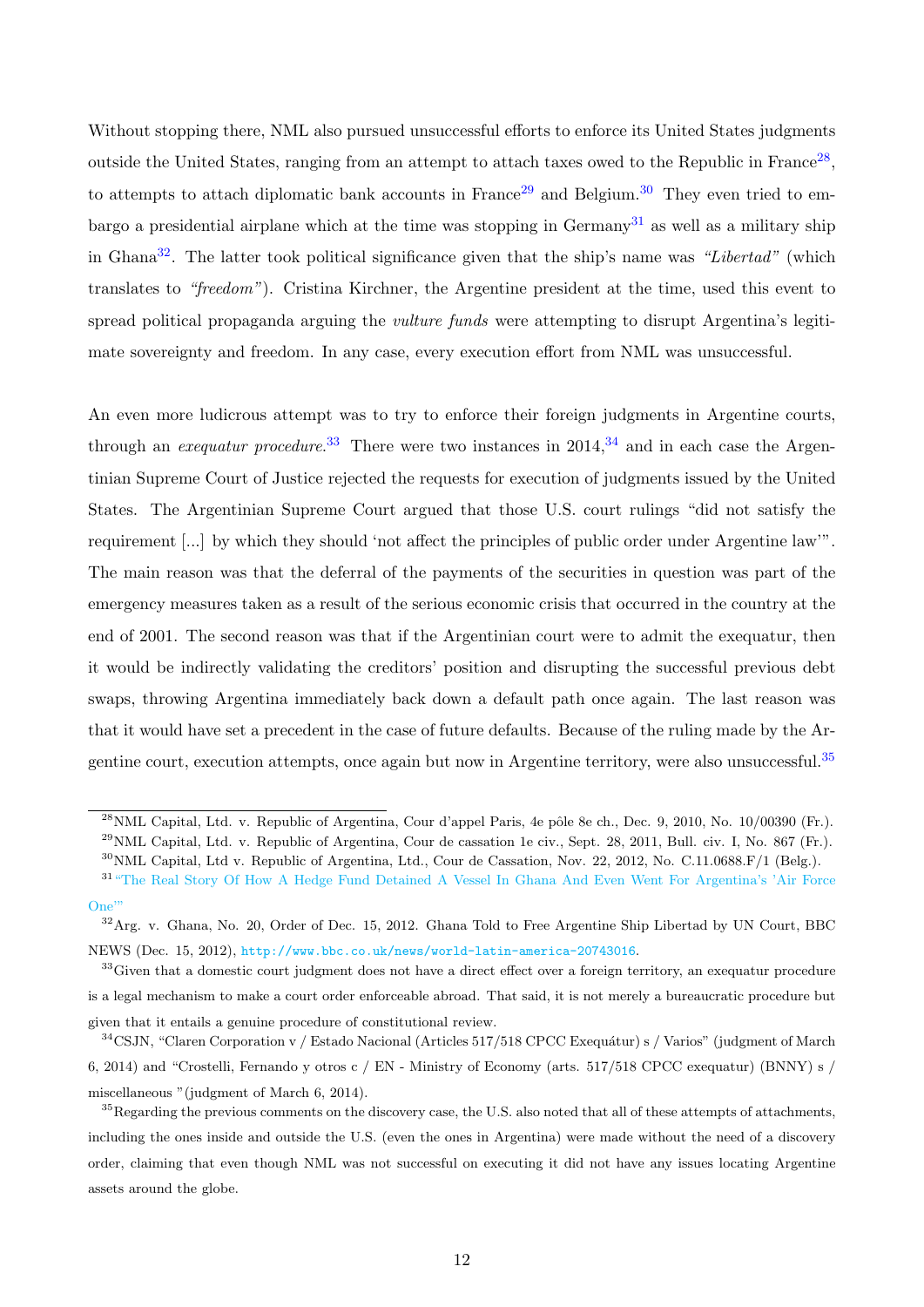It is worth mentioning that by 2011, Argentina was able to secure one of the greatest debt reliefs in history, which meant recovering access to international markets (so much that rating agencies lifted Argentina from "selective default"<sup>[36](#page-15-2)</sup>). It also made all payments due on its 2005 and 2010 restructured debt and seemed to overcome any significant threats from holdouts by shielding behind the FSIA. On the other hand, a decade later from the default date, holdouts, even with favorable court rulings, were not able to be paid and were exhausting money in lawyers. So far, *vulture funds*' business model does not look appealing.

### <span id="page-15-0"></span>3 Pari passu covenant and the overarching injunction

This section tries to synthesize perhaps one of the most controversial court rulings and enforcement in modern sovereign debt litigations. We will focus on three topics: 1) Understanding the pari passu clause and the possible interpretations of it; 2) The February  $23^{rd}$  2012 injunction as a method to enforce judgment; 3) The overarching power of the injunction and how it became a game-changing event in sovereign debt litigation history.

#### <span id="page-15-1"></span>3.1 Summary judgment and the interpretation of the pari passu

The biggest plot twist in the saga started on December 7, 2011, when a judge for the Southern District of New York, Thomas Griesa, granted NML Capital Ltd, a summary judgment<sup>[37](#page-15-3)</sup>. The judgment in favor of the investment fund claimed that the Republic of Argentina breached the pari passu clause enacted in the 1994 Fiscal Agency Agreement (FAA) by "relegating NML's bonds to a non-paying class".

<span id="page-15-2"></span><sup>36</sup>See "Argentina Foreign Currency Ratings Lowered To 'SD' After Holders Of Discount Bonds Did Not Receive Interest Payment," July 30, 2014.

<span id="page-15-3"></span><sup>&</sup>lt;sup>37</sup>A summary judgment is "a court order ruling that no factual issues remain to be tried and therefore a cause of action or all causes of action in a complaint can be decided upon certain facts without trial." In other words, it is a situation where the judge rules on a claim without a trial because under his/her opinion there is no need for a jury given that it is obvious who must win. For further information check <https://dictionary.law.com/Default.aspx?selected=2063>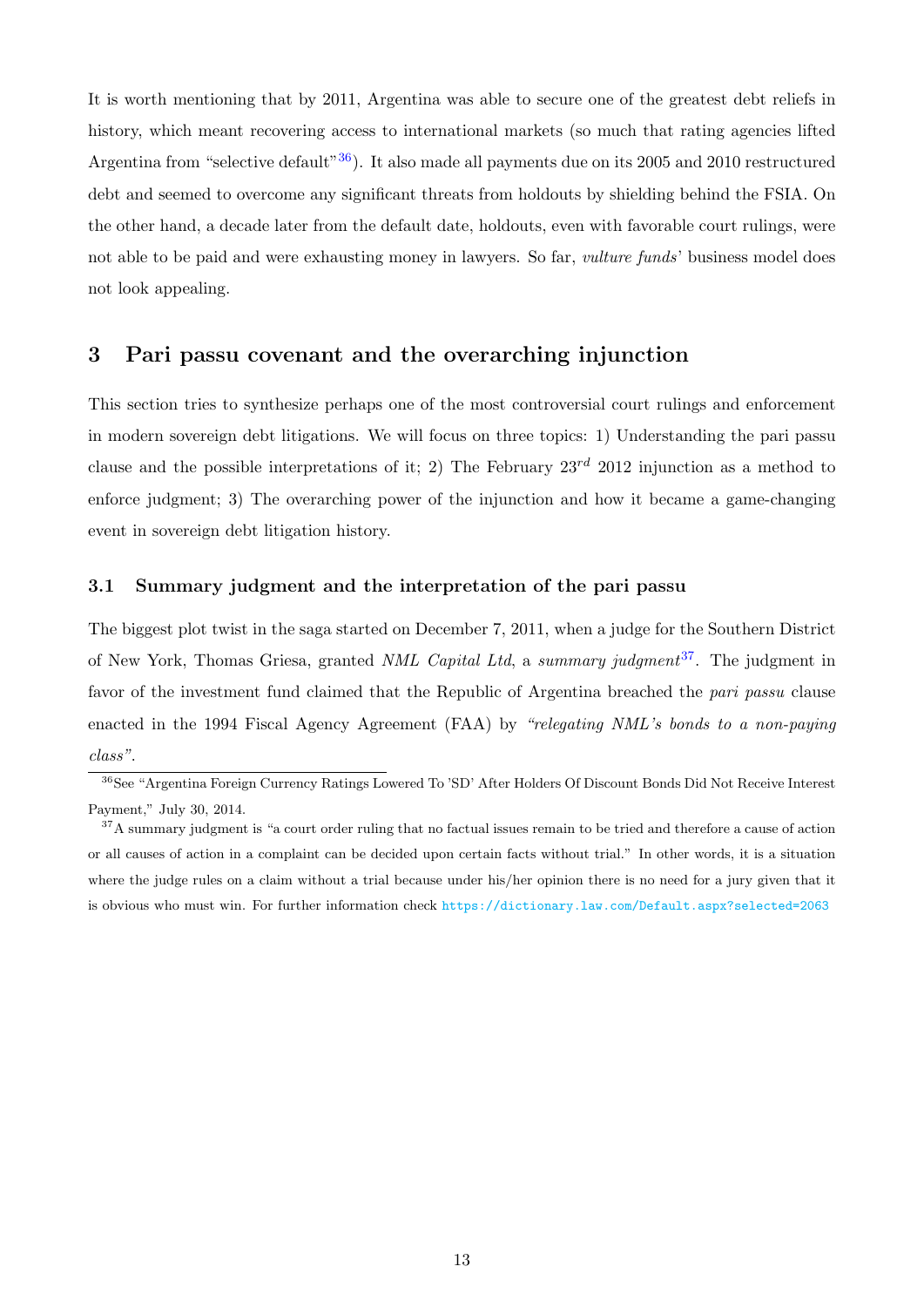1.  $\left[\ldots\right]$  [T]he motion for partial summary judgment pursuant to Rule 56(a) is **GRANTED**. 2.  $\left[\ldots\right]$  [T]he Republic is required under paragraph 1(c) of the FAA at all times to rank its payment obligations pursuant to NML.'s Bonds at least equally with all the Republic.'s other present and future unsecured and un-subordinated External Indebtedness.

3. [...] [T]he Republic.'s payment obligations on the bonds include its payment obligations to bondholders who have brought actions to recover on their defaulted bonds

4.  $\left[\ldots\right]$  [T]he Republic violates **Paragraph 1(c) of the FAA** [...][therefore][...] relegating NML.'s bonds to a non-paying class by failing to pay the obligations currently due under NML.'s Bonds while at the same time making payments currently due to holders of other [restructured bonds]. 5.  $\ldots$  [T]he Republic lowered the rank of NML's bonds  $\ldots$ ] when it made payments currently due under the **Exchange Bonds**, while persisting in its **refusal** to satisfy its payment obligations currently due under NML.'s Bonds.

6.  $[...]$  [T]he Republic lowered the rank of NML's bonds  $[...]$  when it enacted Law 26,017 and Law 26,547.

[NML Capital, Ltd. v. Republic of Argentina, No. 08-CV-6978 \(Dec. 7, 2011\)](https://blogs.reuters.com/felix-salmon/files/2012/04/2011-12-07-Equal-Treatment-Liability-Order.pdf)

Paragraph  $1(c)$  of the FAA refers to the *pari passu* clause which states:

The Securities  $[i.e., the bonds]$  will constitute  $[...]$  direct, unconditional, unsecured and unsubordinated obligations of the Republic and shall at all times rank pari passu and without any preference among themselves. The payment obligations of the Republic under the Securities shall at all times rank at least equally with all its other present and future unsecured and unsubordinated External Indebtedness.

[1\(c\) in the FAA terms: Pari Passu Clause](https://blogs.reuters.com/felix-salmon/files/2012/04/2011-12-07-Equal-Treatment-Liability-Order.pdf)

The interpretation of this clause was the fundamental piece of the legal puzzle. Its latin origin can be translated as "by equal step", "proportionally, at an equal pace", or even "without preference". The clause serves as a protection against legal subordination and its most conventional meaning is settled in the context of corporate loans. In other words, in the event of insolvency and liquidation, all holders of equally ranked debt will receive an equal share of the proceeds. However, sovereign debt is more complex. Legal subordination has very little meaning in sovereign context, given that they have de facto authority to decide whether or not to pay, in addition to the fact that there is no sovereign bankruptcy system to establish legal subordination. Therefore, the real question is how this can be interpreted in the context of sovereign debt? [Zamour](#page-41-3) [\(2013\)](#page-41-3) discusses the fervent debate involving the genealogy of this covenant.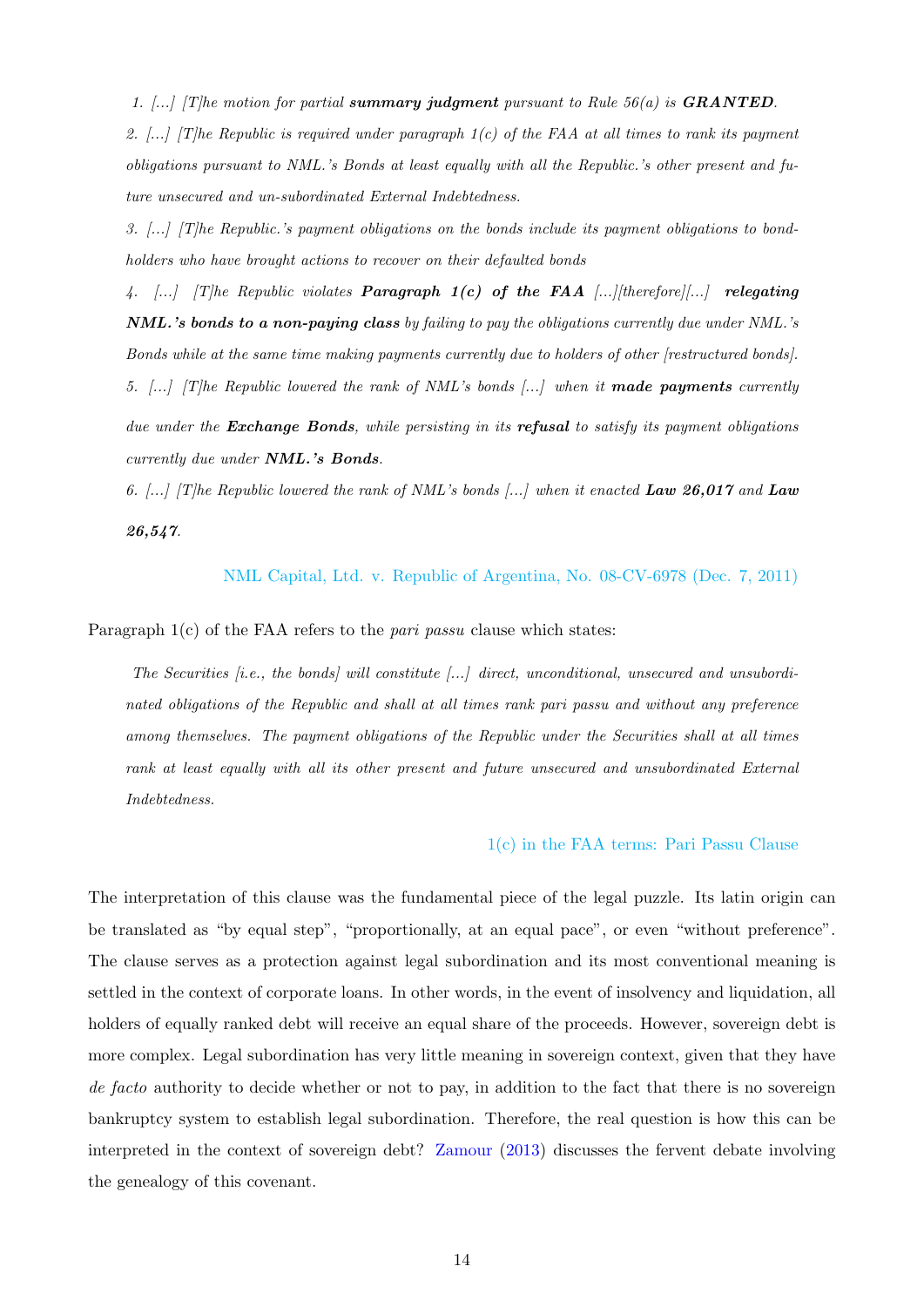On one hand, authors such as Buchheit, accepted the legal-subordination interpretation, understanding that it should be seen as a shield in those cases where the sovereign wants to "legitimize the discrimination<sup>"[38](#page-17-0)</sup>. This is known as the "narrow reading" or "legal subordination" interpretation of this covenant. This interpretation does not intend to protect bondholders from de facto subordination. On the other hand, authors such as Andreas Lowenfeld,  $39$  believe in what is known as the "broad reading" or the "ratable payment" interpretation. This latter view goes off the following logic: if, as mentioned previously, the notion of legal subordination does not carry significant meaning in the sovereign debt context, then the pari passu clause must be interpreted to protect against de facto subordination [\(Zamour,](#page-41-3) [2013\)](#page-41-3).

Some authors interpret that Judge Griesa's partial summary judgment constituted as an attempt at reviving the long-dead doctrine of the "ratable payment" interpretation of the pari passu. Griesa claimed that the Republic of Argentina relegated NML to a non-paying class while at the same time paying holders of restructured bonds therefore violating the "equal set" principle of the pari passu clause, consistent with the "broad" interpretation of the clause. However, the summary judgment also states that Argentina lowered the rank of NML's bonds "when enacted the Law 26,017 and Law 26,547" (the Padlock Laws), which is consistent with the "narrow" interpretation of the clause. Judge Griesa did not, at least at this stage, clarify which condition on its own fundamentally breached the pari passu or if it was a combination of both that did. The lack of clarification created more controversy and scandalous debates on international law and economic forums. In addition to that, three months later the court issued an injunction ordering Argentina to make "ratable payments" to holdouts whenever Argentina made payments to restructured bonds<sup>[40](#page-17-2)</sup>. The court phrased this order a "remedy" for the breach.

Let's hypothesize what could have constituted the breach from the judge's point of view. If the violation was purely the Lock law (and eventually the Sovereign Payment law), then any court order should have been directed at the Lock Law. In a typical sovereign default case, the plaintiff does not get much more than a recognition of breach of contract against the sovereign, and their right as an unsecured creditor. In this particular case, it would also be logical for the court to order Argentina to revoke the *Lock Law* and perhaps a one-time compensation payment.  $41$  Therefore, in this context,

<span id="page-17-1"></span><span id="page-17-0"></span> $38$ [Buchheit\(1991\)](#page-40-7)

<sup>39</sup>See Andreas F. Lowenfeld sworn statement at Elliott Assocs., L.P. v. Banco de la Nacion de Peru, No. 96 Civ. 7916 (RWS) (Sept. 29, 2000)).

<span id="page-17-3"></span><span id="page-17-2"></span><sup>40</sup>The next subsection deals with the injunction in depth.

<sup>&</sup>lt;sup>41</sup>But this could only be possible if the enforcement to revoke came from the Argentina Supreme Court or any other inferior national court on behalf of the constitutional power they enhance. Nevertheless, revoking or declaring unconstitutional the Lock Law would have been a political matter rather than a legal one. Article 116, Constitución Nacional Argentina.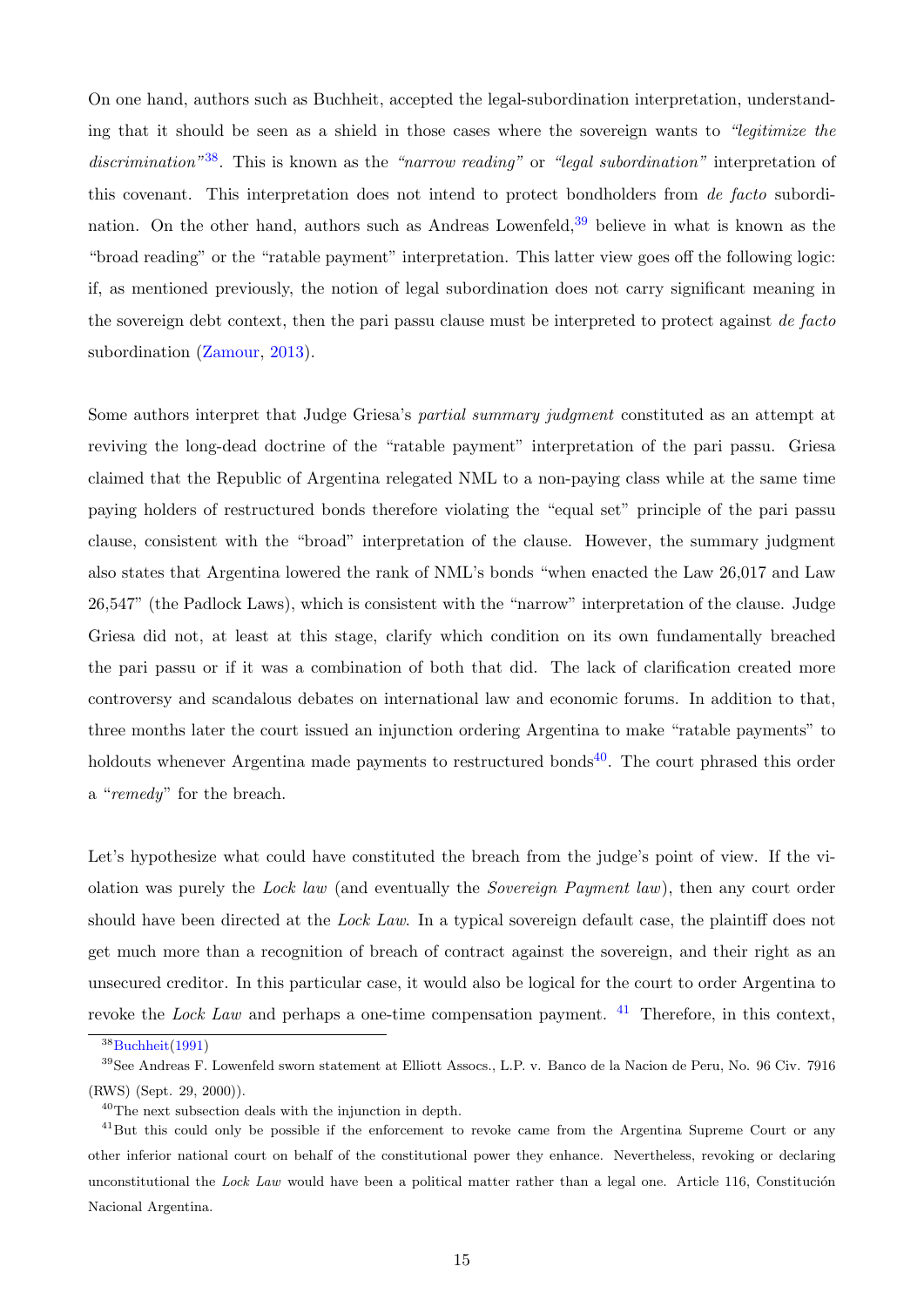the ratable payments seems to be an exacerbated punishment.

It seems like payments pro-rata throughout the duration of restructured bonds only make sense if the broad interpretation of the pari passu applies. However, as it will be discussed later on, this was not the way sovereigns, the IMF, and most financial institutions interpreted the pari passu covenant through history [\(Olivares-Caminal,](#page-41-4) [2009\)](#page-41-4).

In 2016, the court issued an opinion regarding the nature of the pari passu and the mispayments<sup>[42](#page-18-1)</sup>,

The Republic's failure to make scheduled payments on its debts was part of this conduct, but it was only one element in a complicated set of circumstances. In subsequent orders, the court emphasized that what constituted breach was the Republic's "entire and continuing course of conduct", including harmful legislation like the Lock Law and incendiary statements by the former administration.

In short, the Republic violated the pari passu clause not merely by being a sovereign nation in default, but by being "a uniquely recalcitrant debtor."

[\(NY SDC - Opinion - 16-cv-01042-TPG Document 49 - December 22, 2016\)](https://argentine.shearman.com)

The central argument seems to be that what is really behind the pro-rata remedy is an accumulation of factors that have little to do with the pari passu and more to do with punishing the Republic for systematically undermining the court and specifically the judge throughout the litigation.

#### <span id="page-18-0"></span>3.2 An Injunction as a method to enforce judgments

In addition to the summary judgment, negotiations were going nowhere. Argentina, cornered by the RUFO clause, stood firm on the idea of paying only those exchanged securities, and banked on FSIA shielding its sovereign assets, despite several court orders issued in the past. It was largely evident that the judge wasn't particularly pleased by Argentina's disregard for the court orders and it was made clear through the strong wording by the court "[...] Because the Republic has made clear  $[\ldots]$  its intention to defy any money judgment issued by this Court  $[\ldots]$  [e]quitable relief is particularly appropriate here, given that the Republic has engaged in an unprecedented, systematic scheme of making payments on other external indebtedness.......]<sup>"[43](#page-18-2)</sup>. Griesa (and even the Second Circuit) consistently offered to negotiate the how and when Argentina should pay NML, however the Republic kept appealing and denying the possibility of paying the holdouts to prevent the RUFO

<span id="page-18-1"></span><sup>&</sup>lt;sup>42</sup>To put into context, this statement was issued an year after the Kirchner administration left office. Macri's administration was determined to sort out whatever was left of the holdout dispute. We will cover this in section [5.](#page-28-0)

<span id="page-18-2"></span><sup>&</sup>lt;sup>43</sup>One may even say that the general public believed that the dispute slowly displaced from a legal dispute between NML and the Republic of Argentina to perhaps Thomas Griesa against the Republic of Argentina.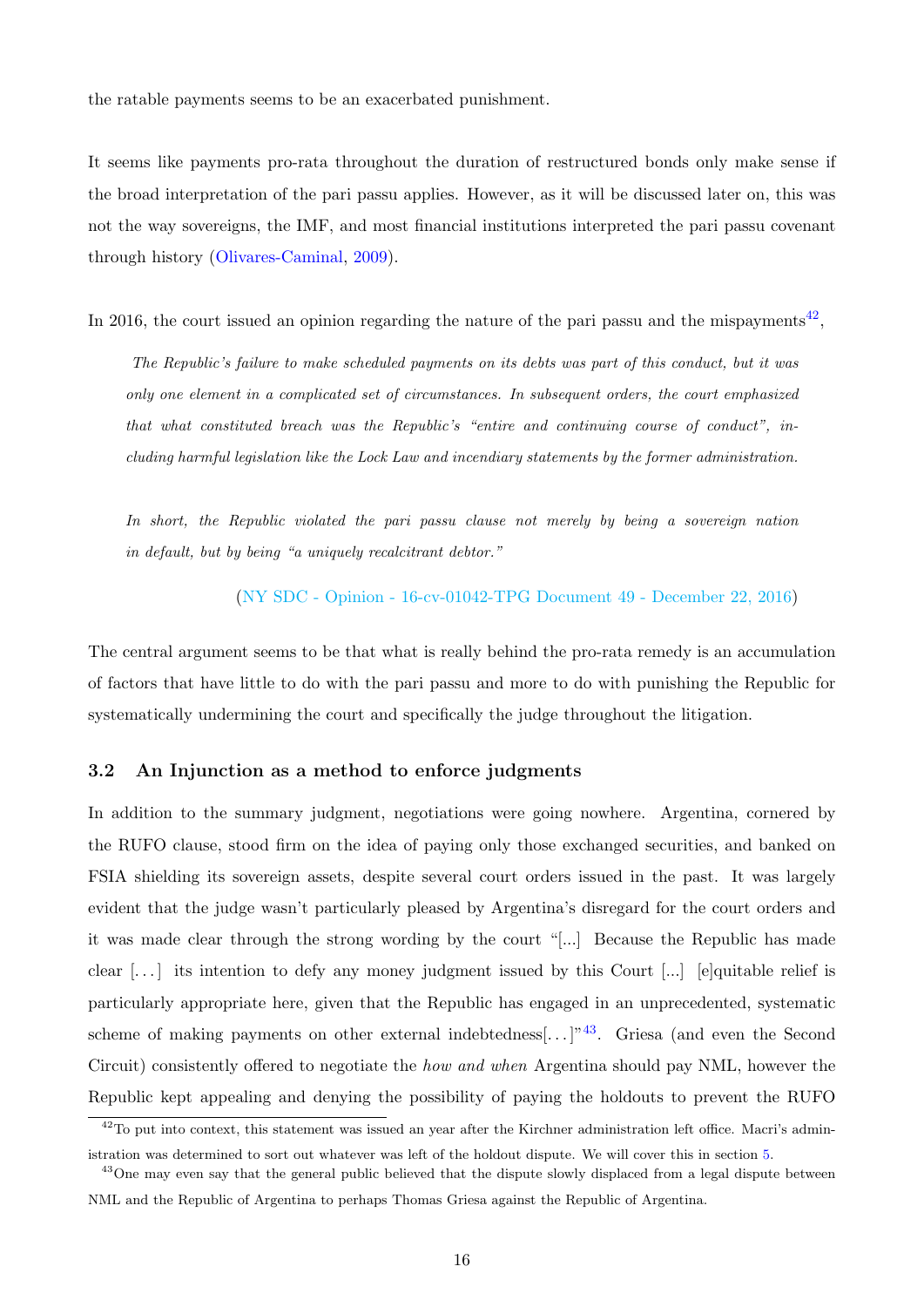clause activation<sup>[44](#page-19-0)</sup>. On February 23, 2012, U.S. federal judge Thomas Griesa presented an ultimatum in the form of an injunction:

The Republic [...] is ORDERED to specifically perform its obligations to NML [...] as follows:

a) Whenever the Republic pays any amount due  $\ldots$  the Republic shall  $\ldots$  make a "Ratable **Payment**"  $\left[\ldots\right]$  to NML.

b) Such "Ratable Payment" [...] shall be an amount equal to the "Payment Percentage" [of what the republic is going to pay to the other creditors] multiplied by the total amount currently due to NML [...] including pre-judgment interest

d) The Republic is ENJOINED from violating [...] [the Pari passu clause ] [...], including by making any payment under the terms of the Exchange Bonds without [...] making a Ratable Payment to NML.

(NML Capital, Ltd v Argentina, No 08 Civ 6978 (TPG) (S.D.N.Y. 23 Feb 2012))

Argentina appealed and was given a stay until October 26, 2012, when the Second Circuit Court of Appeals unanimously upheld that February 23rd ruling.<sup>[45](#page-19-1)</sup>. Between December 2 and 31, Argentina had an aggregate of U\$D 3.142 billion on interest payments coming  $up^{46}$  $up^{46}$  $up^{46}$ . On November 21, the court made two important rulings; the amendment of the injunction and simultaneously vacating the March 5, 2012 stay of the Injunctions. Both of them were accompanied by opinions from Judge Griesa [47](#page-19-3). The amendment to the injunction expanded the coercive reach of the Injunctions, bounding specific individual entities that were "participants in the payment process of the Exchange Bonds". In addition to that, the amendment adopted the exact "ratable payment" language used in the original injunctions, and was specified in the letter of opinion that "when Argentina makes the interest payments on the Exchange Bonds, [...] Argentina will be required to pay plaintiffs [pro rata] approximately U\$D1.33 billion."[48](#page-19-4)

A couple of days prior to that, (November 16, 2012) the attorneys for the Exchange Bondholder Group presented a motion to vacate the injunction given that they were "necessary parties to this action due

<span id="page-19-0"></span> $^{44}$ It is likely that the economic team were hoping that the ruling would be extended until January 1st 2015 -the day after the RUFO clause expired- in order to be able to make an arrangement with the holdouts without jeopardising the

<span id="page-19-1"></span>debt restructuring; that is, without risking a 93% turnaround from the already exchanged bonds <sup>45</sup>[NML Capital, Ltd. v. Republic of Argentina, 699 F.3d 246 \(2d Cir. 2012\)](https://www.govinfo.gov/content/pkg/U.S.COURTS-ca2-12-00176/pdf/U.S.COURTS-ca2-12-00176-0.pdf)

<span id="page-19-3"></span><span id="page-19-2"></span><sup>46</sup>U\$D 42 million on December 2, U\$D3 billion on December 15, and U\$D100 million on December 31.

<span id="page-19-4"></span> $^{47}$ NML Capital, Ltd. v. Republic of Argentina, No. 08-CV-6978 (November 21, 2011)

<sup>&</sup>lt;sup>48</sup>Techincally, "[i]n order to avoid confusion and to give some reasonable time to arrange mechanics, the court specifie<sup>[d]</sup> that the precise interest payment involved [were to be on] December 15, 2012.".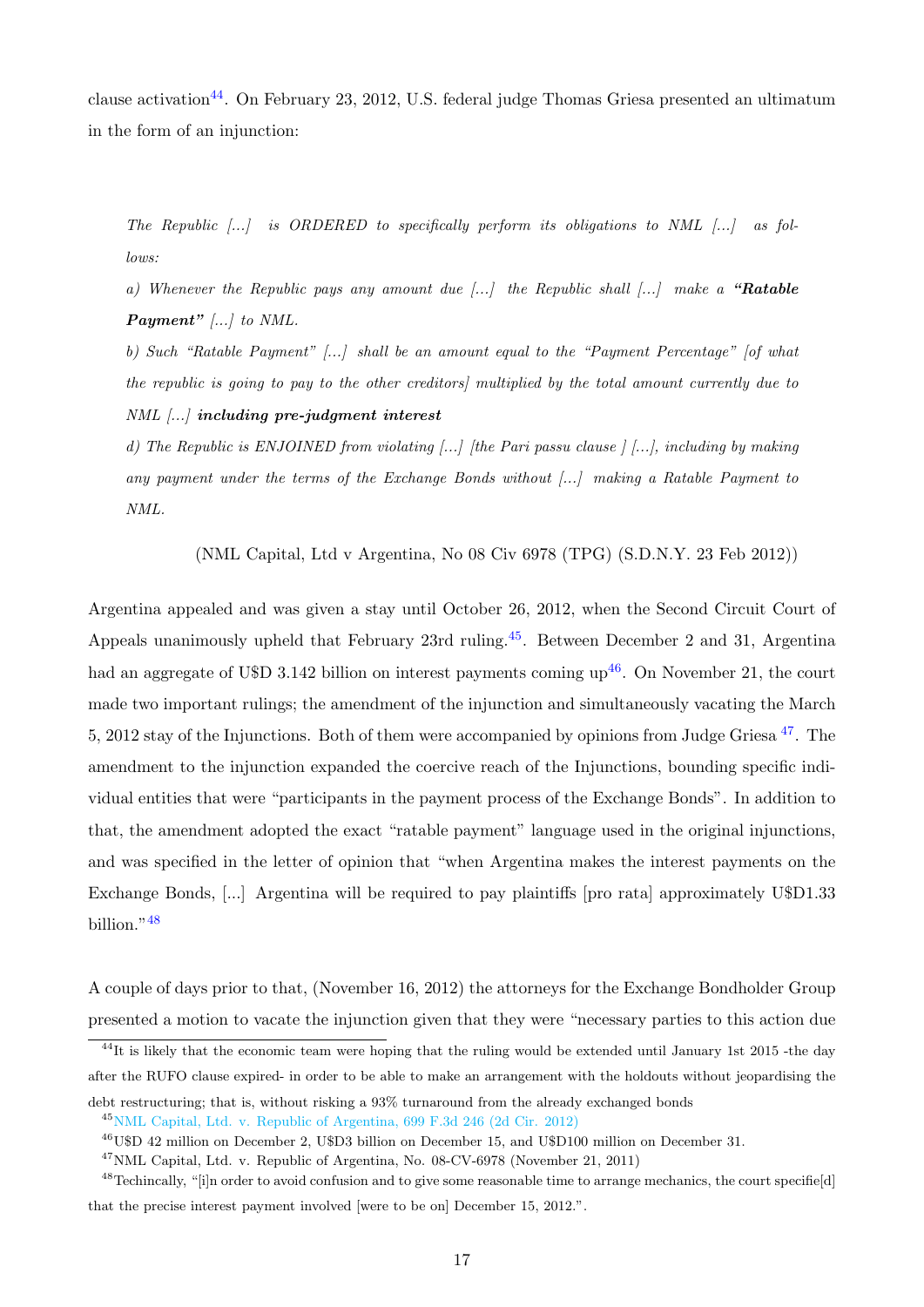to the injunction's confiscatory impact on their right to payment under the Exchange Bonds, and their absence at the time the injunction was entered requires modification of the order as it applies to them according to Federal Rule of Civil Procedure  $19^{349}$  $19^{349}$  $19^{349}$ . This motion was denied by the court ten days later.

On November 26, 2012, Argentina appealed for an emergency motion to stay to the Court of Appeals for the Second Circuit. Argentina claimed that "[...] absent of stay, the Amended Injunctions will result in increased litigation and inject more confusion and uncertainty into New York's payment sys-tem and future debt restructurings"<sup>[50](#page-20-1)</sup>. The next day, the Exchange Bondholder Group also presented an emergency motion to stay and a further one to appear as interested non-parties.

Luckily for Argentina and the Exchange Bondholder Group, two days later, the Court of Appeals for the Second Circuit granted the emergency appeal to delay the implementation of the court order which gave Argentina enough time to carry out its interest payments.

IT IS HEREBY ORDERED that the motion by the Exchange Bondholder Group for leave to intervene as interested non-parties for the purpose of appealing orders entered by the district court on  $11/21/12$  and for the purpose of seeking a stay pending appeal is  $GRANTED$ .

[\(Second Circuit - Order - 12-105 Document - 757688\)](https://ftalphaville-cdn.ft.com/wp-content/uploads/2012/11/2ndcircuit_GRANTED.pdf)

Although this allowed Argentina to pay exchanged bondholders, by March 1, 2013, the Second Circuit ruled in favor of NML and ordered Argentina to set the conditions to repay the holdouts.

 $\ldots$  it is hereby ordered that, on or **before March 29, 2013**, Argentina submit in writing to the court the precise terms of any alternative payment formula and schedule to which it is prepared to  $commit.$ ...]

The court directs that, among the terms specified, Argentina indicate:

(1) How and when [amortization and interests]...

 $(2)$  The rate  $\left| \ldots \right|$ 

(3) What assurances, if any, [...] to implement its proposal will be taken, and the timetable for such action.

[\(Second Circuit - Order - 12-105 Document - 903 - March 1, 2013\)](https://ftalphaville-cdn.ft.com/wp-content/uploads/2013/03/NML_Argentina.pdf)

As expected, this lead to no material progress. The proposal submitted by Argentina ignored the outstanding bonds and offered to reopen an exchange establishing identical conditions to the ones in 2005 and 2010, which seemed as though Argentina was making a mockery out of the Second Circuit.

<span id="page-20-1"></span><span id="page-20-0"></span><sup>49</sup>[08-cv-06978-TPG Document 410](https://ftalphaville-cdn.ft.com/wp-content/uploads/2012/11/2-OShea-Declaration.pdf)

<sup>50</sup>[08-cv-06978-TPG Document 185.](.)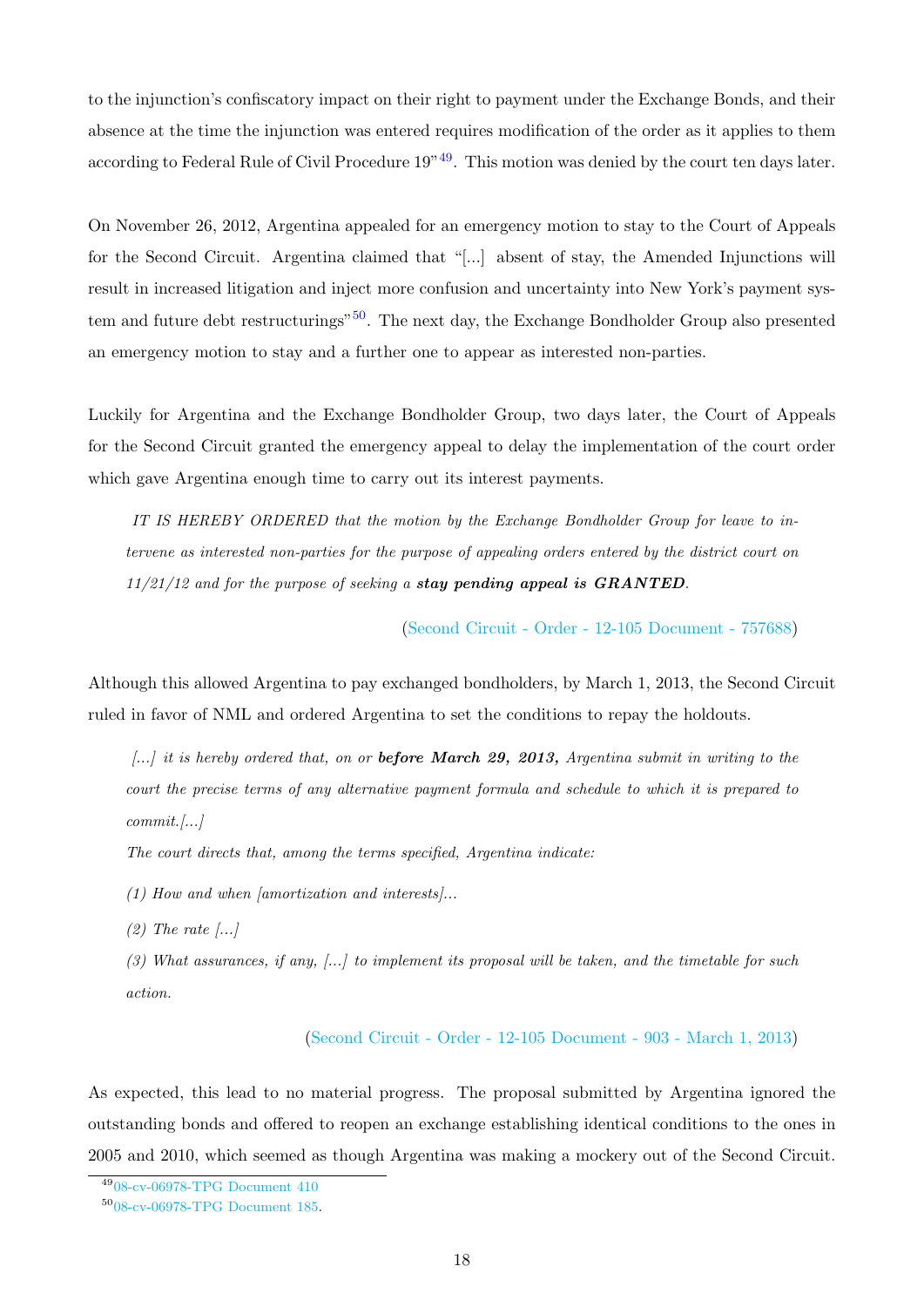In addition to that, on February 27, 2013 (oral argument), Argentina's layers said that "[Argentina] would not voluntarily obey" the district court's injunctions, even if those injunctions were upheld by this Court. At this point, the conflict escalated politically and Argentina's officials publicly and repeatedly announced their intention to defy any rulings of this Court and the district court with which they disagreed<sup>[51](#page-21-1)</sup>.

In the end, the Second Circuit "affirm [ed] the district court's orders" and finally the "enforcement" of the amended injunctions shall be stayed pending the resolution by the Supreme Court of a timely petition for a writ of certiorari."

#### <span id="page-21-0"></span>3.3 The overarching power of the injunction

Argentina, holding tightly to the RUFO clause, was not flexible when it came to negotiating alternative solutions with holdouts. NML was persistent and Judge Griesa, who was tired of Argentina's (in his opinion) "disregard for the [(his)] court", decided to enforce judicial injunction not only to the sovereign but also their parties involved such as banks and other financial intermediaries:

Such Agents and Participants shall be bound by the terms of this ORDER as provided by Rule  $65(d)(2)$  and prohibited from aiding and abetting any violation of this ORDER, including any further violation by the Republic of its obligations under Paragraph 1(c) of the FAA, such as any effort to make payments under the terms of the Exchange Bonds without also concurrently or in advance making a Ratable Payment to NML.

#### [NML Capital, Ltd. v. Republic of Argentina, No. 08-CV-6978 \(Feb. 23, 2012\)](https://www.shearman.com/~/media/Files/Services/Argentine-Sovereign-Debt/2015/Arg234-060515-Opinion-and-Order.pdf)

Section §1069 of the FSIA states that "the property in the United States of a foreign state shall be immune from attachment, arrest and execution". Therefore, when a court of a particular country intervenes in a sovereign debt dispute, it is inherently limited by its jurisdictional scope and its position as a State at the time of judging another equally sovereign State. However, the injunction tread on a thin line because it was not directly referring to property which would be protected under FSIA terms. This particular judicial remedy, as referred in Rule 65  $(d)(2)$  of the Federal Rules of Civil Procedure, does not directly apply to objects but rather to subjects. In this case according to Rule 65 "The order binds [...] other persons who are in active concert or participation", which in this case referred to

<span id="page-21-1"></span> $51$ Argentine President Cristina Fernández de Kirchner was quoted announcing that Argentina will pay the Exchanged Bonds "but not a dollar to the 'vulture funds'", referring to FAA Bondholders such as plaintiff NML Capital, Ltd. Argentina defenestrate 'Vulture Funds' at the G20 Ministerial Meeting in Mexico (see MercoPress, Nov. 4, 2012, Supp. App. 391). Argentina's Minister of Economics Hernan Lorenzino is quoted as echoing that "Argentina isn't going to change its position of not paying vulture funds [...] We will continue to follow that policy despite any ruling that could come out of any jurisdiction, in this case New York".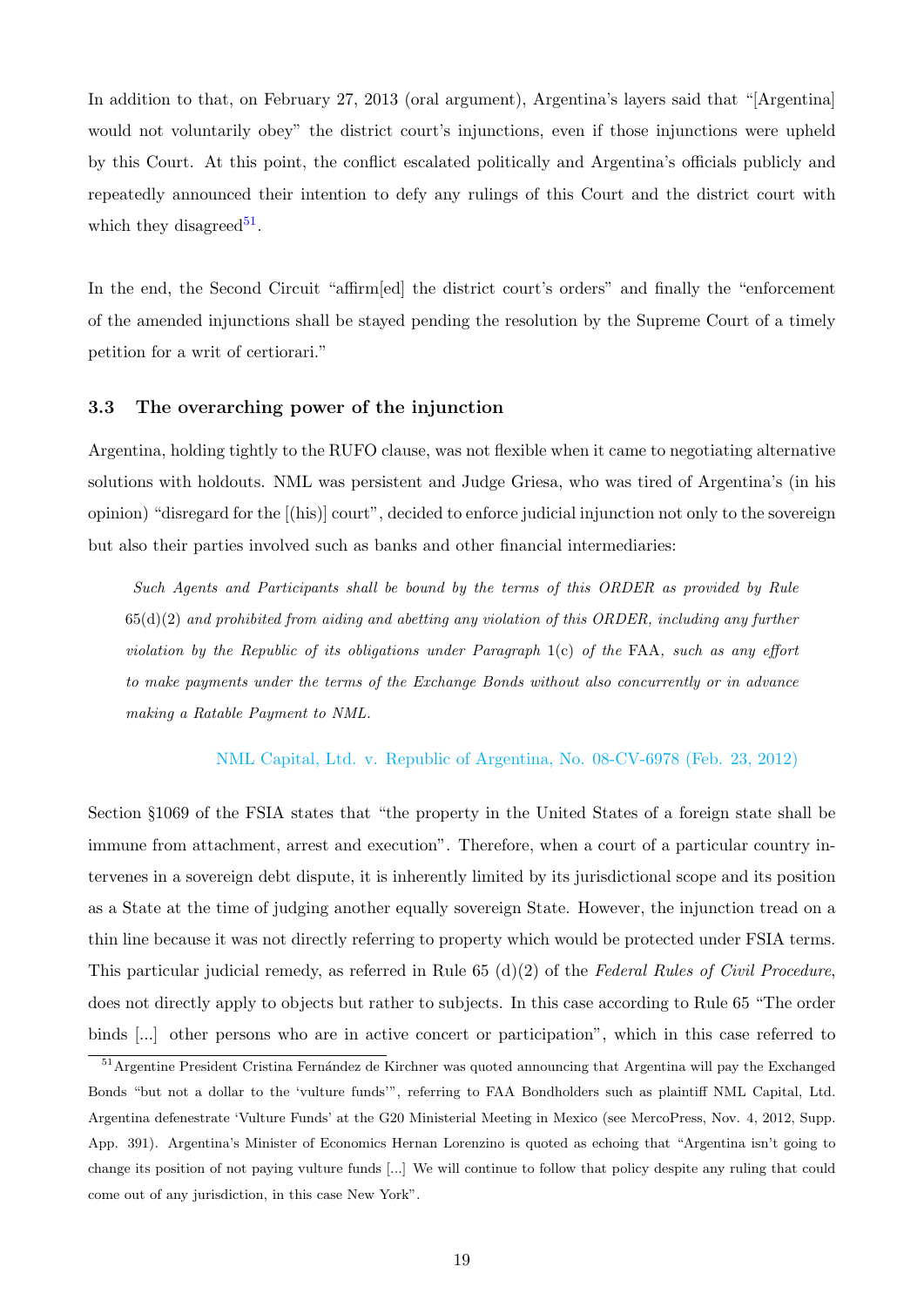financial intermediaries.

This could be looked at as a legal loophole perhaps; the court is not violating the FSIA agreement since it is not exercising dominion over sovereign property. As a way of proving this statement, we can use the following logic: Argentina has to provide, at least, proportional payments to holdouts when paying restructured debt, but if the Republic would like to pay all of its debt, neither the injunction, nor any court rulings may oppose that. On the other hand, the injunctions may not confiscate money deposited in banks or trustees in order to pay holdouts (although NML systematically asked the court to do that), it only binds third party transactions to exchanged bondholders. For instance, the court cannot force Argentina to deposit money in order to pay any bondholder any amount of money; nor do they limit the other uses to which Argentina may put its fiscal reserves; it only establishes the payment ratio of old to new securities in case the Republic decides to pay exchanged bondholders.

For these reasons, the District Court, the Second Circuit and even the Supreme Court understand that the injunctions do not transfer any dominion or control over sovereign property to the court. That said, this still presents a technical debate of whether a New York judge, in a patrimonial litigation, may impose an injunction against a State. This question is debated in the literature by [Cross,](#page-40-4) [\(2015\)](#page-40-4); [Gelpern,](#page-40-6) [\(2012\)](#page-40-6); [Buchheit et al.,](#page-40-8) [\(2013\)](#page-40-8); [Manzo,](#page-40-9) [\(2018\)](#page-40-9).

This injunction became a game-changer move for this particular case, but also for the sovereign debt restructure process as a whole [Buchheit and Gulati,](#page-40-10) [\(2017\)](#page-40-10). This court resolution became historical in terms of sovereign litigations and debt restructures for three reasons in particular: 1) Holdout creditors in a sovereign debt environment were given a new judicial remedy; 2) Questionable jurisdiction over foreign territory; 3) Undermining the principle of sovereignty through economic coercion.

First, the reader should note that there are two main legal forms by which sovereigns delegate the flow of money from their accounts to those of millions of bondholders, either "fiscal agent agreement"  $(FAA)$  or a "trust indenture" (TI). The underlying difference rests on the representation<sup>[52](#page-22-0)</sup>, this distinction is not a minor issue regarding responsibility [\(Manzo,](#page-40-9) [2018\)](#page-40-9). Under an FAA, the fiscal agent serves as an agent of the issuer, and its main responsibility is the making of the principal and interest payments to the bondholders. Conversely, under trust structures a bond trustee acts on behalf of, and has responsibilities to, bondholders as a group<sup>[53](#page-22-1)</sup>. For instance, after the funds are deposited in the trustee's account, they immediately cease to be sovereign's funds, and instead become bondholder money held momentarily by the trustee. In contrast, if funds are wired to a fiscal agent's account,

<span id="page-22-1"></span><span id="page-22-0"></span> $52$ See [Olivares-Caminal et al.](#page-41-5) [\(2011\)](#page-41-5)) for a more insightful explanation

<sup>53</sup>See [Abbas, Pienkowski, and Rogoff](#page-40-11) [\(2019\)](#page-40-11).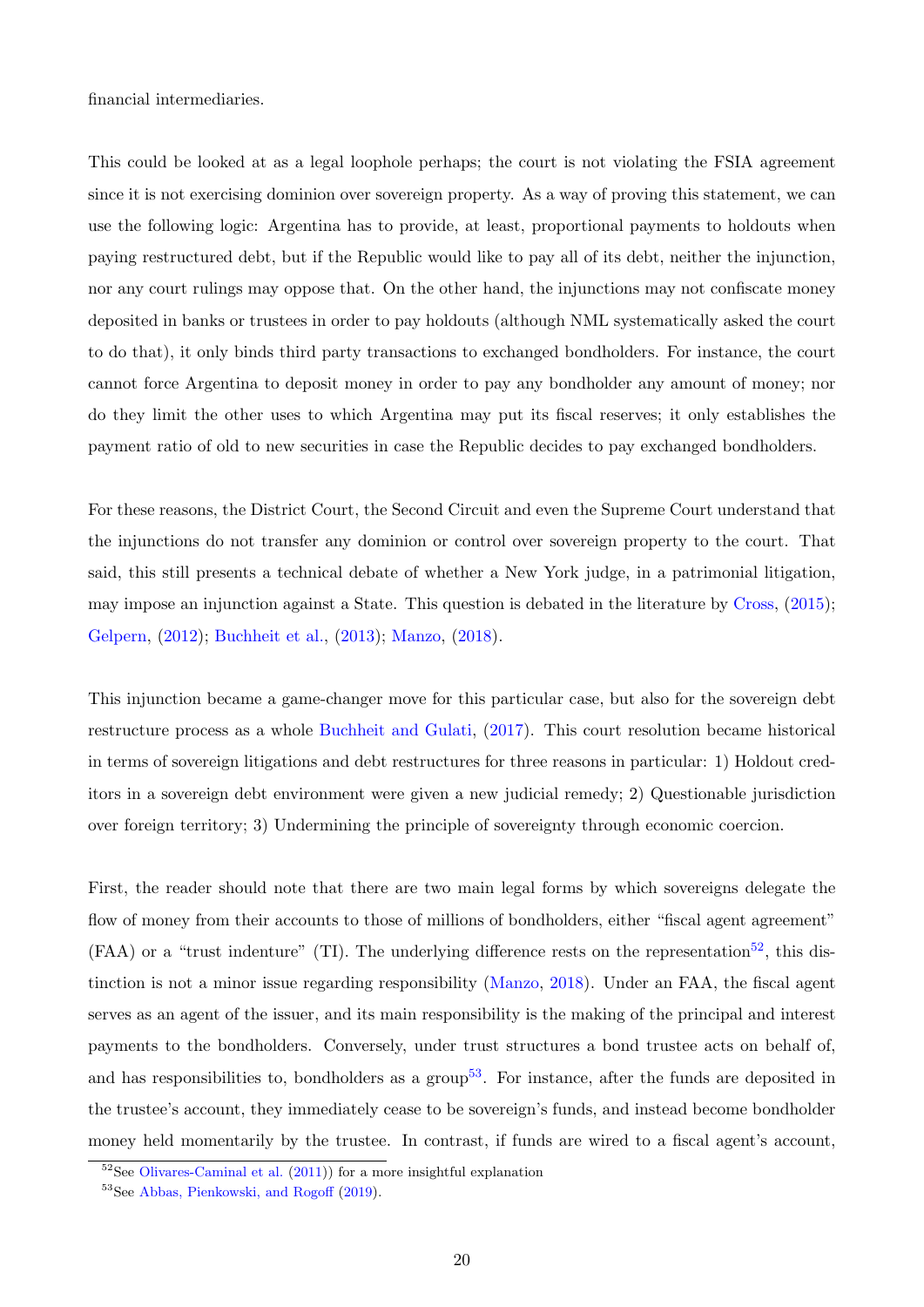they belong to the sovereign until they are deposited to each creditor's accounts. This is relevant because if the trustee's account is within the territory of the issuer State, the State completes the transfer of property of the fund entirely within its own jurisdiction. The latter implies that there should be no risk of embargoes or similar dictated by foreign judges. In those cases where there is a trustee eradicated on foreign territory, even if the judge may impound or freeze the wired money, there is a valid -at the least arguable- point that judicial responsibility of the sovereign culminated after depositing the money into the trustee's account. [\(Olivares-Caminal et al.,](#page-41-5) [2011;](#page-41-5) [Manzo,](#page-40-9) [2018\)](#page-40-9).

Going back to the question regarding jurisdiction, the injunction obstructed all payments, not only including the payments that Argentina make to bondholders through U.S. territory, but also other payments that didn't necessarily go through the U.S. Imagine the case of a financial institution that helps Argentina with the payment of its Peso, Yen or Euro denominated bonds, which is subject to either Argentine Law (for example Citi Bank or Banco Nación), Belgian Law (for example the Euroclear Bank) or Japanese law (for example JP Morgan) as a financial institution authorised by the competent authority of said country to operate in its market. If the fiscal agent or trustee is a branch of an international financial institution with headquarters located outside the U.S. or even if the branch is simply legally separated from its U.S. headquarters, it should not be subject to U.S. court ruling and therefore not comprehended by the injunction. Because of the different legislations and currencies on the 2005 and 2010 restructured bonds, the injunction opened up discussions regarding the appropriate universe of bonds that would be affected by the effects of the court ruling, leading to a cascade of motions for clarification from non-interested parties towards the court.<sup>[54](#page-23-0)</sup> There was particular pressure on upcoming payments in June regarding Argentine law bonds issued in dollars. The court issued an order authorising a one and only payment on a case-by-case basis <sup>[55](#page-23-1)</sup> and clarified that "[the court order] does not [...] prohibit payments on the Peso-denominated bonds [...] and governed by Argentine law when issued, and which remain denominated in Pesos". However, for cases regarding foreign law, the judge kept denying Euro Bondholders' motions to clarify that the injunction does not apply to certain third parties because that would (according to the judge) "start making important exceptions to the basic ruling and injunction".[56](#page-23-2)

The last reason why the injunction was so relevant was because even when a lack of jurisdiction

<span id="page-23-0"></span><sup>54</sup>[08-cv-06978-TPG Document 545](https://www.shearman.com/~/media/Files/Services/Argentine-Sovereign-Debt/2014/Arg91-2014-06-29-Memo-of-law-in-support-of-motion.pdf) (Memo of Law of Eurobondholders in support of motion for clarification), [08](https://www.shearman.com/~/media/Files/Services/Argentine-Sovereign-Debt/2014/Arg109-070914-Andrea-Likwornik-Weiss-Letter.pdf) [cv-06978-TPG Document 572](https://www.shearman.com/~/media/Files/Services/Argentine-Sovereign-Debt/2014/Arg109-070914-Andrea-Likwornik-Weiss-Letter.pdf) (JPMorganChase's letter application for guidance with respect to payment of Yendenominated Exchange Bonds).

<span id="page-23-1"></span><sup>55</sup>[08-cv-06978-TPG Document 683](https://www.shearman.com/~/media/Files/Services/Argentine-Sovereign-Debt/2014/Arg178-092914-08cv6978-Doc-683.pdf) (the court allows Citibank to process the September 30, 2014 interest payment -approximately U\$D 5 million- on the U.S. Dollar-denominated, Argentine law bonds). [08-cv-06978-TPG Document](https://www.shearman.com/~/media/Files/Services/Argentine-Sovereign-Debt/2014/Arg137-080114-Order.pdf) [625](https://www.shearman.com/~/media/Files/Services/Argentine-Sovereign-Debt/2014/Arg137-080114-Order.pdf) (Further order regarding Argentine Law bonds) [08-cv-06978-TPG Document 627](https://www.shearman.com/~/media/Files/Services/Argentine-Sovereign-Debt/2014/Arg139-080414-Further-Order-086978-Doc-627.pdf) (The court allows JP Morgan to effectuate the One-Time Payment of the U.S. Dollar-denominated Bonds under Argentine law.)

<span id="page-23-2"></span><sup>56</sup>[08-cv-06978-TPG Document 724](https://www.shearman.com/~/media/Files/Services/Argentine-Sovereign-Debt/2014/Arg196-112514-08cv6978--Doc-724.pdf) (district Court order denying Euro Bondholders' motion to clarify).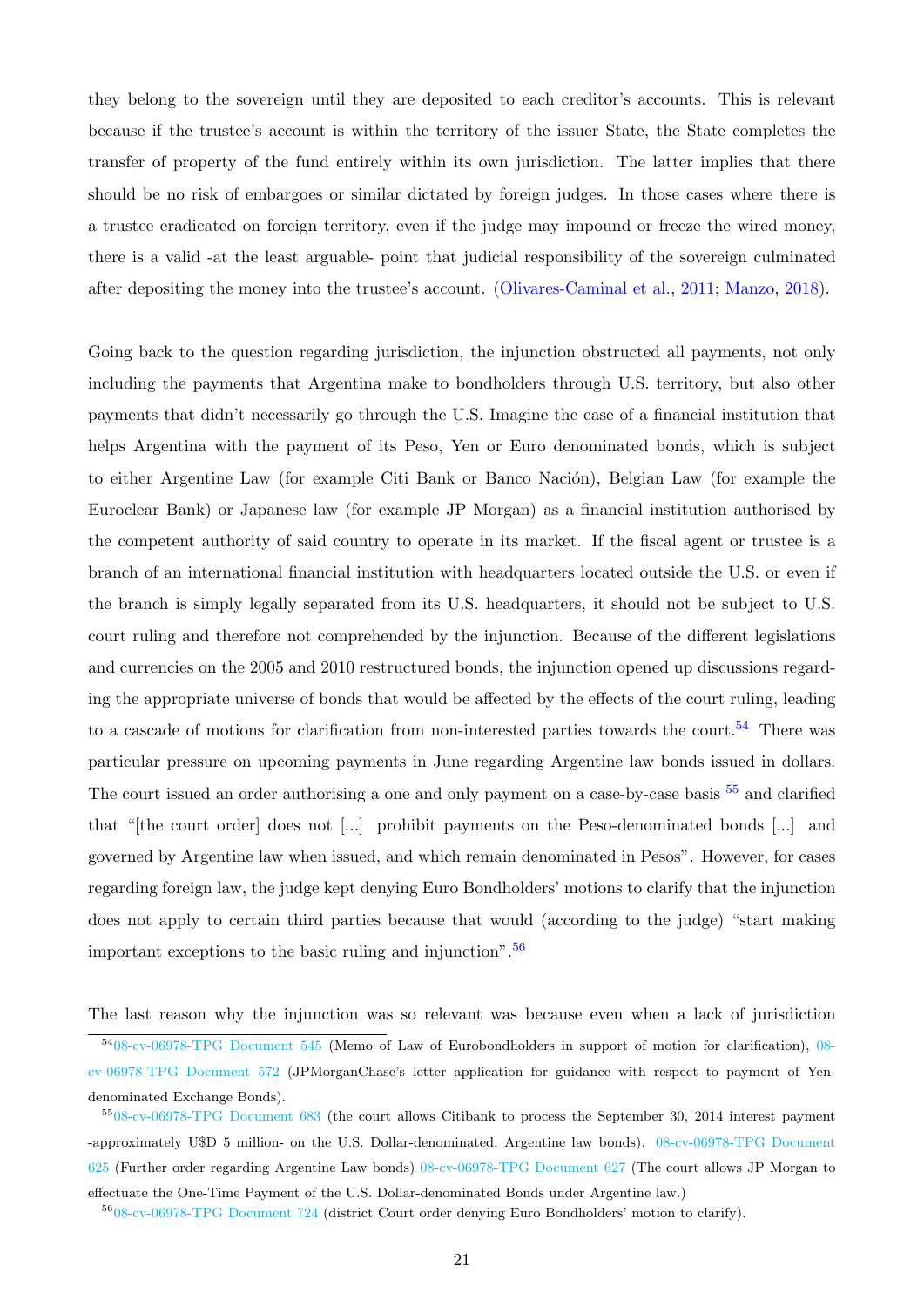was acknowledged, Judge Griesa implicitly coerced (from both legal and economic perspective) third parties to effectively stop Argentina's outflow to non-holdouts without directly violating the FSIA agreement. First of all, it is understood that a sovereign has a de facto power to pay or not to pay its debt obligation and is also entitled to define the order of seniority by de facto [\(Bolton & Jeanne,](#page-40-12)  $2007$ ). However, by blocking payments<sup>[57](#page-24-0)</sup> to exchanged bondholders Griesa effectively overruled the principle of sovereignty by undermining Argentina's factual ability to decide over sovereign payments.

Let's take the particular case of *Citigroup Inc.* Financial intermediaries, such as *Citibank*  $A^{58}$  $A^{58}$  $A^{58}$ , which was legally based in Argentina and to all legal purposes separated from its U.S. counterpart felt legally threatened by the injunction and were forced to choose either to accept legal (and also economic) sanctions from Argentina or potentially from the U.S. on American soil. There were long discussions held regarding whether Citibank could or could not transfer U.S. payments on Argentine law bonds. This statement Karen E. Wagner (Citibank's lawyer at the time) when filing for a stay application clearly reflects the risks Citibank faced by the court's injunction:

As Citibank has previously informed this Court, it will not go into contempt. Citibank therefore faces serious harm on March 31, 2015 if no stay is granted because the Republic of Argentina (the "Republic") has publicly indicated that it will continue making payments on the Argentine Law Bonds despite this Court's orders and will penalize Citibank Argentina if it fails to remit payments to its customers, including by revoking Citibank Argentina's license and imprisoning its employees. [...] These risks are not hypothetical. [...] Citibank will suffer immediate and irreparable injury, including the possible loss of its valuable Argentine banking license. [..] Plaintiffs will not be harmed if Citibank processes the March 31 payment [...] harming Citibank will not cause the Republic to comply with this Court's orders or negotiate with Plaintiffs

(Citibank's District Court stay application - [08-cv-06978-TPG Document 763\)](https://www.shearman.com/~/media/Files/Services/Argentine-Sovereign-Debt/2015/Arg217-031215-08cv6978--Doc-763.pdf)

Legal and economic coercion became evident in this case. The end result was almost predictable: "Citibank has determined to have its Argentine branch, Citibank Argentina, develop, and execute, a plan to exit the custody business in Argentina as soon as possible."[59](#page-24-2)

To put it into perspective, a Japanese or European bondholder that carried Argentine bonds issued under Japanese or UK law and currency could not be paid, even when 1) the Republic deposited the money; 2) payments were made through trustee's bounded by Argentine Law; 3) payments were made

<span id="page-24-0"></span><sup>57</sup>Although one could argue that technically he did not block payments, he instead claimed ratable payments to holdouts. But given Argentina's fear of breaching the RUFO clause it was effectively the same.

<span id="page-24-1"></span> $58$ Citibank A. is a branch of Citibank N.A., located in Buenos Aires and licensed by the Central Bank ("BCRA") and the National Securities Commission (CNV) as an independent argentine legal entity.

<span id="page-24-2"></span><sup>59</sup>[08-cv-06978-TPG Document 766](https://www.shearman.com/~/media/Files/Services/Argentine-Sovereign-Debt/2015/Arg220-031715-08cv6978-Doc-766.pdf) (Letter from Citibank to Judge Griesa informing exiting custody business.)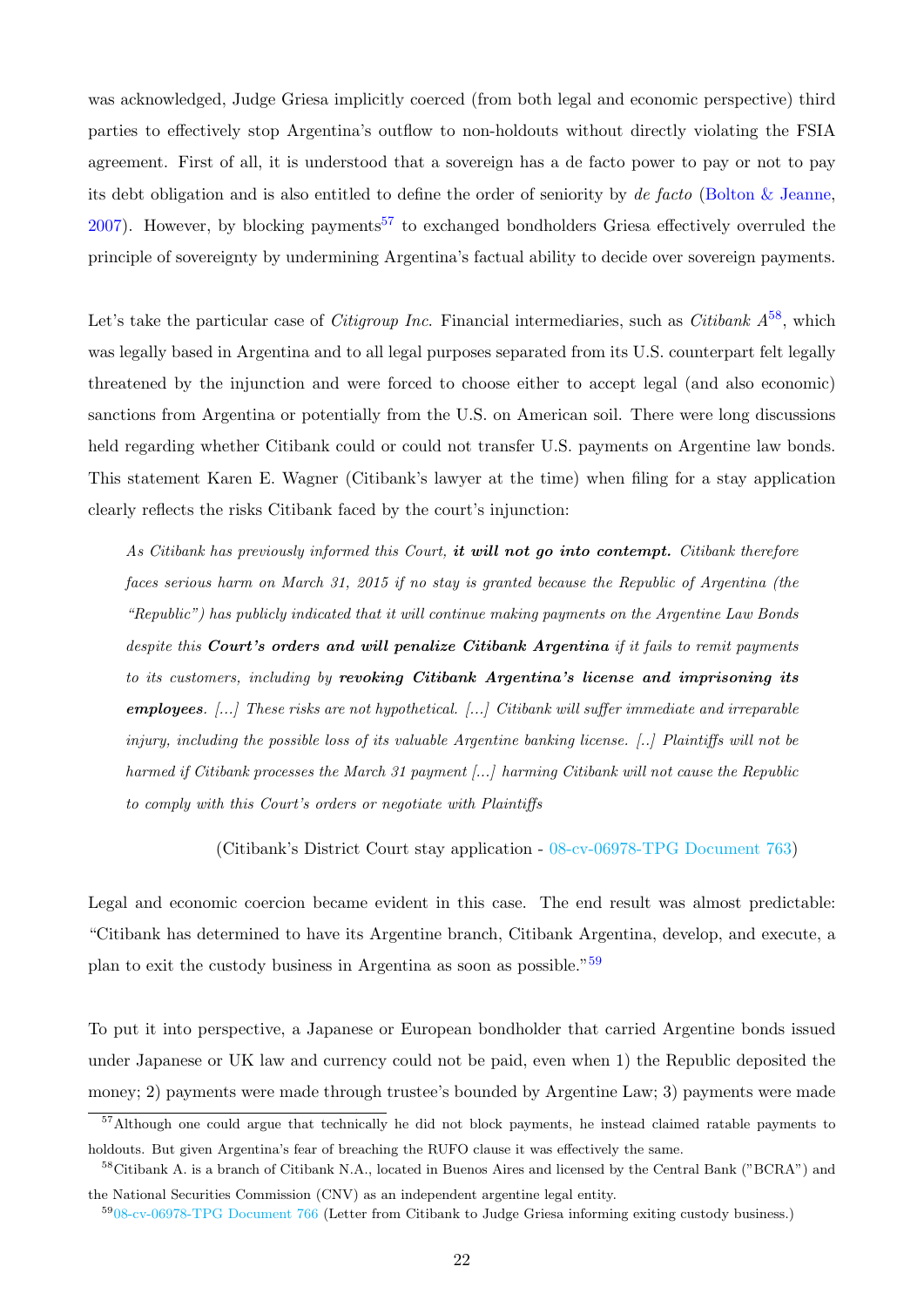outside the United States and processed through foreign entities. All of this resulted from a court order from a New York based judge, who was also threatening to enforce the U.S. judicial system on any entities that may challenge their decision. $60$ 

This was most certainly a creative heterodox alternative designed to pressure the sovereign debtor to pay the creditors. It was not subtle, but it was effective enough to avoid conflicting with FSIA. So far, Griesa's injunction was the most notable victory for a creditor obtained in the context of a sovereign debt litigation and most certainly a game-changer for the international sovereign debt restructuring framework [\(Weidemaier & Gulati,](#page-41-6) [2013\)](#page-41-6).

### <span id="page-25-0"></span>4 The International scope of the case

This case shocked the world. The amount of support (as well as criticism) that the Argentine government received through the restructuring and judicial process was unbelievable. It is hard to find other litigations where the sovereign community were so involved. During the certiorari requested by Argentina, and supported by the Exchange Bondholders Group  $61$ , a series of Amicus Curiae were filed. Aside from the documents presented to the court, Argentina received support from multiple international associations, development banks, sovereign governments and renowned academics.

Extract of the Republic of France's Amicus Curiae:

In France's view, the Court of Appeals' ruling is based on an erroneous under standing of the meaning of the pari passu clause, and contradicts the well-settled mainstream market understanding that a pari passu clause does not covenant that all payments will be made by a borrower ratably with the borrower's other unsubordinated debts, but rather provides protection against legal subordination of claims only.

#### [Amicus Curiae filed by France 03-24-2014](http://www.shearman.com/~/media/Files/Services/Argentine-Sovereign-Debt/2014/Arg48-Brief-for-Republic-of-France-as-Amicus-Curiae-in-Support-032514pdf.pdf)

#### Extract of the Republic of Brazil's Amicus Curiae:

<span id="page-25-2"></span><span id="page-25-1"></span> $60$ Check the [transcript of hearing](https://www.shearman.com/~/media/Files/Services/Argentine-Sovereign-Debt/2014/Arg92-NML-Hng-06-27-14--E6RZNMLM-pdf.pdf) before Judge Griesa

 $61$  "Petitioner supports the grant of certiorari that the Republic of Argentina is seeking in this same case.". See petion for a writ of certiorari filed by Exchange Bondholder Group. Docket 13-991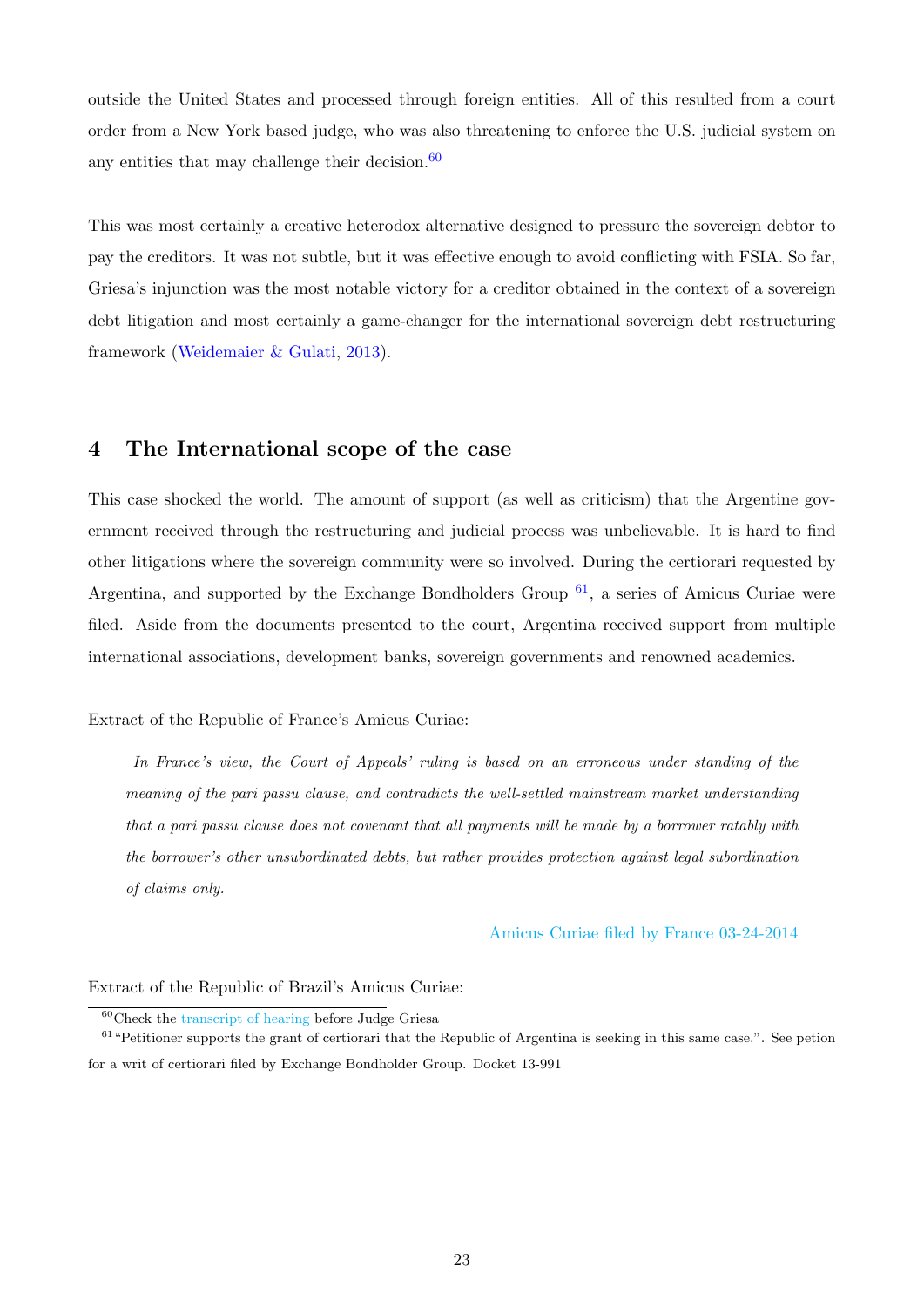$[1]$ njunctions like those issued in this case are an affront to the sovereignty and dignity of foreign nations [...] The injunctions will undermine the well established informal system that has developed for sovereigns to restructure defaulted debt. That system may benefit from refinement, but it has been an important and necessary feature of the international financial architecture [...] The consequences of this case simply cannot be overstated.  $[\dots]$ 

This Court should grant certiorari to rectify the serious and enormously consequential errors below, to preserve settled expectations—of foreign nations and markets alike—regarding the meaning of the pari passu clause,

[Amicus Curiae filed by Brazil 03-25-2014](http://www.shearman.com/~/media/Files/Services/Argentine-Sovereign-Debt/2014/Arg49-13_990ac-Fed-Rep-O-fBrazil-032514.pdf)

Extract of the United Mexican Sates' Amicus Curiae:

Mexico views with concern the decision of the Court of Appeals for the Second Circuit, pursuant to which a United States court has empowered private bondholders to jeopardize the economy of a sovereign nation. [...]

The decision of the Court of Appeals allows them [Holdouts] to do exactly that [circumvent the FSIA], and places the economic policies of a sister sovereign nation at the mercy of holdout creditors in a way never contemplated under the FSIA.

#### [Amicus Curiae filed by Mexico 03-24-2014](http://www.shearman.com/~/media/Files/Services/Argentine-Sovereign-Debt/2014/Arg47-Brief-of-the-United-Mexican-States-032513.PDF)

#### Extract of the ParlaSur Opinion regarding the topic:

El parlamento declara: Su solidaridad con el pueblo y gobierno de la Rep´ublica Argentina y su respaldo al logro de una solución que no comprometa el amplio proceso de reestructuración de su deuda soberana, rechazando el comportamiento de agentes especulativos que ponen en riesgo los acuerdos alcanzados entre deudores y acreedores, afectando la estabilidad financiera global.

#### [ParlaSur Opinion 07-07-2014](https://www.parlamentomercosur.org/innovaportal/v/8790/1/parlasur/parlamento-del-mercosur-declara-su-total-apoyo-a-la-argentina-en-su-lucha-contra-los-fondos-buitres.html)

Extract from Juan Pablo Bohoslavsky, the Independent expert on the effects of foreign debt and other related international financial obligations of States for the UN: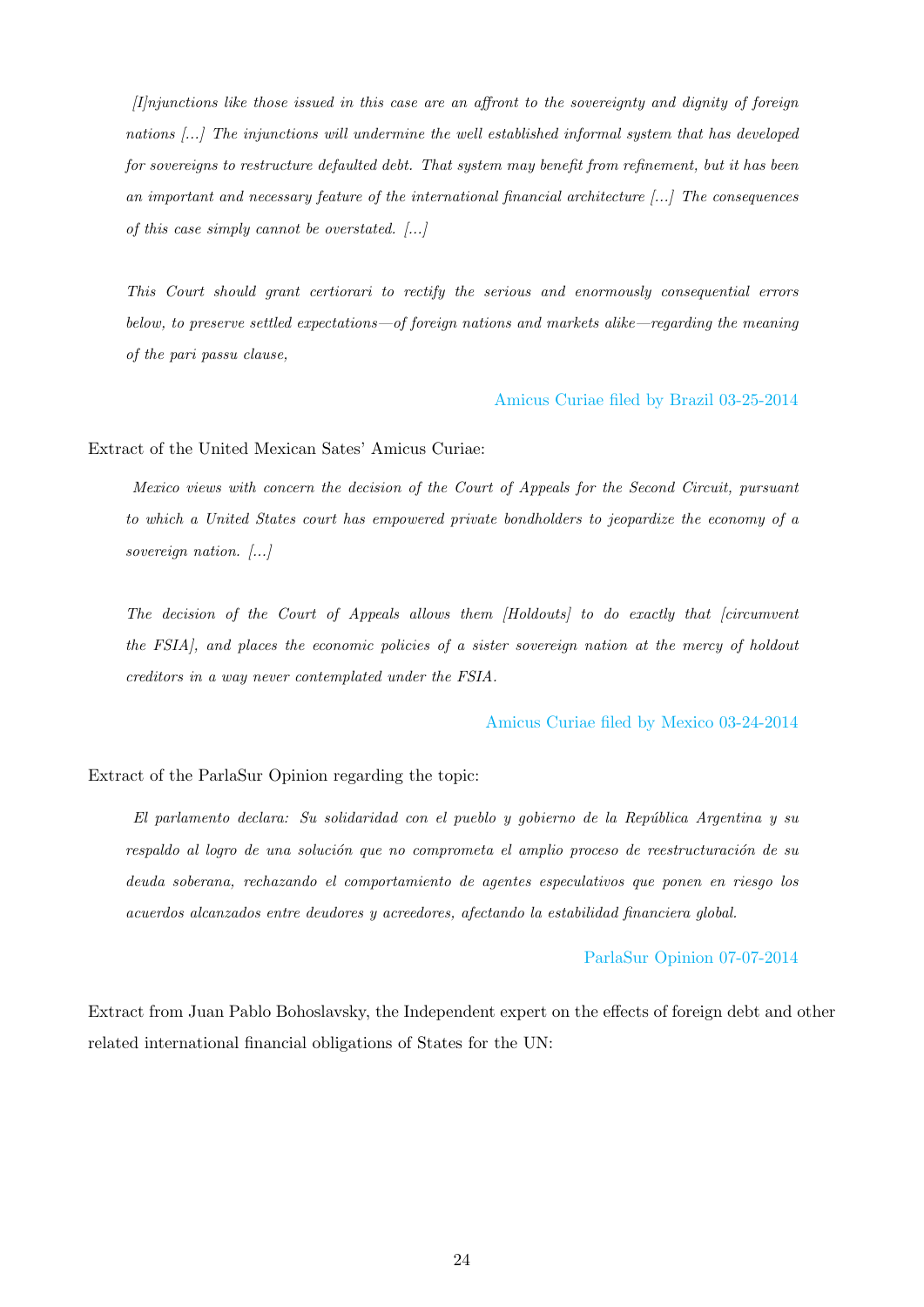Vulture funds' disruptive litigation is only one – but probably the most prominent – evidence of the consequences of the global legal void on debt restructurings. The nature and our understanding of sovereign debt problems have changed over the last decade in ways that make a strong case for minimum but legally and economically international rules on sovereign debt restructuring. There are a number of possible options and proposals to fill this void, which might work in complementary way: National legislation, collective action, facility programs in multilateral institutions and soft principles can play, to certain extent, a certain role.

#### [Letter presented by Juan Pablo Bohoslavsky 09-05-2014](https://www.ohchr.org/Documents/Issues/IEDebt/letter_Chairman_of_the_Group_G77.pdf)

#### The UN Secretary General, Ban Ki-moon, has recognized that:

"[I]nternational ad hoc arrangements for debt crisis resolution have created incoherence and unpredictability. Different courts have very different interpretations of the same contractual clause and can impose a wide array of rulings. Politics and interest groups can impact on the outcome of the rulings and debt restructuring, compromising consistency and fairness. The Republic of Argentina v. NML Capital Ltd. rulings have made future debt restructuring more difficult as debtors are left with only moral suasion and foreign relations as incentives to encourage creditor coordination"

#### [Human Rights Council Advisory Committee of 'vulture funds' and human rights](https://www.ohchr.org/_layouts/15/WopiFrame.aspx?sourcedoc=/Documents/HRBodies/HRCouncil/AdvisoryCom/Session15/A_HRC_AC_15_CRP_1.doc&action=default&DefaultItemOpen=1)

Whilst the IMF did not present a brief supporting Argentina, they did express to the media how consternated they were on the matter, and presented reports pointing out the several consequences that might happen if the New York Court were to adopt such decisions: "since the type of remedy provided to the holdout creditors in the New York Court Decisions enhances the leverage of holdouts, these decisions have increased the risk that holdouts will multiply, as they now have the ability to extract a preferential recovery outside of a debt exchange"<sup>[62](#page-27-0)</sup>. The IMF statement acknowledged how the court ruling effectively changed in the -implicitly understood- set of rules on sovereign debt, giving more leverage to holdouts.

There were also forces going against Argentina on the matter. Holdouts added pressures by assembling a lobby group called the "American Task Force Argentina (ATFA)" headed by politicians, interest groups and other former government officials. For instance, Michael Mukasey, who served as Secretary of Justice at the end of Republican George Bush's term, was commissioned to present a brief in favour of the vulture funds. He filed a brief, arguing that the court should not waste their time on Argentina, which "has put itself in the position of a fugitive from justice who eludes law enforcement authorities while seeking to press an appeal<sup> $0.63$  $0.63$ </sup>. His opinions were considered as a "high profile" amicus curiae

<span id="page-27-0"></span><sup>62</sup>IMF Report 2014[,"Strengthening the contractual framework to address collective action problems in sovereign debt](https://www.imf.org/external/np/pp/eng/2014/090214.pdf) [restructuring."](https://www.imf.org/external/np/pp/eng/2014/090214.pdf)

<span id="page-27-1"></span><sup>63</sup><https://www.reuters.com/article/argentina-bondholders-idUKL2N0NU01H20140508>.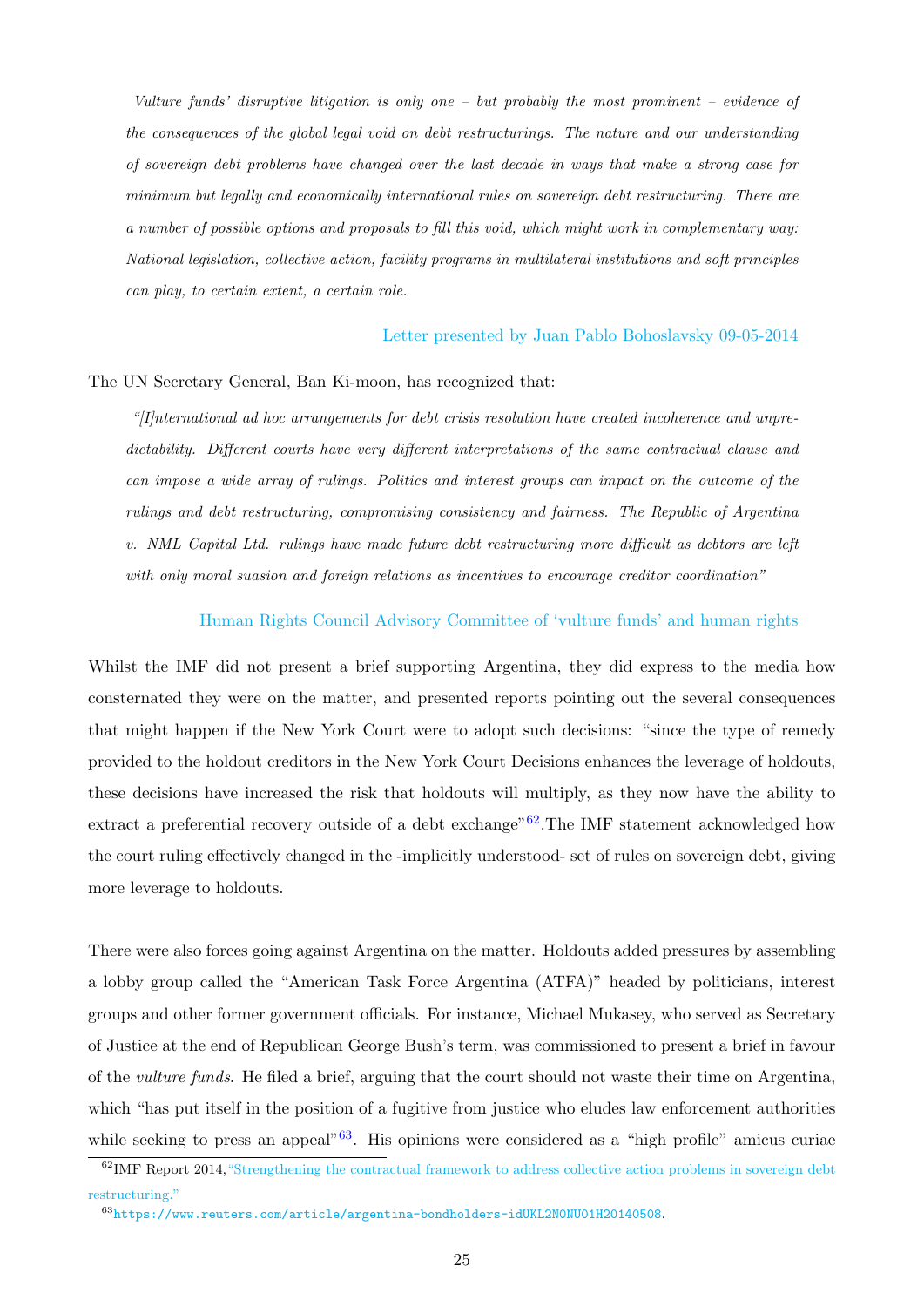from the opposing side.

Although the level of international support was something unprecedented in sovereign litigation history, we can't omit how impartial their opinion was. The fact that all sovereigns had stake if the Supreme Court upheld the Second Circuit ruling (given they all had some debt under foreign law subject to potential litigations) should not be ignored. Nevertheless, there is a clear underlining argument presented by the parties that favoured Argentina, expressing that there was a pre-existing scheme completely understood by the market where protection against legal subordination did not imply ratable payments: "While a handful of commentators have supported the interpretation offered by NML, the majority have supported the view that the typical pari passu clause does not require ratable payments, noting that this is consistent with the market understanding of the clause" $64$ , so the difference between willingness and ability to face the debt is a contract distinction itself. The Court reaffirmed once and again judge Griesa's interpretation regarding payments subordination.

### <span id="page-28-0"></span>5 The beginning of the end

### <span id="page-28-1"></span>5.1 The  $8<sup>th</sup>$  default, a turning point for the case

To break the cycle of uncertainty, on June 16, 2014, the Supreme Court of the United States re-fused to review Argentina's appeal<sup>[65](#page-28-3)</sup> and the case returned to the Second Circuit<sup>[66](#page-28-4)</sup>. Two days later stay of enforcement was lifted, affirming the district court's orders which demanded that Argentina comply with the payment of U\$D 1.33 billion plus interest to holdouts<sup>[67](#page-28-5)</sup>. Argentina was under pressure from June 30 upcoming payments and announced that it could not comply with the court ruling since that would imply breaching the RUFO clause and potentially jeopardising the whole restructure:

"Our conviction  $\ldots$  is to comply with the successful process of voluntary debt restructuring which was accepted by 92.4% of the bondholders. It should not be tampered by a minority of 1% of the bondholders, thereby striking from a minority position, the collective effort of the Nation and the Argentine people to honour our commitments".

[Axel Kicillof, National Television \(June 26, 2014\).](https://www.youtube.com/watch?v=paBVUBLf628)

Along these lines, on June 26, 2014, Argentina deposited more than U\$D 1 billion dollars to U.S.

<span id="page-28-5"></span><sup>67</sup>[Second Ciurcuit - 12-105 Document - 1056](https://www.shearman.com/~/media/Files/Services/Argentine-Sovereign-Debt/2014/Arg78-1056-061814.pdf) (Second Circuit lifted the stay of enforcement).

<span id="page-28-2"></span><sup>&</sup>lt;sup>64</sup>United Nations Conference on Trade and Development. 2016, October 26. Background Note: Vulture Funds in

Action: Economic and Social Impact. Available at <https://www.un.org/en/ga/second/71/se2610bn.pdf>

<span id="page-28-4"></span><span id="page-28-3"></span> $65$ US Supreme court, order list: 573 U. S, *certiorari denied*, 13-990 & 13-991.

 $66$ We will not specifically dive into the reasons for the court denying the certiorari or if in fact the US supreme court should have taken a stand in the matter. Read [Simon and Crawford](#page-41-7) [\(2015b\)](#page-41-7) for further discussion on this matter.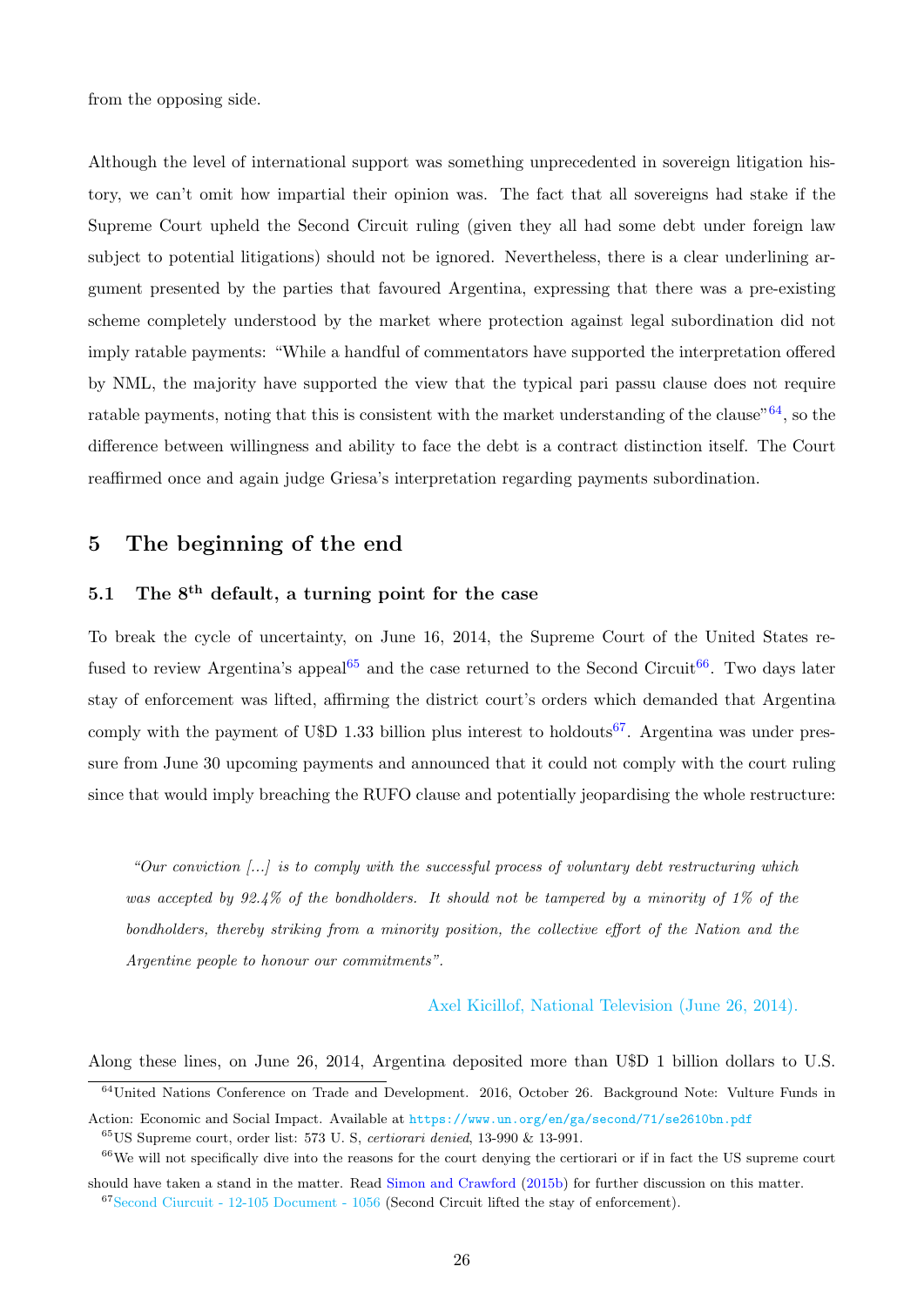Banks to settle the maturity due on June 30 corresponding to its restructured debt (no payments to the holdouts were issued). The day after, the money was seized and frozen by the trustees by orders of the U.S. Justice.<sup>[68](#page-29-0)</sup> Of course this meant that the bondholders who entered the 2005 and 2010 exchanges did not receive payment on June 30 starting a 30 days grace period in order to avoid default. Negotiations were held but no settlement was reached since all parties were firm on their position and the issue became rather political.

On July 30, 2014, Standard & Poor's downgraded Argentina to selective default (SD category) and the whole act was popularly described as a *technical default*  $69$ . Financial observers include some episodes behind this definition and Argentina's case was one of them. The missed payment lead to a credit event. The International Swaps and Derivatives Association (ISDA) assembled a committee to define if "a failure to pay credit event occurred with respect to the Argentine Republic"<sup>[70](#page-29-2)</sup>. The "Yes" vote was unanimous, activating the *Sovereign Credit Default Swaps* (SCDS). This caused another contro-versy given that some of the parties voting in the committee were also involved in the restructuring.<sup>[71](#page-29-3)</sup>

The Argentine President and Minister of Economics kept claiming that there was no default since the money was deposited and therefore Argentina complied with payments, arguing that they were not responsible for the actions taken by the trustee.

"To say that Argentina defaulted is an atomic stupidity".

[Axel Kicillof, National Television \(July 31, 2014\).](https://www.youtube.com/watch?v=HGC7iVlAUdA)

"Default is to not pay, if someone intervenes and prevents collecting payment then it is not a default.".

#### [Cristina Fernandez de Kirchner, National Television \(July 31, 2014\).](https://www.youtube.com/watch?v=amQ0AXe9utA)

From this point onwards, Argentina's approach was drastically different. From a financial market perspective, Argentina had defaulted and was consequently now open to new potential law suits from

<span id="page-29-0"></span><sup>68</sup>[08-cv-06978-TPG Document 633](https://www.shearman.com/~/media/Files/Services/Argentine-Sovereign-Debt/2014/Arg141-080714-086978-Doc-633.pdf) (the court describes as illegal the payment made by Argentina to BNY and a violation of the Amended February 23 Orders). The original claim from the holdouts asked the court to use the money wired as partial payment for them but it did not carry.

<span id="page-29-2"></span><span id="page-29-1"></span> $69$ Although it could be argue that in fact it was a "substantial default" [\(Abbas et al.,](#page-40-11) [2019\)](#page-40-11)

 $70$ One can find the members of the committee and their respecting votes at [Americas ISDA Determinations Committee,](https://www.cdsdeterminationscommittees.org/documents/2014/08/americas-dc-decision-08012014-argentine-republic.pdf/) [Issue 2014073101, August 01, 2014.](https://www.cdsdeterminationscommittees.org/documents/2014/08/americas-dc-decision-08012014-argentine-republic.pdf/)

<span id="page-29-3"></span><sup>71</sup>JPMorgan Chase Bank, N.A., Citibank, N.A., Elliott Management Corporation. In fact there were discussion on wether Elliott Management Corporation had Argentine SCDS at the time. See [Do the Holdout Hedge Funds Hold](https://cepr.net/do-the-holdout-hedge-funds-hold-argentine-credit-default-swaps/) [Argentine Credit Default Swaps?](https://cepr.net/do-the-holdout-hedge-funds-hold-argentine-credit-default-swaps/)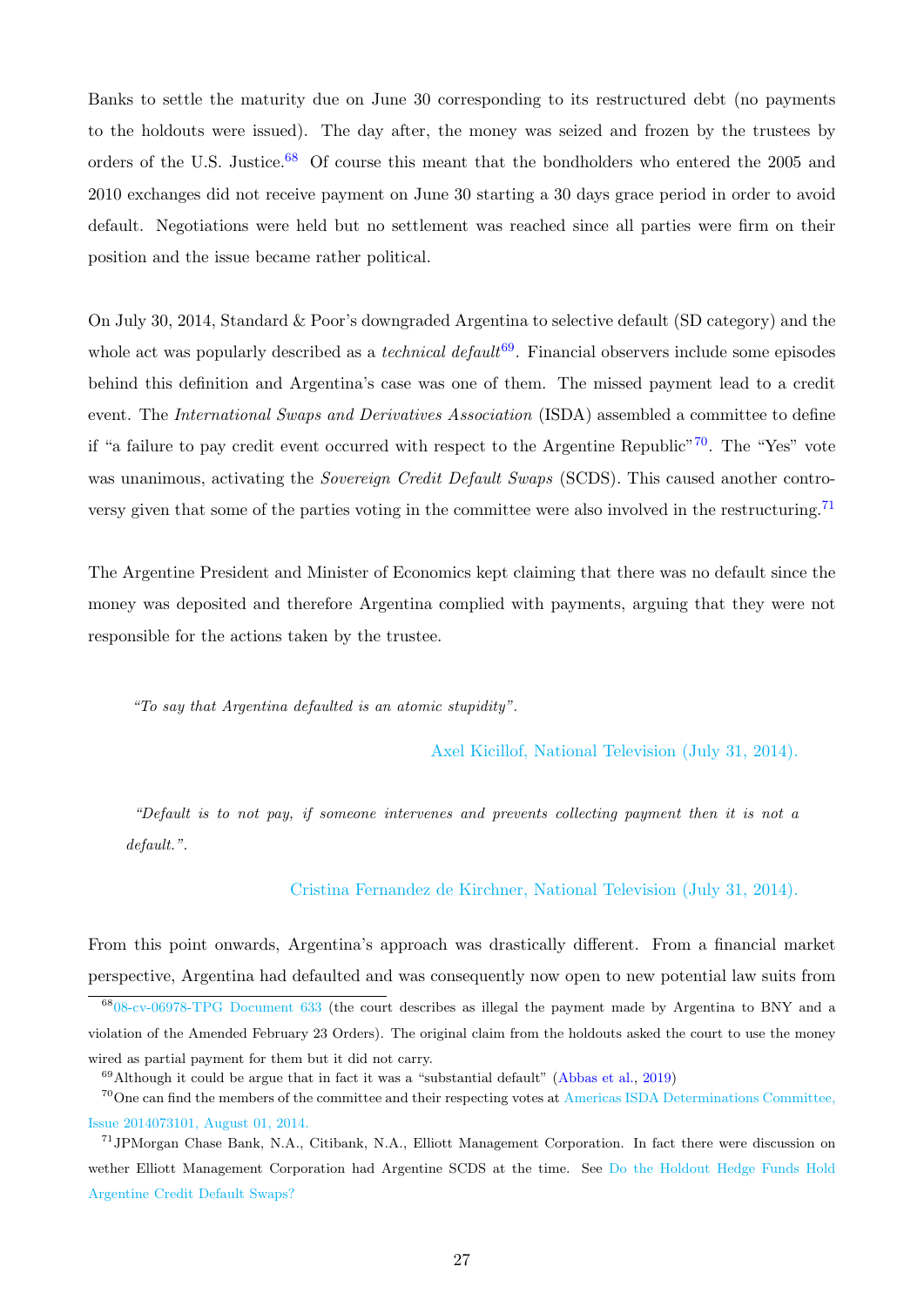restructured bondholders. There was no further incentive to negotiate and the political landscape completely predominated. The disregard for the court was absolute and the legal dispute was an effective way to deviate the attention from economic downturn, focusing on the political landscape and polarising the electorate.

Evoking social mobilisation, the Kirchner administration proselytised the slogan "Patria o Buitres" ("homeland or vultures"<sup>[72](#page-30-0)</sup>), a binary definition that suited the barnstorming rhetoric and bent public perception on capitalism and those who supported it. The whole purpose was to change the optics and pushing the idea that vultures and the markets should be considered a threat to economic stability. Kirchnerist militants animated rallies between July and December 2014, which they self defined as "anti-imperialist and anti-oligarchic", in support of President Kirchner and its fight against the vultures. The speeches were intrepid and clearly provocative but above all praising the officialism's strength in the fight against vultures.

"Today, with the support of the judicial system of [the US], Argentina is now being assaulted by these vulture funds.  $[\ldots]$  These vulture funds also threaten and hold the economy of our country hostage by provoking rumours, slander and libel from the personal to the economic and financial, so that they sometimes act as a destabilizing factor in the economy. Those who set bombs are not the only terrorists; those who destabilize the economy of a country and create poverty, misery and hunger through the sin of speculation are economic terrorists.".

Cristina Fernandez de Kirchner, 69th [session of the UN General Assembly \(September, 24](https://www.cfkargentina.com/address-by-cristina-kirchner-at-un-general-assembly-2014/ ) [2014\).](https://www.cfkargentina.com/address-by-cristina-kirchner-at-un-general-assembly-2014/ )

On September 11, 2014, Argentina enacted the [law 26.984,](http://servicios.infoleg.gob.ar/infolegInternet/anexos/230000-234999/234982/norma.htm) known as the "Sovereign Payment Law", which allowed restructured bondholders to exchange their bonds for other bonds with equivalent terms but issued under Argentine law. The whole purpose was to change the trustee and law that govern the bonds to bypass Griesa's injunction and make payments through the Banco de la Nación Argentina rather than through Bank of New York Mellon. The judge interpret this as an additional attempt to undermine the court and found Argentina to be in contempt<sup>[73](#page-30-1)</sup>. On December 31, 2014, the RUFO clause expired, however at this point it made no significant change given that Argentina was already in default and the matter was completely politicised. On October 22, 2015, Judge Griesa granted the other bondholders who did not accept debt restructuring in Argentina the same rights as speculative funds with judgment in favour in their court<sup>[74](#page-30-2)</sup>, costing the Republic another U\$D 8 billion dollars. These group of bondholders will later be known as the "me too".

<span id="page-30-1"></span><span id="page-30-0"></span> $72$ Perhaps a more suitable translation would be "The Republic or the vultures".

<span id="page-30-2"></span><sup>73</sup>[08-cv-06978-TPG Document 687.](https://www.shearman.com/~/media/Files/Services/Argentine-Sovereign-Debt/2014/Arg182-093014-086978-Doc-687.pdf)

<sup>74</sup>[15-cv-02611-TPG Document 22](https://www.shearman.com/~/media/Files/Services/Argentine-Sovereign-Debt/2015/Arg264-102215-opinion.pdf) (District Court Order granting partial summary judgment to additional "me too"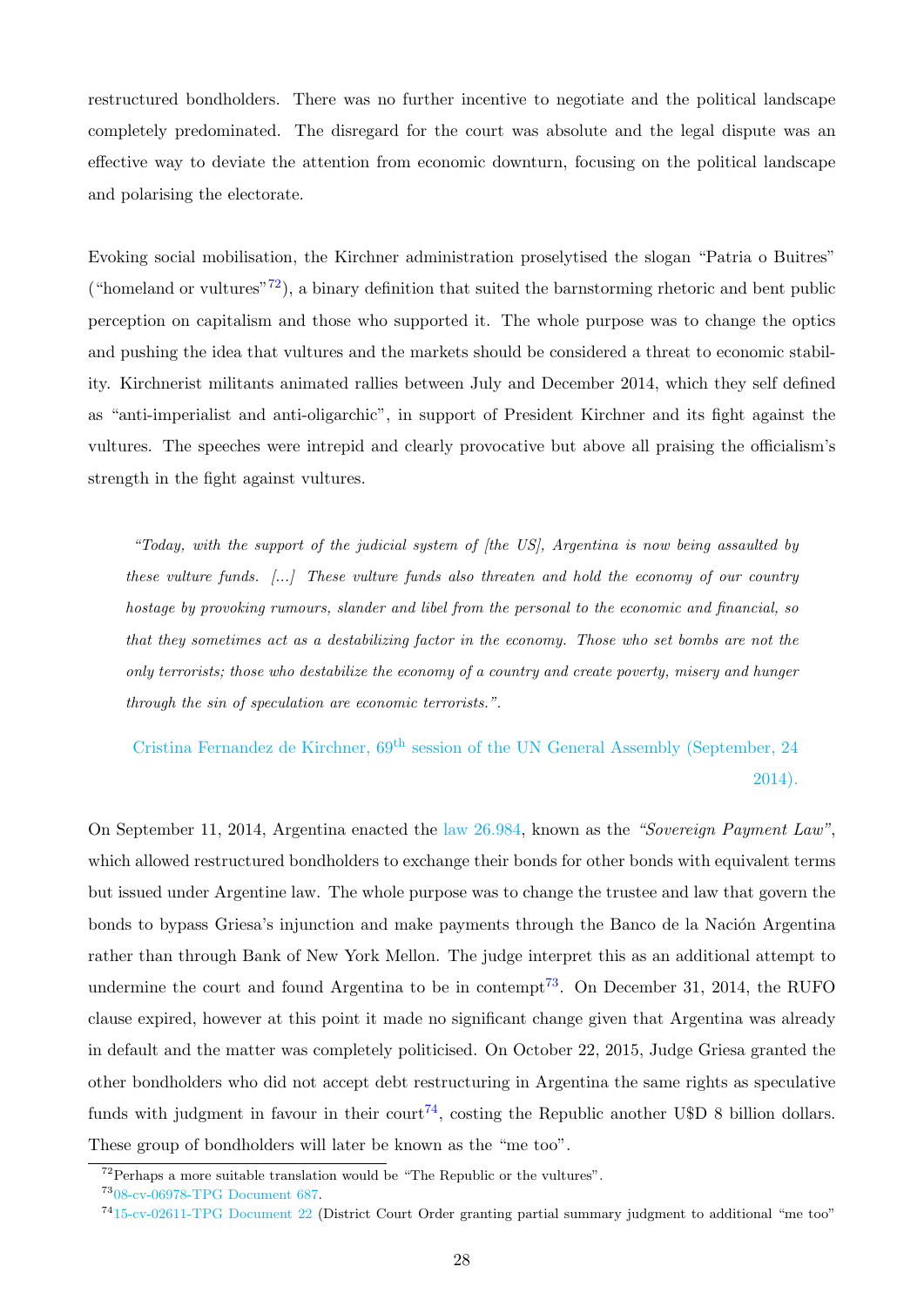#### <span id="page-31-0"></span>5.2 New government, new approach

On November 22, 2015 the opposing party Cambiemos lead by Mauricio Macri won a hard-fought presidential election, changing the dynamics of the dispute. One of Cambiemos' promises was to rein-sert Argentina back into the international markets<sup>[75](#page-31-1)</sup>. To do so, it was imperative to close a deal with holdouts, as it was obvious that a *non-paying stance* significantly decreased the likelihood of accessing financial markets.

On January 14, 2016, executives from the new administration had their first meeting with the funds with a clear payment proposal. The offer presented behind closed doors was significantly closer to what the holdouts were expecting, in contrast to the offers submitted by the previous administration. Because of the large sum (approximately U\$D 10 billion), in order to avoid a drastic fiscal impact, payments were contingent upon the capacity of the government to issue new debt. However, Argentina would not be able to do so until Judge Griesa lifted the injunction. To overcome the impasse, and prove trustworthiness, Cambiemos gathered approval from Congress to repeal two laws: the Lock Law 26.017 and the 2014 Sovereign Payment Law 26.984 as they both acted as legal barriers preventing any possible restructuring agreement<sup>[76](#page-31-2)</sup>. In just a couple of months, the new administration took significant steps towards global financial integration, hoping this could open the door to foreign financial investment.

Griesa made it clear that he favoured Cambiemos' approach as opposed to how the previous administration handled the judicial process.

"As this court recognized earlier this year, the republic's November 2015 election of Mauricio Macri changed everything.  $[\ldots]$ "

"President Macri's government has consistently declared its desire to resolve the disputes, which marked a turning point in the republic's attitude and actions.  $[\dots]$ ".

"Under prior Argentine administrations, [...] the Republic never seriously pursued negotiations toward settlement. Instead, the Republic's leadership engaged in rhetoric, calling plaintiffs 'vultures' or 'financial terrorists', while showing open contempt for this court's rulings".

[Judge Thomas Griesa - 11-cv-04908-TPG Document 47.](https://www.shearman.com/~/media/Files/Services/Argentine-Sovereign-Debt/2016/Arg296-021916-11cv4908-Doc-47.pdf)

plaintiffs) and [14-cv-08601-TPG Document 37](https://www.shearman.com/~/media/Files/Services/Argentine-Sovereign-Debt/2015/Arg266-103015-Doc-37.pdf) (District Court Order granting "me too" motion for specific performance and injunction).

<span id="page-31-1"></span><sup>&</sup>lt;sup>75</sup>An attempt on its word was modifying the "*capital market Law*" [\(law 27.440\)](http://servicios.infoleg.gob.ar/infolegInternet/anexos/310000-314999/310084/norma.htm) back in 2018, attempting to reduce power held by regulatory institutions to avoid arbitrary fiscal persecutions.

<span id="page-31-2"></span> $^{76}$ Soon after, they enacted Law 27.249, a law that presented a set of steps to encourage amicable negotiations with holdouts.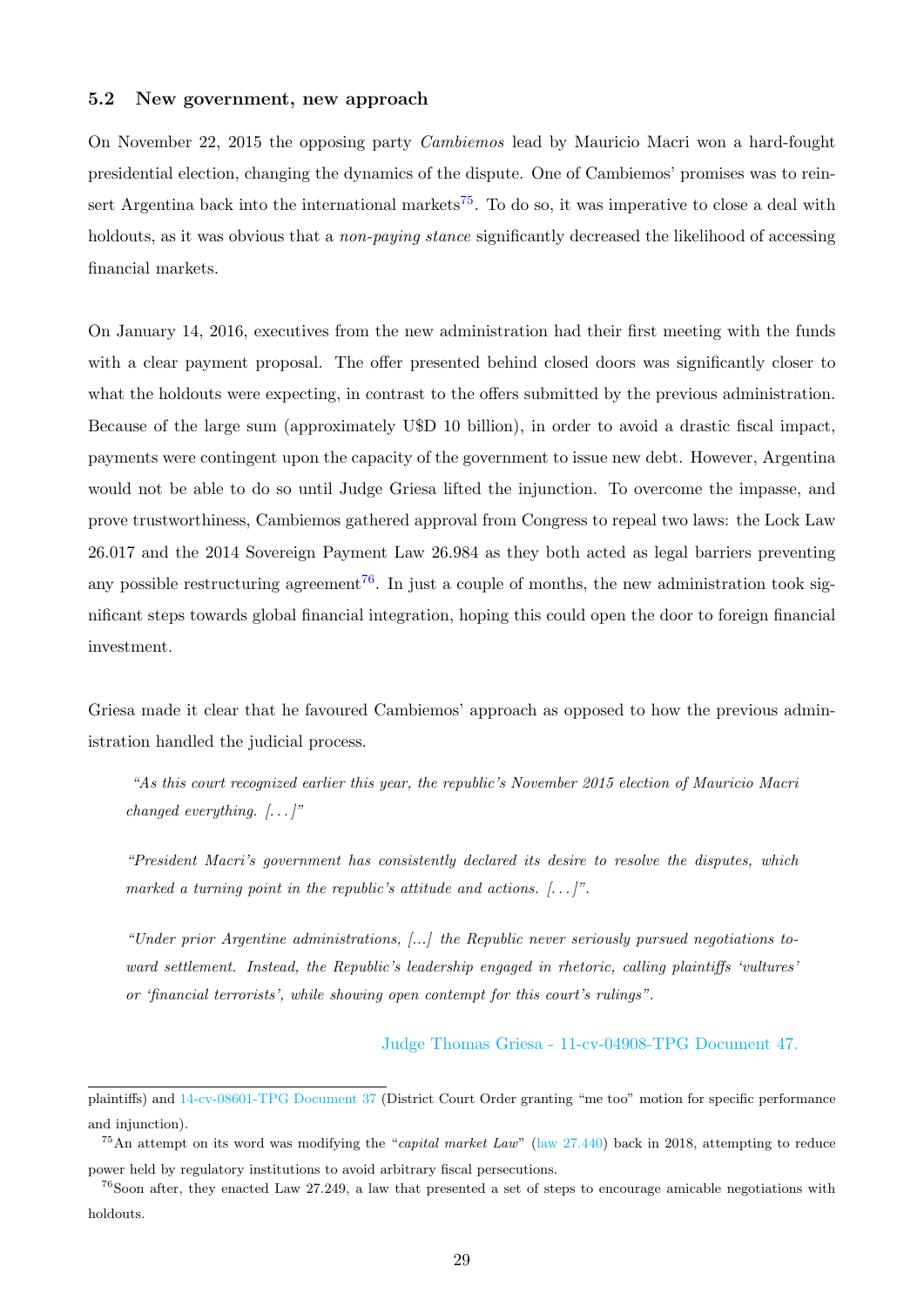The end of the saga turned out to be much less exciting as it was all finalized in behind-closed-door negotiations with mediator Daniel Pollack<sup>[77](#page-32-1)</sup>. On February 16, 2016, holdouts accepted a formal proposal made by the Republic, which was close to 75% of the claimed debt, and this included accrued interest from 2001 and lawyer's fees<sup>[78](#page-32-2)</sup>.

However, because the offer was contingent on Argentina's capacity to access the market, the Congress held the last piece of the puzzle, as they had to approve the issuance of new debt to pay holdouts. On March 30, 2016, 75% of the senate voted in favour of the proposal (with 54 of votes in favour and 16 votes against), putting an end to the final chapter of what seemed to be a never-ending conflict. New bonds were issued for over U\$D 13 billion to make payments. Argentina paid U\$D 9.3 billion dollars to creditors, of which U\$D 6.2 billion<sup>[79](#page-32-3)</sup> were allocated directly to those who reached an agreement with Argentina before February 29, while the remaining U\$D 3.1 billion was transferred to a trust under the Bank of New York to pay those who reached an agreement after that date. In addition, the court unfroze U\$D 3 billion to restructured bondholders held by the Bank of New York under orders of the court in 2014. Total payments to bondholders added up to an approximated total of 12 U\$SD billion.

Lastly, the injunction was lifted;

"Having carefully reviewed the Republic's submissions, the court now finds that the conditions precedent have been met. Accordingly, the injunctions are vacated in all cases."

[Judge Thomas Griesa - 08-cv-06978-TPG.](https://www.shearman.com/~/media/Files/Services/Argentine-Sovereign-Debt/2016/Arg421-order-vacating-422.pdf)

### <span id="page-32-0"></span>6 Policy Measures

Setting aside the facts of the case and taking a step back from the never-ending discussion of who was right and who was wrong, perhaps the most prominent aspect of The Republic of Argentina vs NML capital was the resulting policy measures that arose from it.

Lucas Llach commented that "If judges reward those who do not accept restructuring deals and ask for the totality of payments, these deals, when faced with bankruptcy, will be impossible." One could argue that the only reason why this was possible in the first place was because there is a flawed sovereign restructure mechanism with vague boilerplate language; Lee Buccheit affirmed in one of his talks that "It doesn't make sense putting [a pari passu clause] in the clauses for sovereign bonds,

<span id="page-32-1"></span> $77$ Mediations and arbitrations follow a different path; reunions, meeting and documents are to some extend confidential and it is well known to be a more efficient and effectiveness process.

<span id="page-32-3"></span><span id="page-32-2"></span><sup>78</sup>Conditional of getting market funding to pay for it.

<sup>79</sup>Table [1](#page-43-0) details individual payments to investment funds.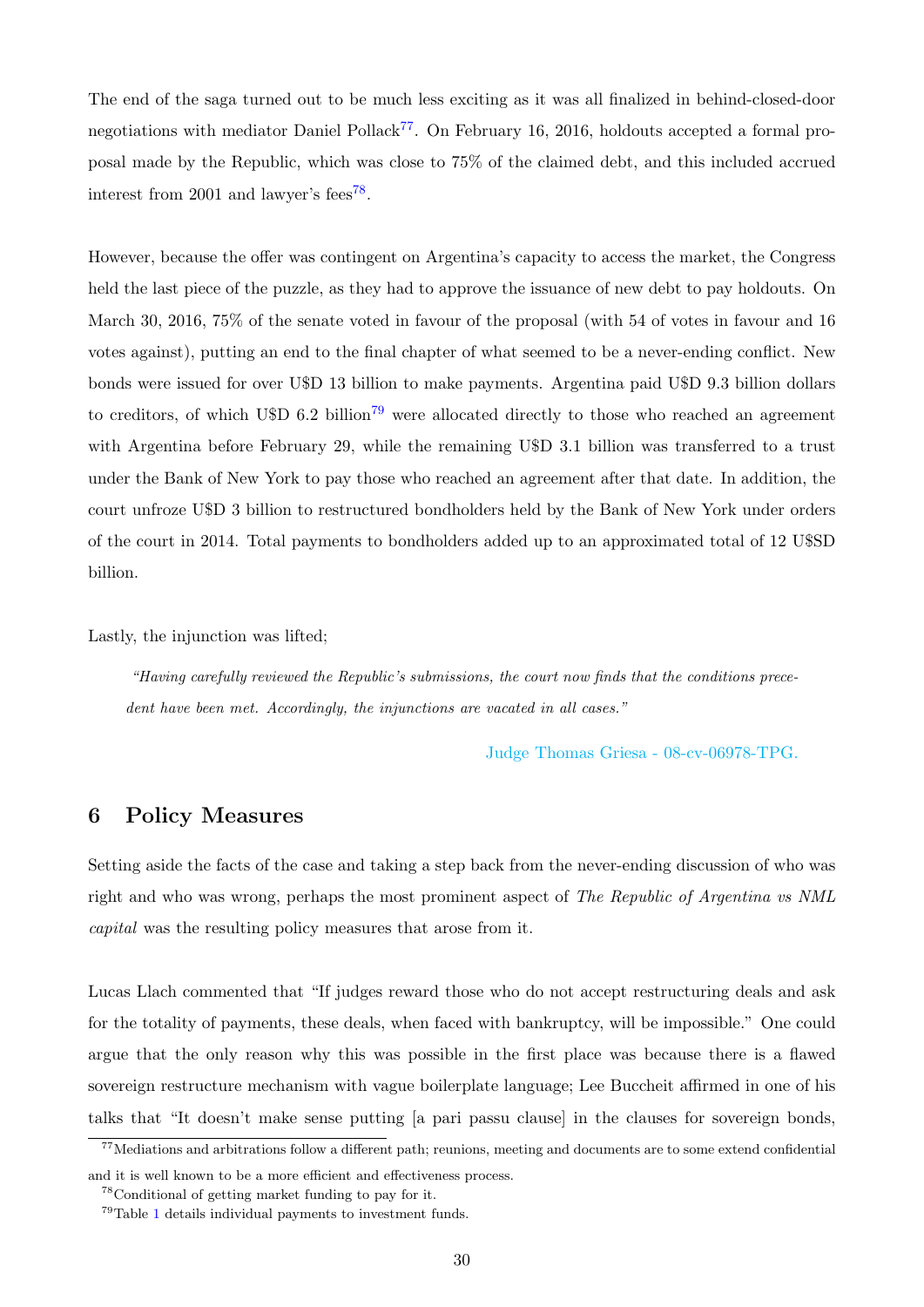if you interpret literally the clause means nothing." $80$  In the end, this particular case intensifies the long-running debate among multi-national institutions, academics and governments towards some systematic reforms.

One could argue that the Argentine case, along with other cases at the time (Peru and Greece for example) exposed flaws in the system and subsequently lead to four important policy measures impulsed by multilateral institutions but with general market consensus: 1) Nine basic principles on sovereign restructures 2) A change in the boilerplate language of the Pari passu clause 3) An enhancement on the collective action clauses. 4) Correcting the boilerplate language in the RUFO provision. Despite this being a minor policy change in the broader spectrum of reforms, we will mention it as Argentina's biggest constraint.

#### <span id="page-33-0"></span>6.1 Basic Principles on Sovereign Debt Restructuring Processes

On September 9, 2014, the general assembly of the United Nations took a big step "towards the establishment of a multilateral legal framework for sovereign debt restructuring processes<sup>"[81](#page-33-2)</sup> when adopting resolution 68/304 which lead to a series of discussions attempting to define a statutory mechanism to deal with sovereign restructures. Out of the 176 member states that voted, 124 voted in favour, 41 abstained, and 11 voted against. The group of countries that abstained or voted against the resolution included mostly advanced economies. The central point of the resolution was to:

"[E]laborate and adopt through a process of intergovernmental negotiations, as a matter of priority during its sixty-ninth session, a multilateral legal framework for sovereign debt restructuring processes with a view, inter alia, to increasing the efficiency, stability and predictability of the international financial system and achieving sustained, inclusive and equitable economic growth and sustainable development, in accordance with national circumstances and priorities."

#### [Point 5 of the 107th plenary meeting 9 September 2014](https://documents-dds-ny.un.org/doc/UNDOC/GEN/N14/530/05/PDF/N1453005.pdf?OpenElement)

A year later, September 9, 2015, the general assembly adopted resolution 69/319, "Basic Principles on Sovereign Debt Restructuring Processes.<sup>[82](#page-33-3)</sup> The approved resolution provided clear guidance on how sovereign restructures should be carried out and contemplated a set of 9 principles that should serve as the basis for any process of this type: sovereignty, good faith, transparency, impartiality, equitable treatment of creditors, sovereign immunity, legitimacy, sustainability, and majority restructuring. Out of the 183 countries that voted 136 voted in favour, 41 abstained, and only 6 countries voted against. The latter group included the US and the UK, the two major jurisdictions for sovereign debt issuances by emerging economies, as well as Canada, Germany, Israel, and Japan.

<span id="page-33-2"></span><span id="page-33-1"></span><sup>80</sup><https://www.youtube.com/watch?v=DK-RiSAtjVs>

<span id="page-33-3"></span><sup>81</sup>The title of resolution 68/304.

<sup>&</sup>lt;sup>82</sup>For futher details on the resolution check [United Nations Sixty-ninth session of the General Assembly.](https://documents-dds-ny.un.org/doc/UNDOC/GEN/N15/277/81/PDF/N1527781.pdf?OpenElement)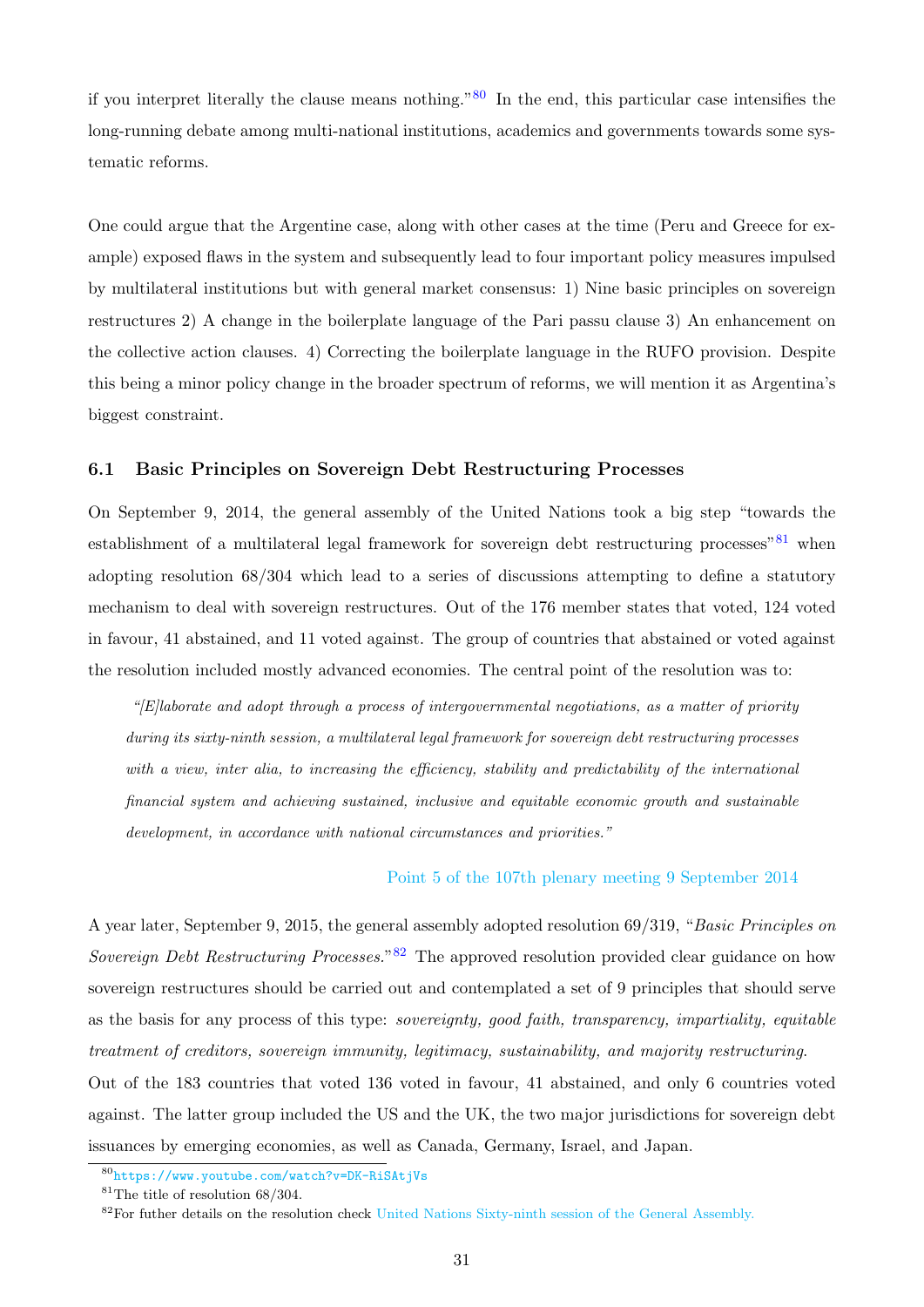"1. A Sovereign State has the right, in the exercise of its discretion, to design its macroeconomic policy, including restructuring its sovereign debt, which should not be frustrated or impeded by any abusive measures. Restructuring should be done as the last resort and preserving at the outset creditors' rights."

#### [UN - Basic Principles on Sovereign Debt Restructuring Processes](https://documents-dds-ny.un.org/doc/UNDOC/GEN/N15/277/81/PDF/N1527781.pdf?OpenElement)

The United States considered that a statutory mechanism for debt restructurings would likely create uncertainty in financial markets and objected to a "right" to restructure sovereign debt expressing concerns that this could undermine the enforceability of contractual terms.

The EU's common position<sup>[83](#page-34-0)</sup> was against the resolution due to four reasons. 1) It noted that the IMF was the "appropriate institution" to host such discussions. 2) The impartially principle, according to the EU, fitted poorly to their institutional setting and its practical situation. 3) They claimed that the equitable treatment principle "denies the customary preferred creditor status recognised to the International Financial Institutions [such us IMF, ESM or similar] when lending to a sovereign in distress, with possible major negative implications on their ability to fulfil their primary mission". 4) The last comment was made on the majority principle. This last principle is arguably the most important of all 9 principles as it emphasises foreign states to focus on the majority of the creditors rather than minorities (most likely holdouts) to prevent cases such as the one for Argentina.

"9. Majority restructuring implies that sovereign debt restructuring agreements that are approved by a qualified majority of the creditors of a State are not to be affected, jeopardized or otherwise impeded by other States or a non-representative minority of creditors, who must respect the decisions adopted by the majority of the creditors. States should be encouraged to include collective action clauses in their sovereign debt to be issued"

#### [UN - Basic Principles on Sovereign Debt Restructuring Processes](https://documents-dds-ny.un.org/doc/UNDOC/GEN/N15/277/81/PDF/N1527781.pdf?OpenElement)

The EU felt this statement was problematic given that a very large part of the world's sovereign issuances are issuing under foreign (mainly NY and UK) law. They argued that "foreign jurisdiction does, by definition, involve accepting the competence of the courts of another state", which opposes

<span id="page-34-0"></span><sup>&</sup>lt;sup>83</sup>despite the fact the EU does not have a vote on its own, their statement is relevant to perhaps understand the reasons behind Germany's and the UK's vote. For the whole comment by the EU read the ["EU common position on the](https://data.consilium.europa.eu/doc/document/ST-11705-2015-INIT/en/pdf) UN draft resolution  $A/69/L.84$  on 'basic principles on Sovereign debt restructuring processes'."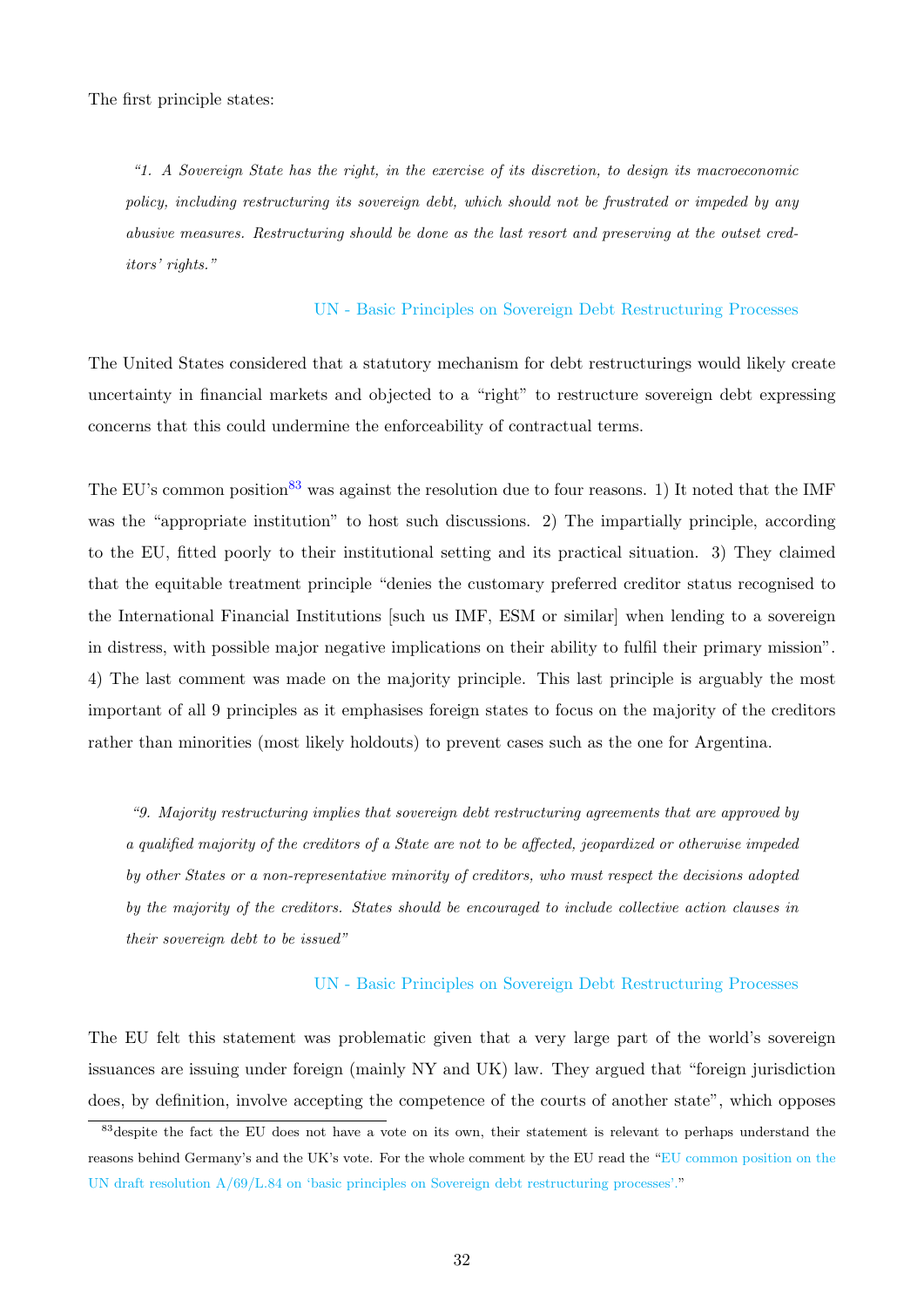the majority principle.

Despite some oppositions from a couple of "big dogs", the UN laid out steps in the right direction. Even though this is far from an international bankruptcy code, it was a sign from most countries as a step towards a solution for an existing problem. Although guidance of this sort was likely to have come eventually, the Argentina case was an eye opener for most sovereigns that issue debt under foreign laws.

#### <span id="page-35-0"></span>6.2 ICMA Pari Passu modification

The Argentina  $\csc^{84}$  $\csc^{84}$  $\csc^{84}$  highlighted the flaws within the boilerplate language that sovereign debt contracts had at that time, creating urgency to avoid a similar holdout investor problem in the future. Perhaps the greatest issue was that despite market consensus over the meaning of a clause, when on trial, a judge could provide a re-interpretation that could radically change the value of bonds in the markets and the way to effectively handle restructuring process. Particularly on the pari passu clause, [Buchheit and Pam](#page-40-13) [\(2004\)](#page-40-13) said the following,

"For several decades, lenders and borrowers in the international capital markets have, by their behavior, demonstrated a collective understanding of the import of the clause [...] Inevitably, there was a risk that the oracular nature of the clause would tempt someone to speculate about alternative meanings. That risk has recently materialised, with potentially serious consequences for both lenders and borrowers."

On August 29, 2014, the International Capital Market Association (ICMA) released a new set of model clauses for foreign sovereign bond contracts, which included modifications to the language of certain existing clauses such as the Pari Passu clause, in order to prevent courts from ordering debtors to pay holdout investors whenever the debtors are paying holders of restructured debt.

<span id="page-35-1"></span><sup>84</sup>among others like Peru and Greece.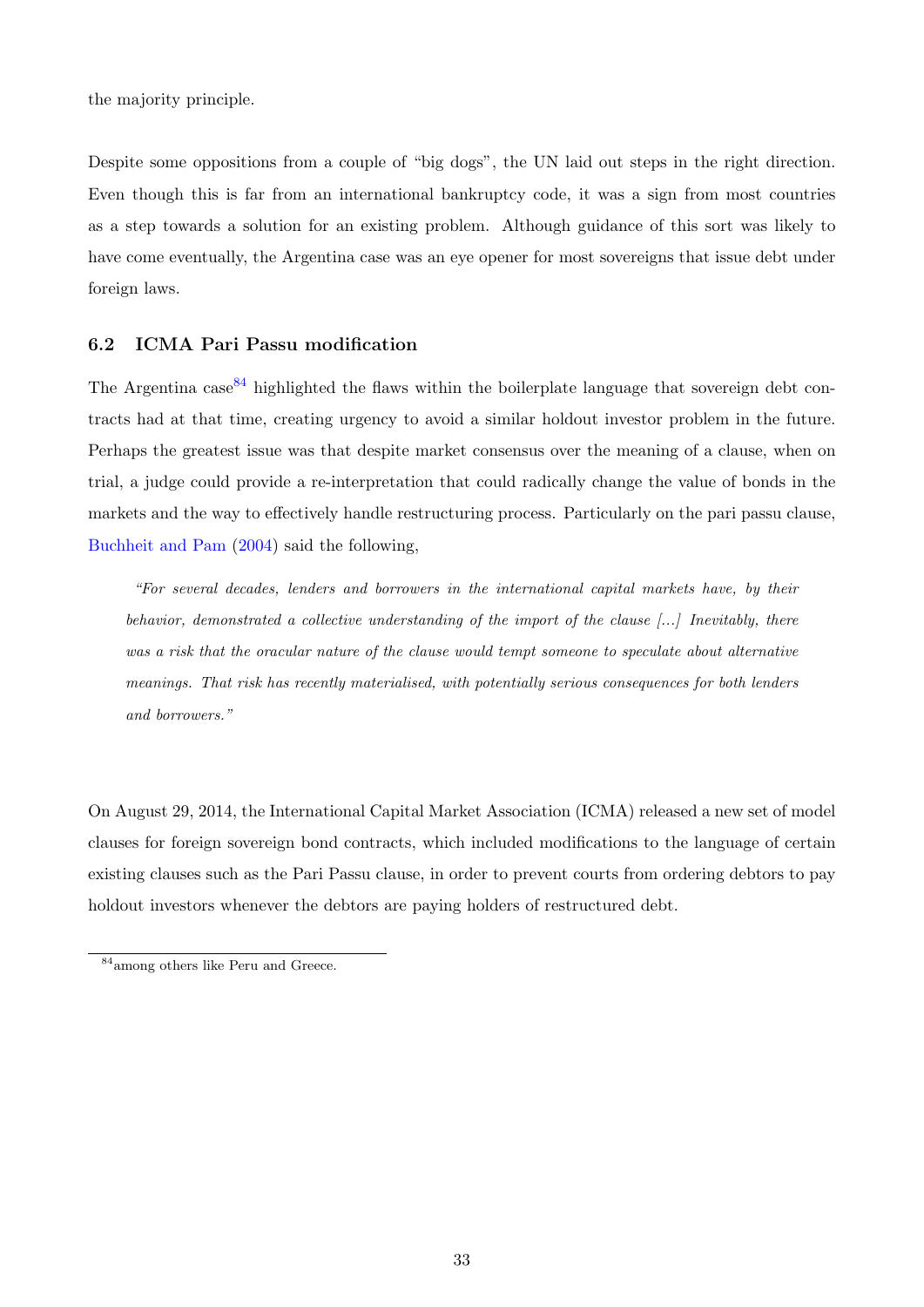"The Notes are the direct, unconditional and unsecured obligations of the Issuer and rank and will rank pari passu, without preference among themselves, with all other unsecured External Indebtedness of the Issuer, from time to time outstanding, provided, however, that the Issuer shall have no obligation to effect equal or ratable payment(s) at any time with respect to any such other External Indebtedness and, in particular, shall have no obligation to pay other External Indebtedness at the same time or as a condition of paying sums due on the Notes and vice versa."

#### [ICMA standard Pari Passu \(August 2014\)](https://www.icmagroup.org/resources/Sovereign-Debt-Information/)

The last section proposed by ICMA leaves no room for a ratable payment interpretation. The new model clauses presented by ICMA were also backed by the IMF:

"This pari passu clause is designed to make clear that it is only an 'equal ranking' clause that prohibits the sovereign from legally subordinating the indebtedness to other relevant debt.  $[\dots]$ [T]he ICMA Model Clauses make explicit that, while it requires equal ranking of all unsubordinated external indebtedness, it does not require that such indebtedness be paid on an equal or ratable basis."

#### [IMF](#page-40-14) [\(2014\)](https://www.imf.org/external/np/pp/eng/2014/090214.pdf)

There is an interesting point to highlight here; Argentina was not the first case that this tangent interpretation was used in, therefore why wasn't the boilerplate language changed after Elliott v. Peru yet it was quickly changed after Argentina v. NML? On this matter, [Newfield](#page-41-8) [\(2015\)](#page-41-8) made an extremely valid point arguing that after Argentina, the pari passu clause became a "weapon" that holdout investors could use. In Peru, the danger of the Belgian Court's interpretation of the pari passu clause was recognised, but no harm ultimately arose and the decision was considered a one-off occurrence. [Choi and Gulati\(2006\)](#page-40-15) conducted a set of interviews and found that the market's interpretation in Elliot vs Peru was that the event in question was most likely a one-and-only situation, pointing out that it is unlikely for the "standard-form clauses that were present in every single sovereign debt instrument across the globe to change every time there was an aberrant court decision", mostly due to coordination issues. Despite the lack of market responsiveness in the previous litigation, the sovereign debt community organised itself to produce several amicus briefs, favouring Argentina and opposing the holdout position.

#### <span id="page-36-0"></span>6.3 CAC's enhancement

The second important new model clause published in August 2014 by the ICMA, and then revised in May 2015, was the standard forms for collective action clauses (CACs). The lengthy process, involving two successful restructures, with over 90% of adhesion, was simply not enough for Argentina to end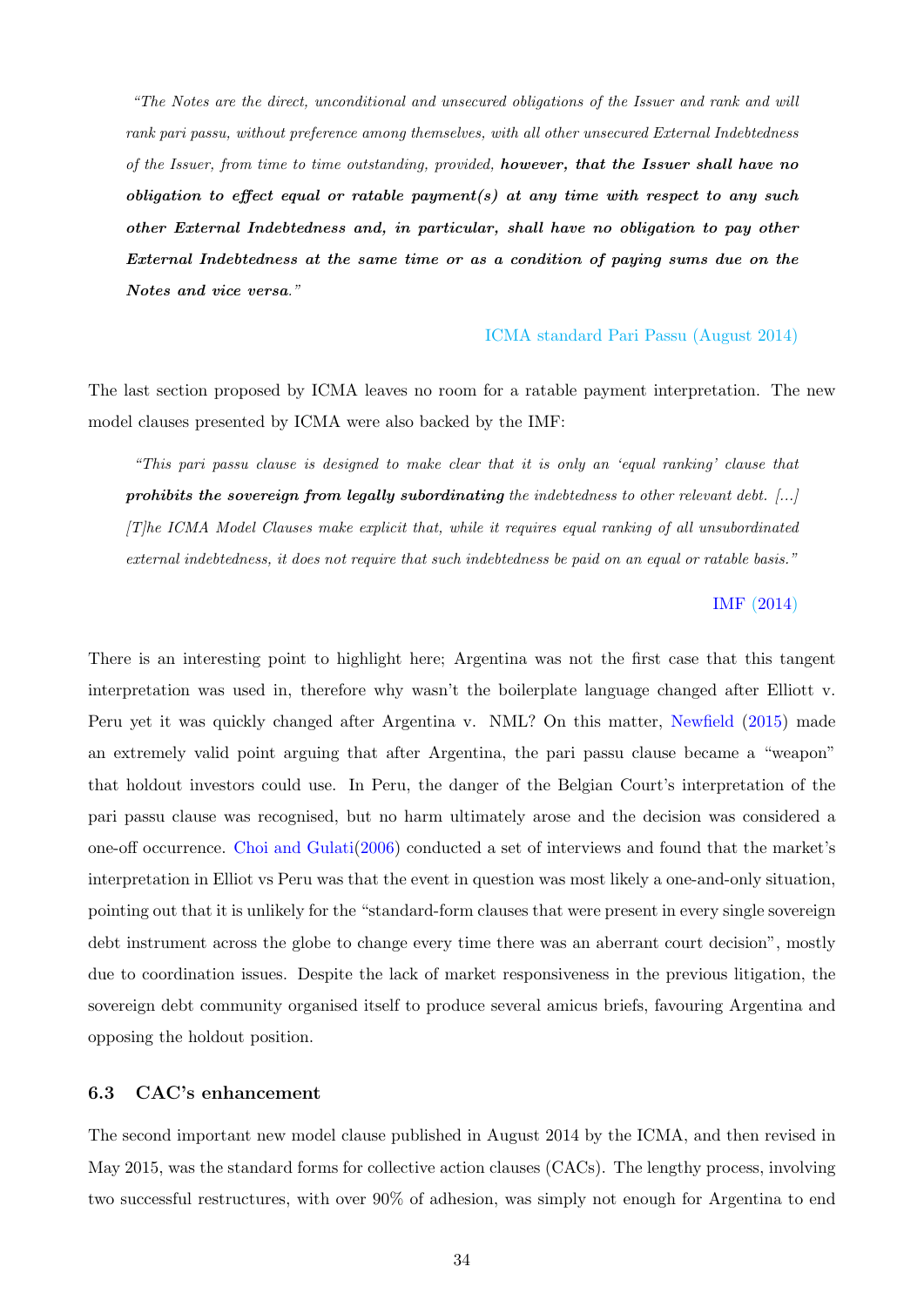the holdout dispute as the FAA bonds lacked CACs. Throughout Argentina's litigation process, the importance of robust CACs became more and more evident [\(Stolper & Dougherty,](#page-41-9) [2017;](#page-41-9) [IMF,](#page-40-14) [2014\)](#page-40-14). These new standard forms included "aggregation" features to avoid holdouts blocking broader restructures by purchasing above threshold levels on a series-by-series basis. New standardised CACs included additional flexibility, allowing for a "single-limb" or "two-limb" voting procedures. The "single-limb" enables bonds to be restructured using only one condition, either on the basis of single votes across all affected instruments<sup>[85](#page-37-1)</sup> or on an "aggregate" level. The "two-limb" requires two separate majorities (with most likely different thresholds) to approve a change in bond terms: one being a series-by-series approach and one at an "aggregate" level.

Argentina's case was useful for markets to rethink the potential holdout externality and ways to reduce it. The emergence of CACs had massive impacts on sovereign debt restructures and debt markets. For instance, [Fang, Schumacher, and Trebesch\(2021\)](#page-40-16) argue that "CACs help to reduce holdout rates, especially for bonds with high haircuts." On the other hand, [Fang et al.\(2021\)](#page-40-16) found that regular CACs lowered the cost of borrowing while enhanced CACs (ICMA sort) are associated with lower bond yield spreads. This is partly because "[CACs] are expected to ensure an orderly and efficient debt restructuring process, [...] benefit[ing] both issuers and investors alike".

#### <span id="page-37-0"></span>6.4 The new RUFO clause

The second discussion one should consider is whether the RUFO clause actually applied in the case of mandatory payments. On the contract terms, one shall find that the RUFO clause stipulates "if [...] the Republic **voluntarily** makes an offer to purchase or exchange (a 'Future Exchange Offer'), or solicits consent to amend (a 'Future Amendment Process')", the question arises whether court mandatory payments fall under the definition of voluntarily. If they do not, then Argentina should be able to comply with court orders and pay holdouts on a ratable basis when making payments to exchanged bondholders. On the other hand, if the RUFO clause was binding, then a breach in the clause due to ratable payments might have opened the possibility for further litigations which could have varied from U\$D 240 billion up to U\$D 500 billion (Juan Manuel Telechea y Nicolás Todesca).

If payments were mandatory by court, it does not look like they would have been made voluntary by the sovereign, but if one goes back to the principles of sovereign immunity a different interpretation may appear. First, one could make the argument that when the sovereign waived its sovereign immunity, it voluntarily accepted to be at the court's disposal which entails that the RUFO clause is in fact binding. However, this interpretation may seem like a stretch and not an actual claim. The

<span id="page-37-1"></span><sup>85</sup>subject to safeguards designed to ensure inter-creditor equity.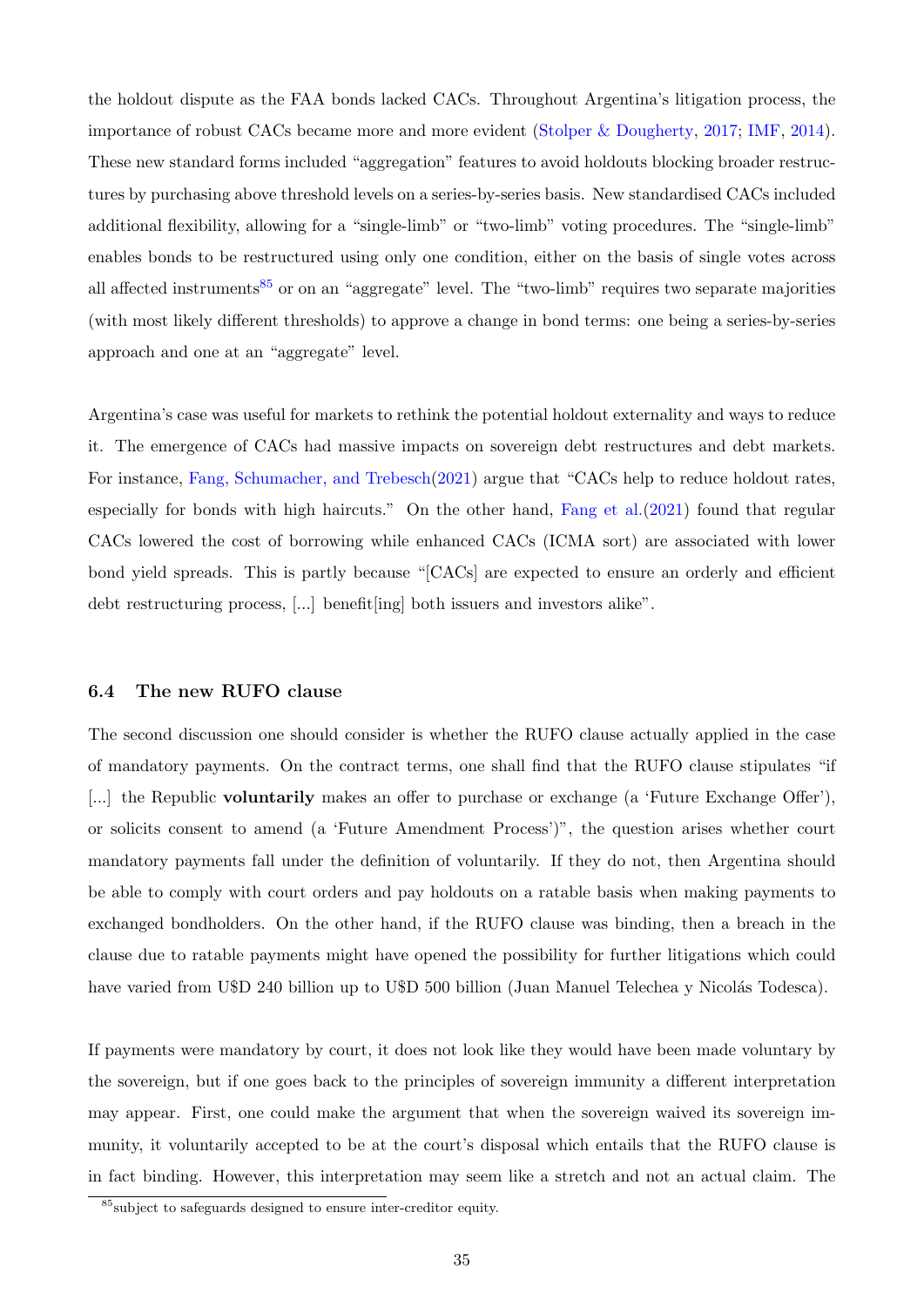second possible interpretation is that, even if the sovereign waived its immunity to be judged under foreign court as a commercial actor, it does not waive its sovereign immunity over its governmental assets. This means that even if there is a mandatory ruling and the district court finds Argentina in contempt, there is no direct way to enforce payments on the sovereign nor is it possible to seize foreign (non-commercial) government assets since they are protected by the FSIA agreement. This opens the discussion, given that enforceability is in question, as to whether making ratable payments is in fact voluntary rather than mandatory. For these reasons, if there are arguments which would make the RUFO clause potentially binding then the risks were simply, at least from Argentina's representatives point of view, too high to take.

After the event, the following sentence was added to the RUFO clause as a standard practice in any new issuance:

"The Republic shall have no obligation to make the offer described if the purchase, exchange or amendment is made in satisfaction of a final, non-appealable court order or arbitral award."

Argentine bonds indenture 2020

### <span id="page-38-0"></span>7 Conclusion

As we have shown in this paper, sovereign debt negotiations are complex enough by themselves, let alone when foreign courts intervene. Was Argentina in the wrong when refusing to pay holdouts? Or was the judge wrong when blocking sovereign payments and ordering Argentina to comply? At the end of the day, the question of "right" and "wrong" becomes a matter of perspectives. The core issue is the lack of an efficient international sovereign debt bankruptcy procedure, which tackles the issue of moral hazard as well as adverse selection presented in sovereign debt. For instance, sovereigns would like to access international financial markets at lower interest rates and to do so, they are willing to sign a contract (which is binding under foreign law) where they waive certain aspects of their sovereign immunity. However, because the mechanisms to enforce a sovereign to comply are limited, the sovereign is always tempted to default when facing financial stress. On the other hand, when the sovereign defaults (or is close to) the price of the current bonds drop significantly (given the low probability of payment). This causes an adverse selection problem, because only speculative funds who have the resources and aim for high multiples will purchase defaulted debt. Therefore, the probability of a smooth restructuring reduces very quickly. Finally, when bonds are issued in multiple laws, issues regarding court competency may rise. To illustrate the point, Argentina issued debt in four different jurisdictions, meaning that when Griesa blocked Argentina's payments to European bondholders in order to enforce payment on US plaintiffs he effectively created a dispute over jurisdiction.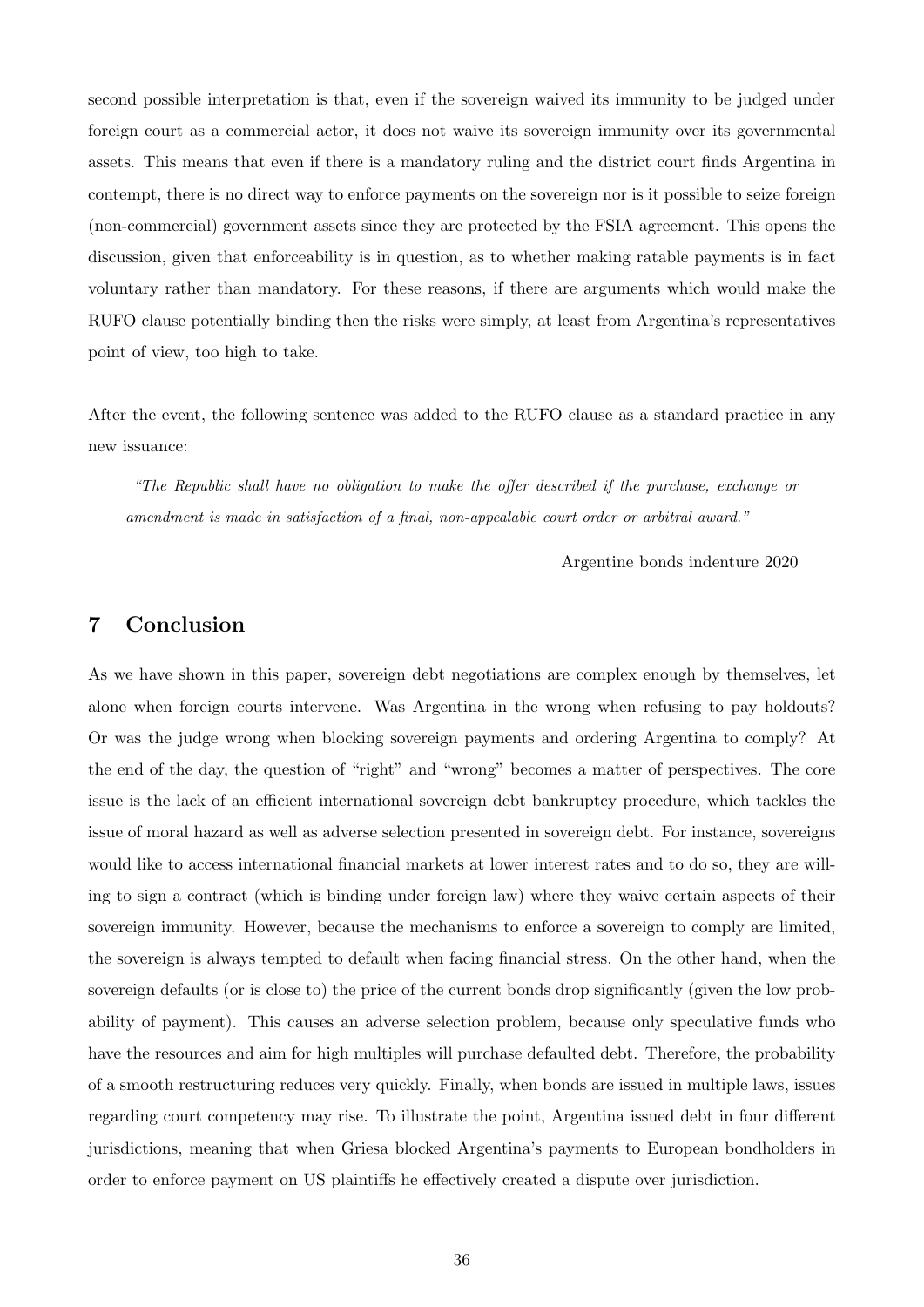Part of why this flawed lending mechanism has prevailed is probably because any other alternative system is complex to structure [\(Guzman et al.,](#page-40-3) [2016\)](#page-40-3). What continues to happen, and perhaps always will, is that sovereign debt contracts adjust their boilerplate language to adequately reflect the true intentions of all parties. The crucial question here however is: why is the Argentine case so relevant? As exemplified in the events laid out in this paper, Argentina exposed various loopholes in sovereign contracts, which lead to formal changes in the pari passu clause, RUFO and CAC's. Additionally, and perhaps most importantly, it undeniably demonstrated that something that is well understood by the markets is not necessarily understood by the court.

The underlying issue -and part of the reason why this paper was written- is that the unilateral approach to sovereign debt restructuring fails to capture the big picture. For instance, those who focus on the legal approach tend to miss the economic implications on the case. For example, if Argentina accepted to pay in full and the RUFO clause was activated, Argentina could have paid up to U\$D 500 billion which is practically equivalent to one year of GDP and about fifteen times the amount of foreign reserves Argentina had at the time. The economic implications would have been colossal in this case, regardless of any potential payment scheme. In addition, how the case was handled proved to be a complete misunderstanding of the financial markets and how the sovereign restructures were previously conducted. On the other had, those who looked at the subject from only an economic standpoint also fail to comprehend how relevant the underlying structure of the contracts was. Economists tend to overlook the specification of contracts until a particular event (in most cases a default) brings them to life. By doing so, hedge-funds, analysts and perhaps rating agencies tend to undermine contractual risks when pricing assets [\(Blustein,](#page-40-17) [2006\)](#page-40-17). As mentioned previously, a subtle re-wording of the boilerplate language would have left no room for any "controversial" rulings and possibly making this case just another one of many sovereign restructures in history, proving once again "the devil is in the details".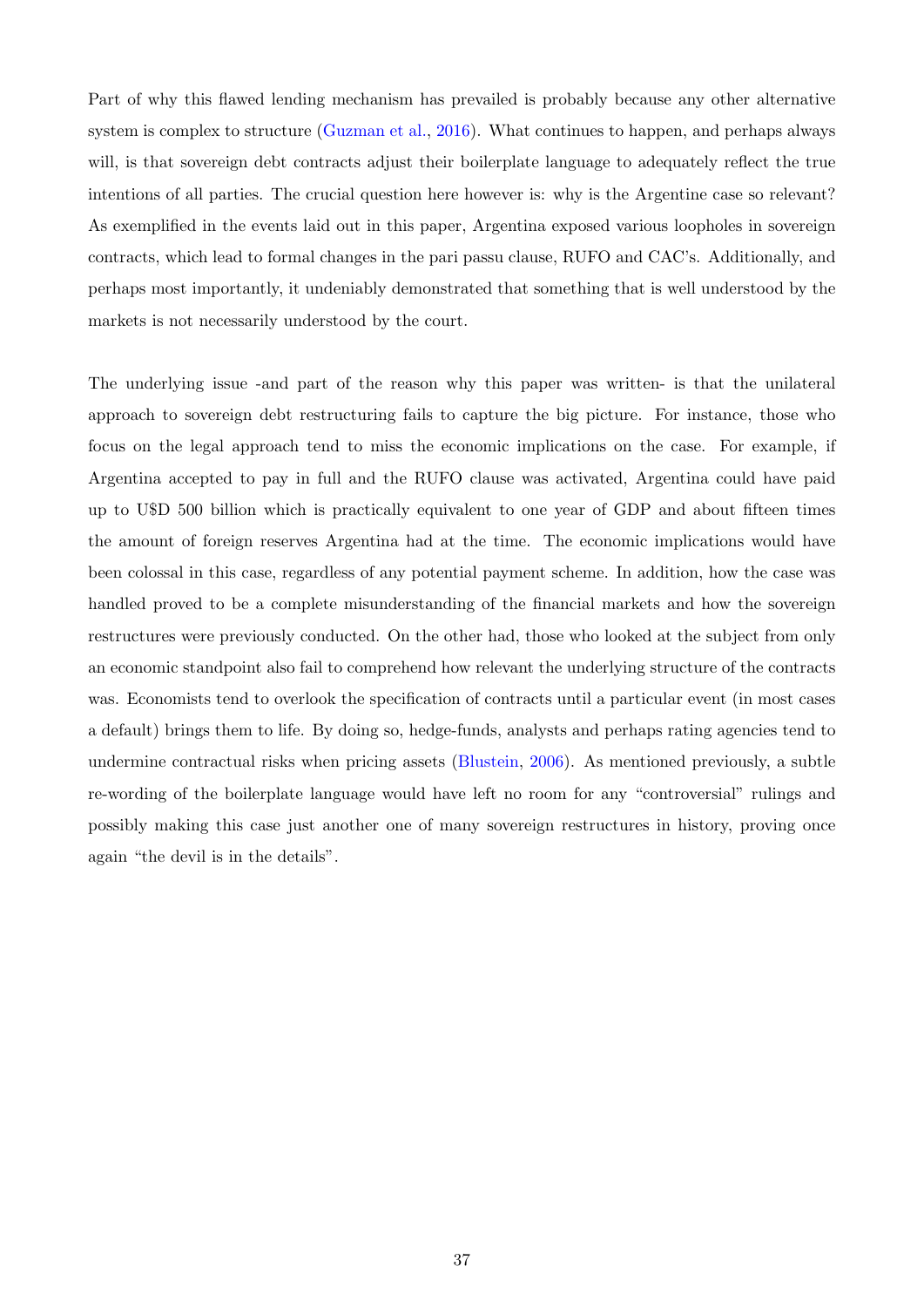### <span id="page-40-0"></span>References

- <span id="page-40-11"></span>Abbas, S. A., Pienkowski, A., & Rogoff, K. (2019). Sovereign debt: A guide for economists and practitioners. Oxford University Press.
- <span id="page-40-17"></span>Blustein, P. (2006). And the money kept rolling in (and out) wall street, the imf, and the bankrupting of argentina. Public Affairs.
- <span id="page-40-12"></span>Bolton, P., & Jeanne, O. (2007). Structuring and restructuring sovereign debt: the role of a bankruptcy regime. Journal of Political Economy, 115 (6), 901–924.
- <span id="page-40-8"></span><span id="page-40-7"></span>Buchheit, L. C. (1991). The pari passu clause sub specie aeternitatis. Int'l Fin. L. Rev., 10, 11.
- Buchheit, L. C., Gelpern, A., Gulati, G. M., Panizza, U., Weder di Mauro, B., & Zettelmeyer, J. (2013). Revisiting sovereign bankruptcy. Available at SSRN 2354998 .
- <span id="page-40-10"></span>Buchheit, L. C., & Gulati, G. M. (2017). Restructuring sovereign debt after nml v argentina. Capital Markets Law Journal, 12(2), 224–238.
- <span id="page-40-13"></span>Buchheit, L. C., & Pam, J. S. (2004). The pari passu clause in sovereign debt instruments. Emory  $LJ, 53, 869.$
- <span id="page-40-15"></span>Choi, S. J., & Gulati, G.  $(2006)$ . Contract as statute. *Michigan Law Review*,  $104(5)$ , 1129–1173.
- Choi, S. J., Gulati, M., & Posner, E. A. (2012). The evolution of contractual terms in sovereign bonds. Journal of Legal Analysis,  $\mathcal{A}(1)$ , 131–179.
- Chung, K., & Papaioannou, M. G. (2020). Do enhanced collective action clauses affect sovereign borrowing costs? IMF Working Papers, 2020 (162).
- <span id="page-40-4"></span>Cross, K. H. (2015). The extraterritorial reach of sovereign debt enforcement, 12 berkeley bus. lj 111 (2015).
- <span id="page-40-16"></span>Fang, C., Schumacher, J., & Trebesch, C. (2021). Restructuring sovereign bonds: holdouts, haircuts and the effectiveness of cacs. IMF Economic Review,  $69(1)$ , 155–196.
- <span id="page-40-6"></span><span id="page-40-1"></span>Gelpern, A. (2012). A skeptic's case for sovereign bankruptcy. Hous. L. Rev., 50, 1095.
- <span id="page-40-2"></span>Guzmán, M. (2018). The elements of sovereign debt sustainability analysis. CIGI Papers No. 196.
- Guzman, M., & Heymann, D. (2015). The imf debt sustainability analysis: issues and problems. Journal of Globalization and Development,  $6(2)$ , 387-404.
- <span id="page-40-3"></span>Guzman, M., Ocampo, J. A., & Stiglitz, J. E. (2016). Too little, too late: The quest to resolve sovereign debt crises. Columbia University Press.
- <span id="page-40-14"></span>IMF. (2014). Strengthening the contractual framework to address collective action problems in sovereign debt restructuring. IMF Washington.
- <span id="page-40-5"></span>Ishikawa, T. (2015). Extraterritorial discovery in aid of execution and state immunity: Case comment on republic of argentina v. nml capital, ltd., 573 us  $(2014)$ . Accounting, Economics, and Law: A Convivium, 5(2), 173-192.
- <span id="page-40-9"></span>Manzo, A. G. (2018). Enforceability of judgments against sovereign states: critical analysis of the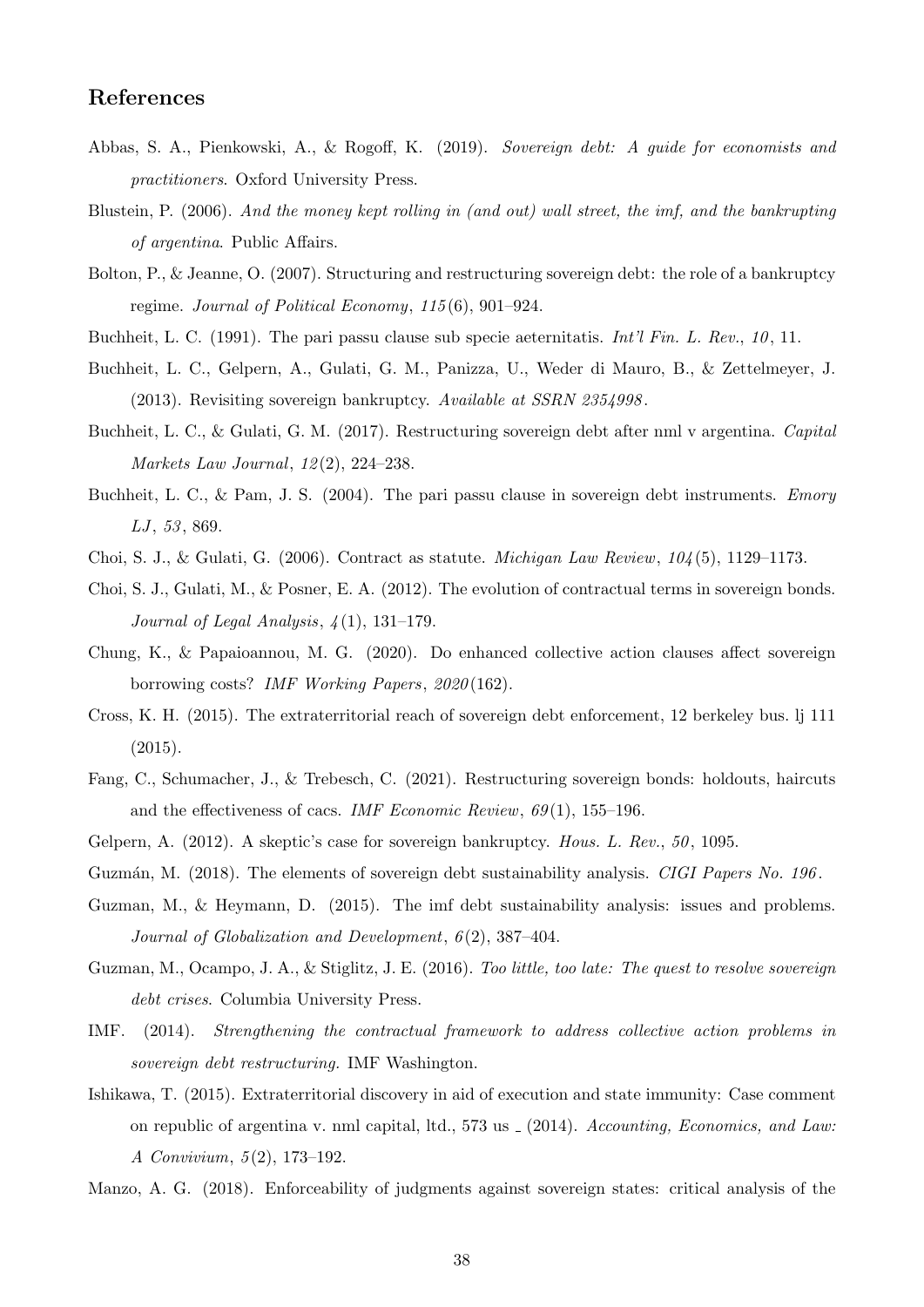nml vs. argentina injunction. *Revista Direito GV*,  $1/4(2)$ , 682–706.

- <span id="page-41-8"></span>Newfield, D. (2015). Pari passu as a weapon and the changes to sovereign debt boilerplate after argentina v. nml. U. Miami Bus. L. Rev., 24 , 175.
- <span id="page-41-4"></span>Olivares-Caminal, R. (2009). Understanding the pari passu clause in sovereign debt instruments: a complex quest. The International Lawyer, 1217–1236.
- <span id="page-41-5"></span>Olivares-Caminal, R., Douglas, J., Guynn, R., Kornberg, A., Paterson, S., Singh, D., & Stonefrost, H. (2011). Debt restructuring. Oxford University Press.
- Ranieri, A. M. (2015). Deuda soberana: problemas y soluciones en la encrucijada. Pensar en derecho,  $\frac{4}{6}$ , 245–304.
- <span id="page-41-1"></span>Schröder, C. (2014). Haircut size, haircut type and the probability of serial sovereign debt restructurings. ZEW-Centre for European Economic Research Discussion Paper (14-126).
- <span id="page-41-2"></span>Simon, E. G., & Crawford, Q. M. (2015a). The impact of republic of argentina v. nml capital, ltd.: Why the supreme court's ruling against argentina avoided a host of unintended, negative consequences. Md. J. Int'l L.,  $30, 55$ .
- <span id="page-41-7"></span>Simon, E. G., & Crawford, Q. M. (2015b). The impact of republic of argentina v. nml capital, ltd.: Why the supreme court's ruling against argentina avoided a host of unintended, negative consequences. Md. J. Int'l L.,  $30, 55$ .
- <span id="page-41-0"></span>Stasavage, D. (2016). What we can learn from the early history of sovereign debt. Explorations in Economic History, 59, 1–16.
- <span id="page-41-9"></span>Stolper, A. E., & Dougherty, S. (2017). Collective action clauses: how the argentina litigation changed the sovereign debt markets. Capital Markets Law Journal,  $12(2)$ ,  $239-252$ .
- Terry, J. M. (1999). Jurisdictional discovery under the foreign sovereign immunities act. The University of Chicago Law Review, 66 (3), 1029–1059.
- <span id="page-41-6"></span>Weidemaier, W. M. C., & Gulati, M. (2013). A people's history of collective action clauses. Va. J. Int'l L., 54, 51.
- <span id="page-41-3"></span>Zamour, R. (2013). Nml v. argentina and the ratable payment interpretation of the pari passu clause. Yale Journal of International Law, 38 , 55–66.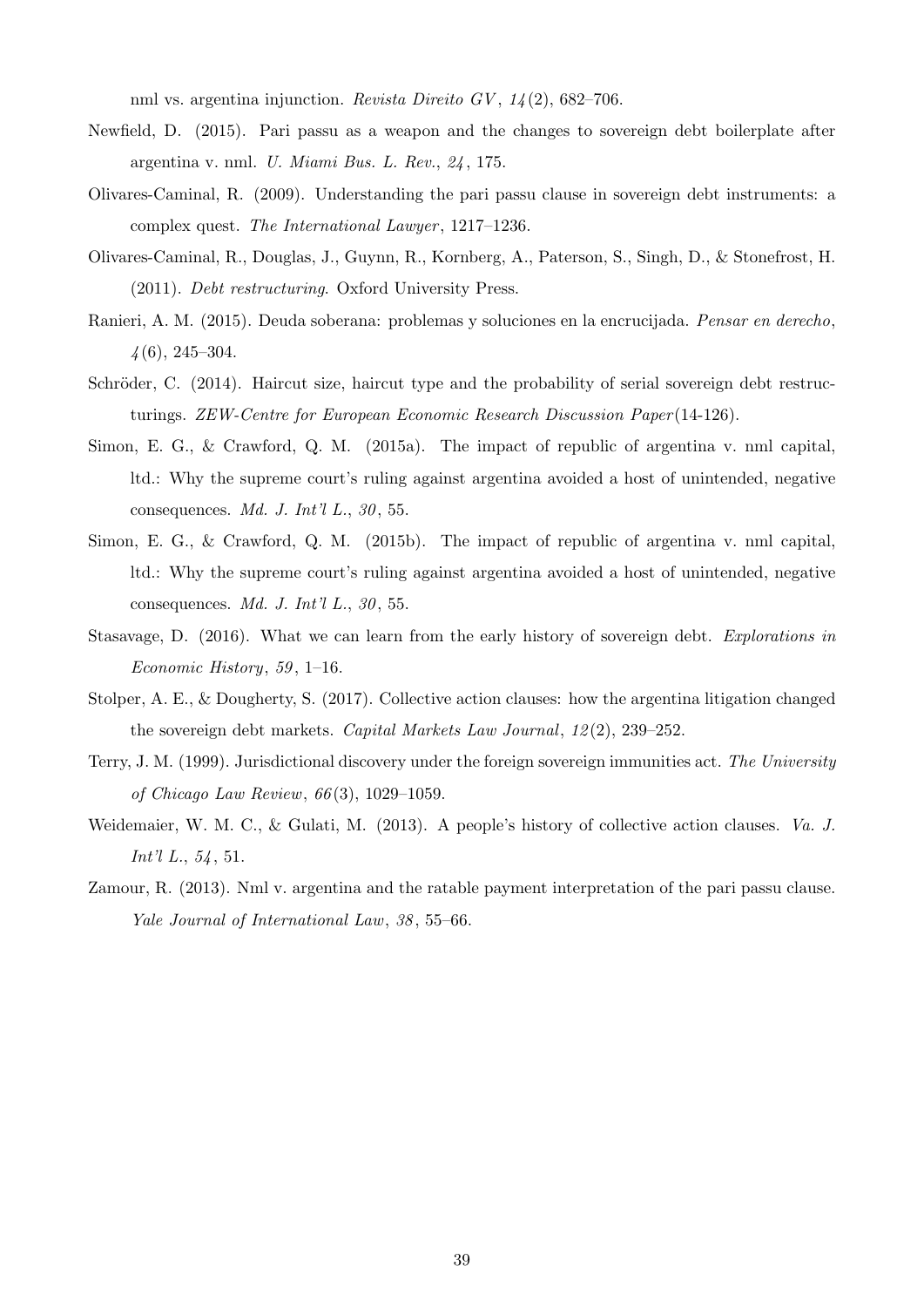# <span id="page-42-0"></span>Appendix

### 1) Old vs New debt structure



NEW Bonds



Figure 1: 2005 Exchange - Changes in debt structure